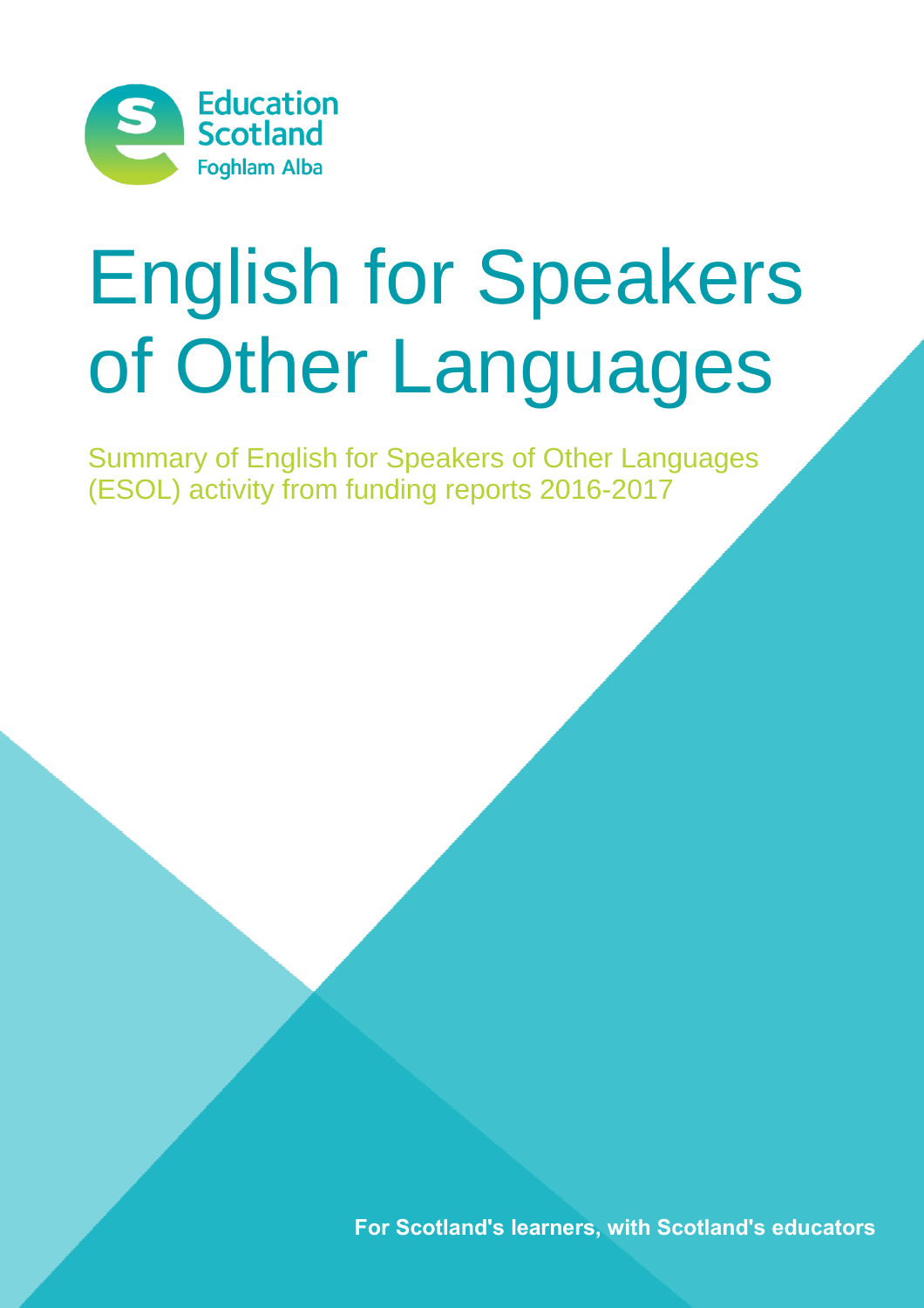# **Contents**

| Website development and using social media for and with ESOL    |  |
|-----------------------------------------------------------------|--|
|                                                                 |  |
|                                                                 |  |
| ESOL and community based learning supporting Syrian families in |  |
|                                                                 |  |
|                                                                 |  |
|                                                                 |  |
|                                                                 |  |
|                                                                 |  |
|                                                                 |  |
|                                                                 |  |
|                                                                 |  |
| Proactive engagement with ESOL learners studying part-time at   |  |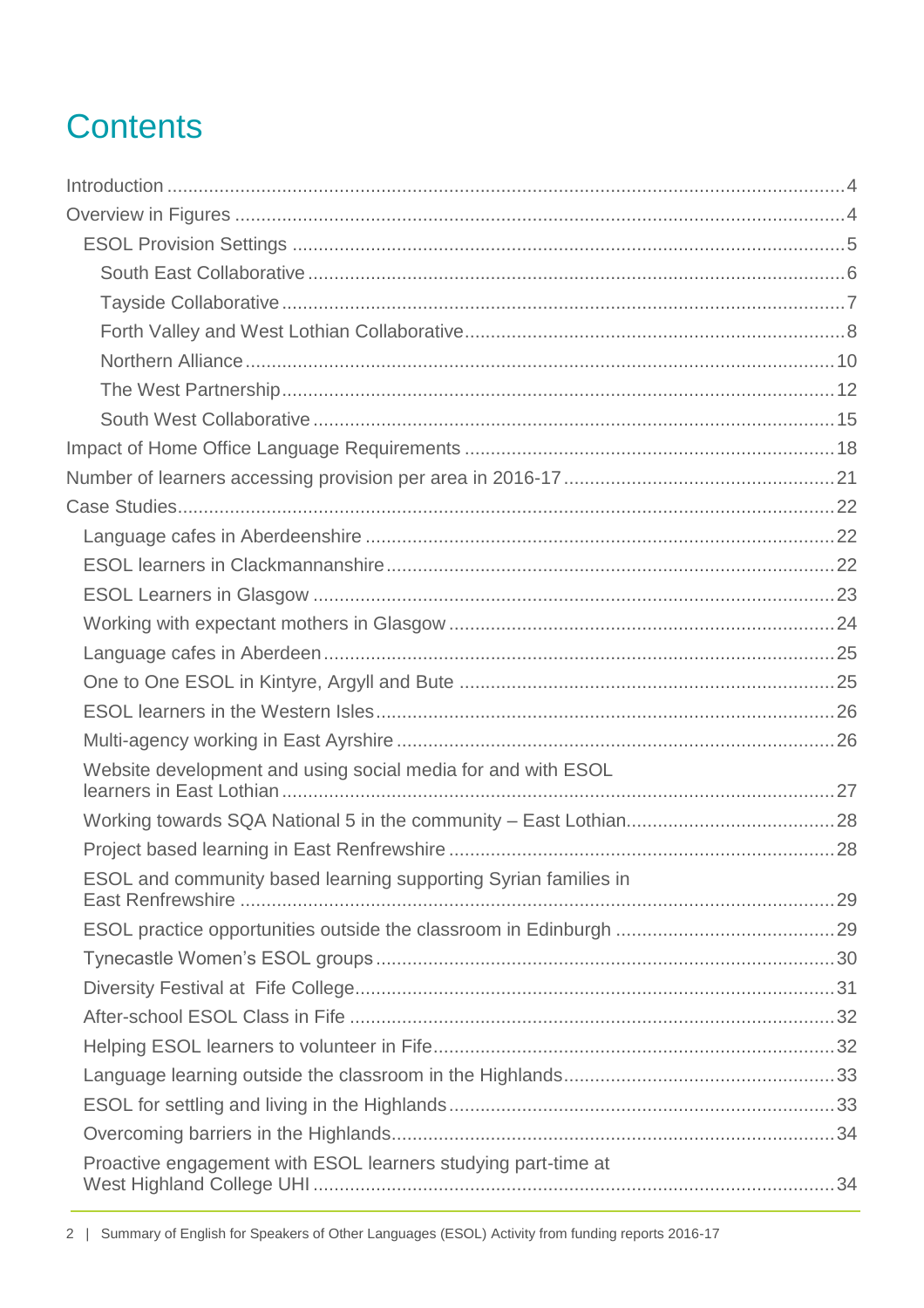| ESOL provision and support for four generations of one family in |  |
|------------------------------------------------------------------|--|
|                                                                  |  |
|                                                                  |  |
|                                                                  |  |
|                                                                  |  |
|                                                                  |  |
|                                                                  |  |
| Living in Scotland/ESOL for Scottish Life units at West College  |  |
|                                                                  |  |
|                                                                  |  |
|                                                                  |  |
|                                                                  |  |
|                                                                  |  |
|                                                                  |  |
|                                                                  |  |
| Experiences of Community Based Learner: Louise (name             |  |
|                                                                  |  |
|                                                                  |  |
|                                                                  |  |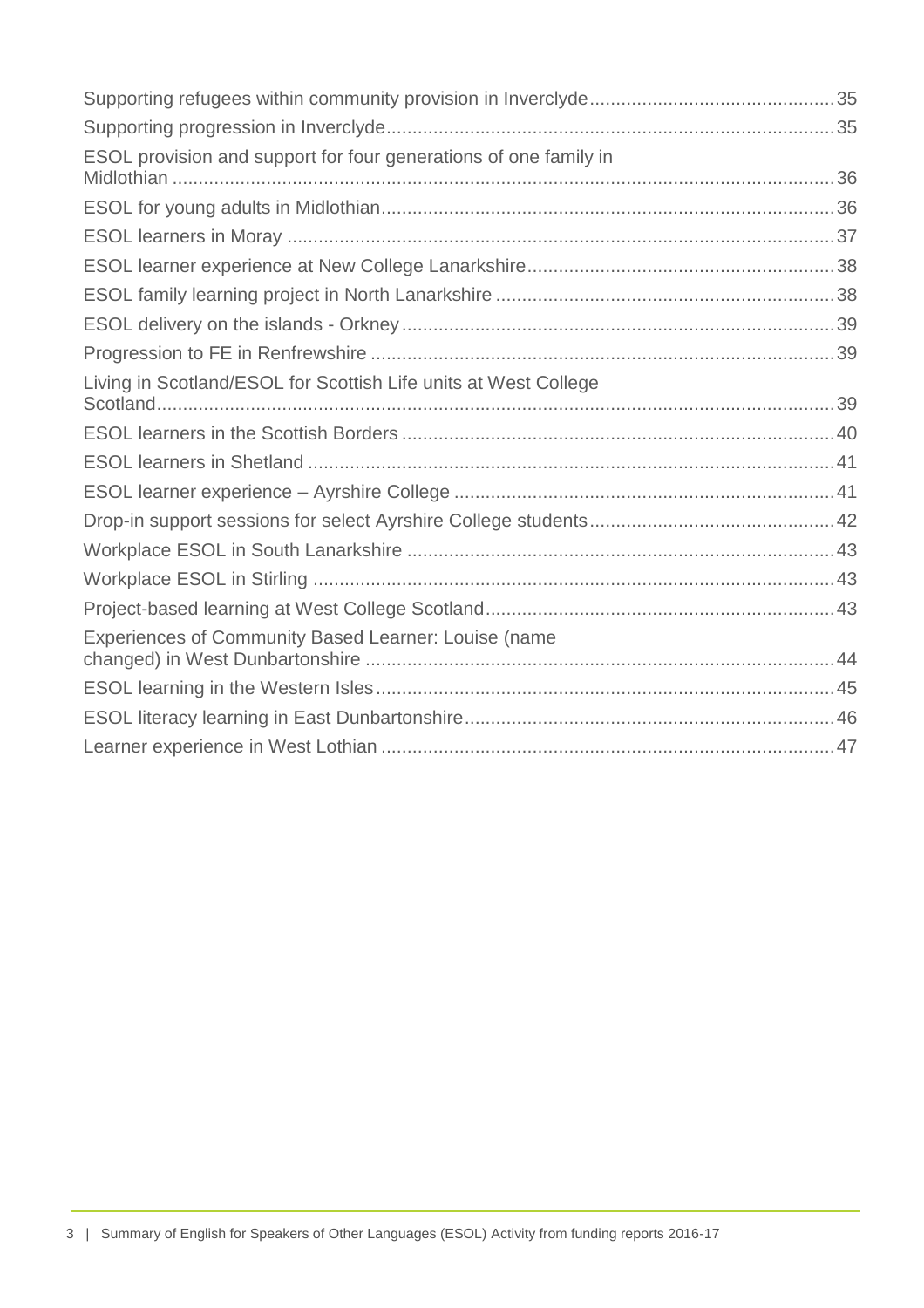# <span id="page-3-0"></span>Introduction

Over 2016-2017, Community Planning Partnerships (CPPs) received funding to support the delivery of ESOL to support the [national strategy for ESOL.](https://www.education.gov.scot/Documents/ESOLStrategy2015to2020.pdf) A total of £1,455,000 was allocated to CPPs. Funding bids received were reviewed by the Scottish Funding Council (SFC) and Education Scotland to ensure they were in line with the strategy objectives and were directly related to ESOL before funding was administered.

The summary report is organised according to regions with the intention of informing the newly formed Regional Improvement Collaboratives. The report gives a summary of key traits/characteristics along with potential areas of work that each collaborative area could focus on. The report provides a summary of each region and how the funding was used in 2016-17 and it is hoped will inform future activity in the context of the new regional improvement collaborative model. The information gathered here is based on the returns that CPPs were required to submit and provides an analysis of the evidence presented in the reports.

# <span id="page-3-1"></span>Overview in Figures

- In 2016-17, £1,455,000 was allocated to Community Planning Partnerships to support the delivery of ESOL programmes.
- As a result of this 12,852 learners were recorded as accessing provision.
- This figure reflects a 24% increase on the numbers recorded for 15-16.
- 2684 learners achieved SQA accreditation which represents almost 21% of the total number of learning opportunities made available.
- This figure is a small increase from 15-16.
- A total of 129 projects were proposed for the fund. 116 are reported as being complete giving a 90% completion rate.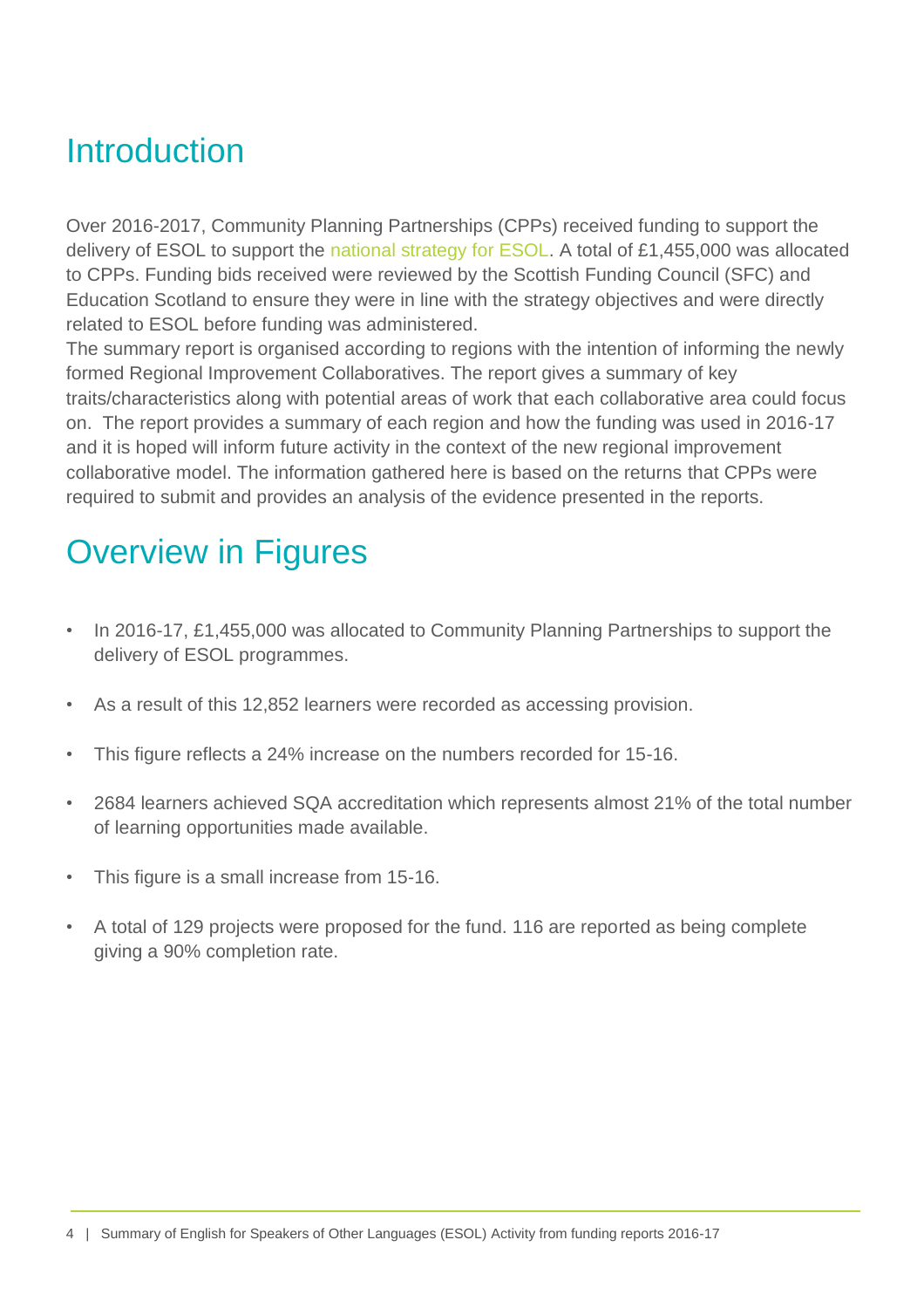# <span id="page-4-0"></span>ESOL Provision Settings

Providers were asked to give information on where provision took place. The majority (74%) of learning took place in community venues. 21% took place in further education college settings. 2% of learning took place in school settings, 2% of learning took place in workplaces, less than 1% took place in the learner's home and less than 2% took place in other settings including online, local job centre, local hotel and nursery setting.



This information was requested to support **Scottish Government's Race Equality Framework** and in particular Goal 23:

**23. Reduce barriers and provide support for minority ethnic people who are new to the labour market, including school leavers and new migrants**

Our evidence gathering and stakeholder involvement processes demonstrated clearly that recent migrants face additional barriers to employment, on top of the barriers relating to structural and personal racism faced by the wider minority ethnic population in Scotland. In particular, challenges associated with recognition of overseas qualifications and experience, levels of English language proficiency and employer perceptions of these issues are impacting the ability of recent migrants to access employment.

There are also areas in which school leavers from minority ethnic backgrounds could be better supported. As well as our previously stated commitment to ensuring that careers guidance meets the needs of minority ethnic young people, we must ensure that they have equal access in practice to different post-school destinations, including Modern Apprenticeships which have historically had low levels of participation from minority ethnic groups.

(extract from the Race Equality Framework)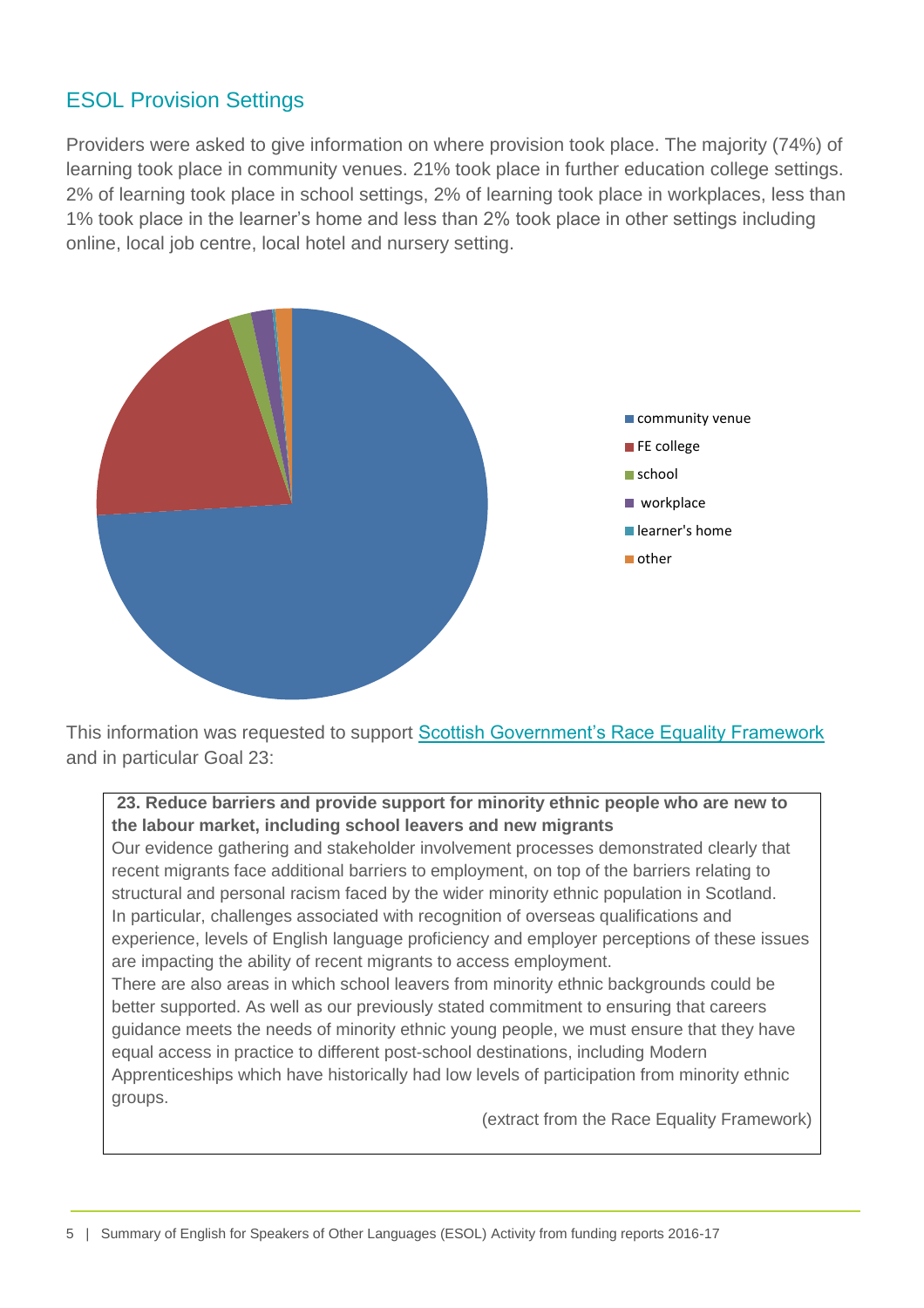Part of the work to achieve this goal was to include measures to improve access to high quality advanced, vocational and conversational ESOL provision, linked to both employability schemes and with employers across all sectors to promote uptake for staff in post within the Implementation plan for the refreshed ESOL Strategy.

This is the only year that providers have been asked to report on learning settings and gives a baseline measure for any subsequent data gathering on this. From the data gathered, this funding source provides learning predominantly in community based venues. While a small percentage of provision took place in workplaces, this does not take account of the employability focussed learning that takes place in other settings.

#### <span id="page-5-0"></span>**South East Collaborative**

| <b>Edinburgh City Council</b> | <b>East Lothian Council</b>     | <b>Fife Council</b> |
|-------------------------------|---------------------------------|---------------------|
| <b>Midlothian Council</b>     | <b>Scottish Borders Council</b> |                     |

Within this grouping of local authority areas, Edinburgh has by far, the largest proportion of ESOL learners. Edinburgh received over £160,000 of ESOL funding through the CPP which enabled them to offer provision accessed by over 2500 learners. There is a strong partnership working ethic that includes the College, the Council and third sector partners including the Workers' Educational Association (WEA), Saheliya and The Welcoming. A range of provision is offered. Targeted support is available for young people aged between 15-19 years who are at risk of disengaging because of the language barrier. There is a dedicated suite of programmes for this age group to support their language skills as well as opportunities to work towards qualifications such as the SQA NC ESOL for Employability (SCQF level 4) and integrated ESOL classes with a focus on employability including the opportunity to undertake work placements. Priority is given to those needing to meet language requirements for immigration purposes. This is taken into account when providers deliver ESOL in a broader context such as ESOL Family Learning.

East Lothian has a strong volunteering model and the service is mainly aimed at those in rural areas who are unable to attend formal classes. There is a focus on employability in classes. Many learners who have started their English language tuition with a volunteer tutor will progress to these classes. The employability programme also gives learners an opportunity to work towards an SQA ESOL qualification. East Lothian is a smaller partnership that received over £20,000 in funding and worked with around 100 learners. East Lothian are currently working to develop links with Edinburgh College to explore progression pathways for learners.

In Fife, the main partners in ESOL delivery are Fife Council ESOL Service, Fife College and SRUC Elmwood. However, the partnership also work with Fife Migrants' Forum, Nursery and Primary Schools and the Council's English as an Additional Language (EAL) Service. Key themes of provision include employability (and the promotion of volunteering opportunities), ESOL for Parents programmes that improve language and communication skills when engaging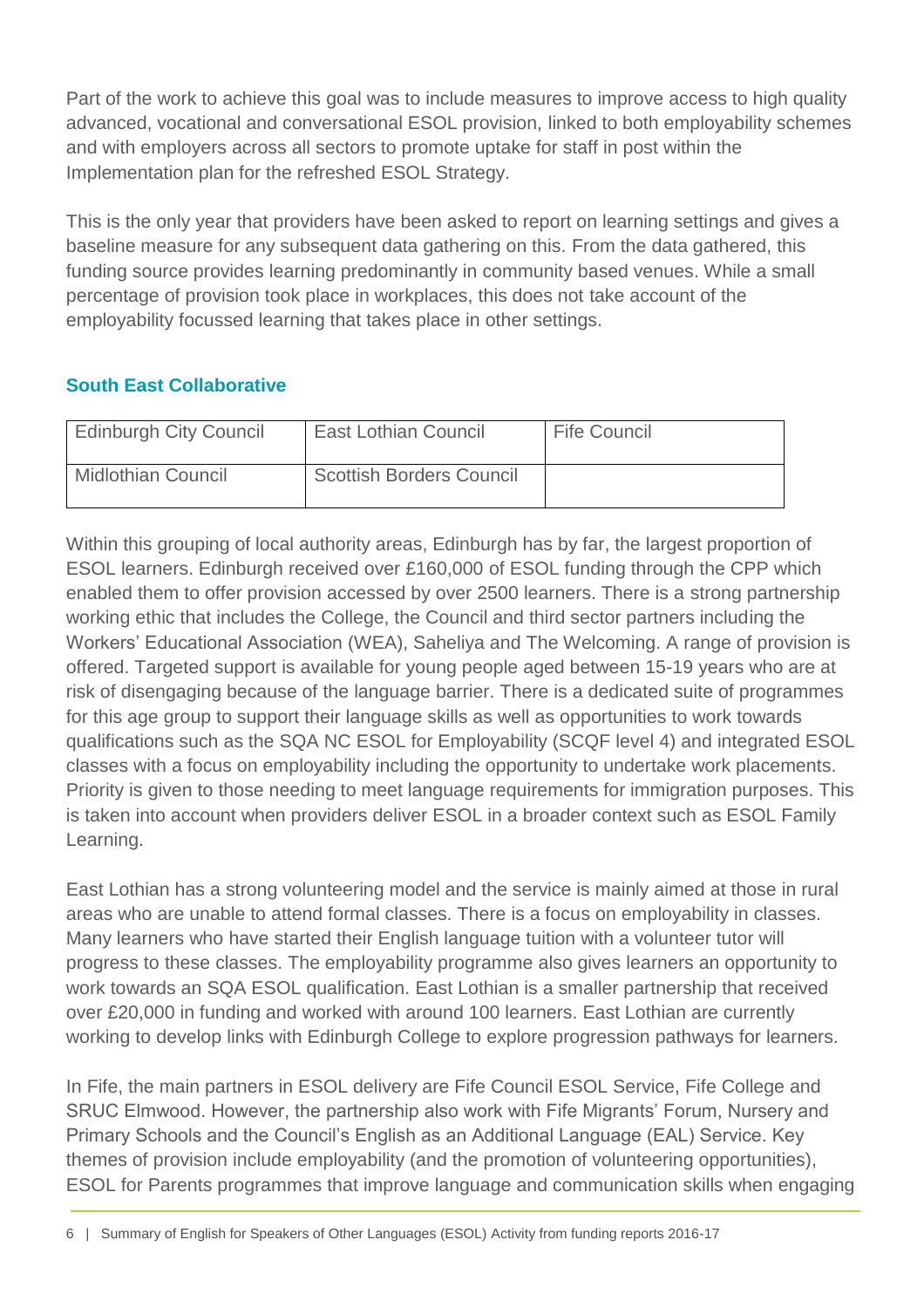with schools – this in turn has had a positive impact on the children's learning experience and increased their involvement in school activities. Like Edinburgh, the Fife partnership also offer provision targeted at young people (in S4-S6). The partnership received over £88,000 in funding and worked with 245 learners in 2016 -17.

The Midlothian and Scottish Borders partnerships deliver ESOL with similar themes such as employability. Both also report on the activity in working with Syrian families arriving in their areas through the Home Office resettlement scheme. While the Scottish Borders partnership is strong in terms of the link between the college provider and the community provider, in Midlothian there is only one ESOL provider – MALANI.

Common traits/characteristics of each partnership:

- focus on ESOL for employability recognising the significance and impact of employability related goals
- focus on young people recognising the risk of disengaging from education because of the language barrier and the transition out of school
- family ESOL where the focus is mainly on the parents but with the recognition that the outcomes for parents will have a positive effect on their children
- the use of volunteers with volunteer support systems in place

Collaborative potential:

- sharing of effective practice in using and supporting volunteers
- making further links within the regional collaborative and the agenda around attainment for young people
- sharing of effective practice in the delivery of ESOL for employability
- sharing of learning and teaching resources that have been developed from the funded projects e.g. resources to deliver SQA accredited ESOL units, web design and development and content and course materials for Family ESOL learning

#### <span id="page-6-0"></span>**Tayside Collaborative**

| Angus Council | <b>Dundee City Council</b> | Perth & Kinross Council |
|---------------|----------------------------|-------------------------|
|               |                            |                         |

Dundee City providers include Dundee City Council, Dundee and Angus College and Dundee International Women's Centre. The partnership has been developing their volunteering infrastructure through this funding which has included the design and delivery of a volunteer training programme, the creation of a Dundee ESOL Volunteers' Group space on [i-Develop](http://www.i-develop-cld.org.uk/) and half day continuing professional development (CPD) events. A recruitment pack for volunteers and a toolkit for staff have also been developed. The partnership also explored and developed more blended provision through the use of digital technology. There is now a fully interactive online portal with training in the use of digital technologies available on mobile phones and tablets to support language teaching.

The partnership also deliver a range of language levels in outreach classes using a mix of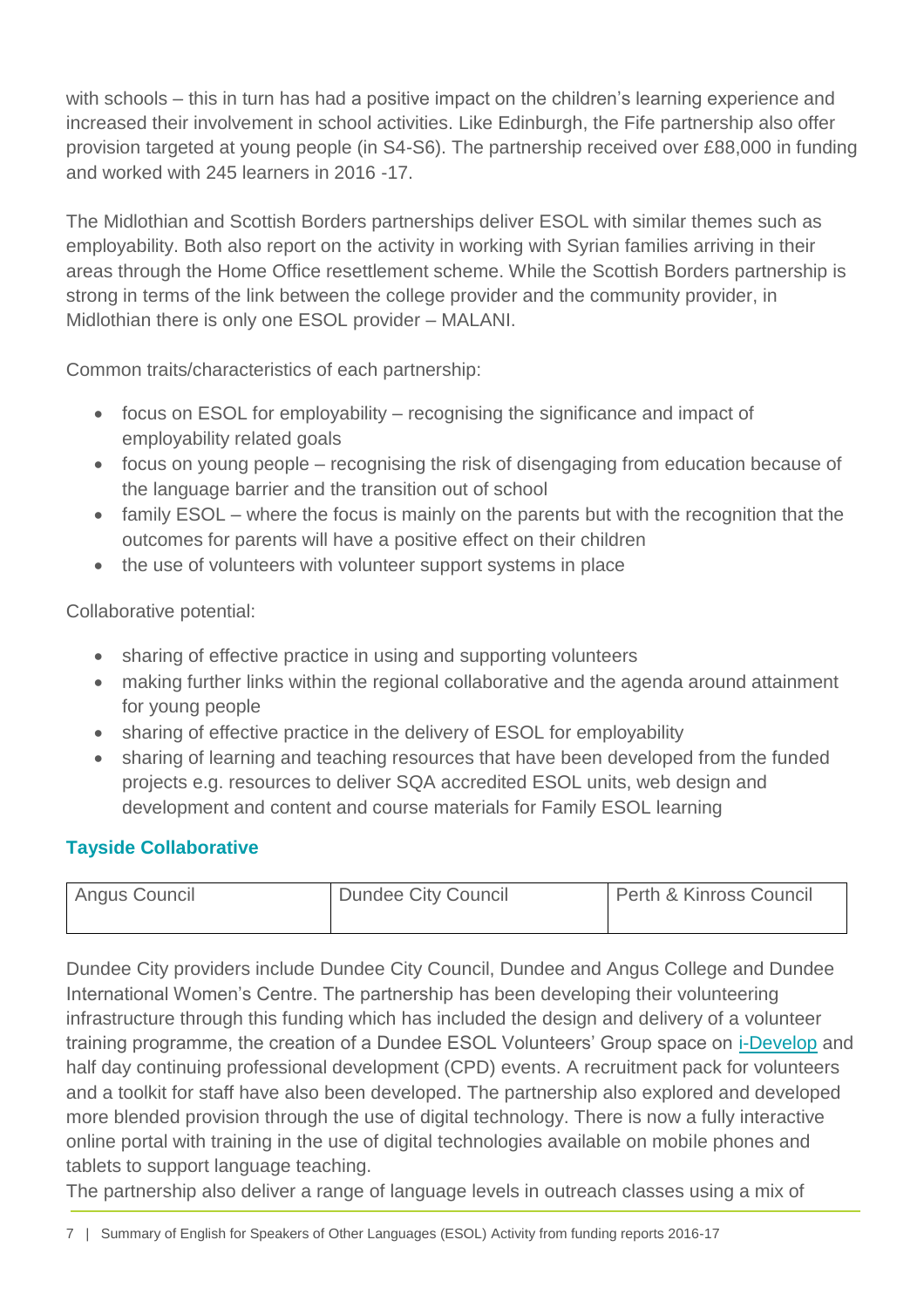venues including community centres, schools and voluntary sector venues. These outreach classes ensure that provision is made accessible to learners within their own community.

Provision in Angus is offered by Angus Council and Dundee and Angus College. Funding was used to pilot an International Café in Montrose, build capacity of the service by recruiting and training volunteers for the Volunteer Buddy Scheme, CPD for staff and volunteers, a summer camp (which is planned and organised by the participants), a range of provision that is accredited or aimed at particular levels such as literacies level, and classes for parents with the availability of a crèche. The partnership worked with over 100 learners.

The Perth and Kinross partnership have offered a range of provision within this funding including a course at Perth College University of Highlands and Islands (UHI) which embeds an ASDAN Award, Scottish Qualifications Authority (SQA) ESOL units and SQA Communication units. ESOL courses are designed and delivered to increase learners' knowledge of their local community and how to access services. This work has involved wider partners such as community link workers and local primary schools. One partner provider also delivered a number of classes and a range of levels.

Community based ESOL features heavily in this partnership. Perth and Kinross Council, Crossing Borders, Minority Ethnic Hub and Perth College UHI are all involved in direct delivery of ESOL.

Common traits/characteristics of each partnership:

- development and capacity building work around volunteer staff
- strong involvement of third sector organisations
- key contexts for learning include employability and integration

Collaborative potential:

- sharing of resources such as those developed by the Dundee partnership
- making further links within the regional collaborative and the agenda around attainment for young people and family learning
- sharing of effective strategic development between providers and sectors

#### <span id="page-7-0"></span>**Forth Valley and West Lothian Collaborative**

| Clackmannanshire Council | <b>Falkirk Council</b> | <b>Stirling Council</b> |
|--------------------------|------------------------|-------------------------|
| West Lothian             |                        |                         |

The West Lothian partnership is made up of West Lothian College and West Lothian Council. They worked with 456 learners with 271 of these achieving accreditation. More than half of the learners accessed provision at below Scottish Credit and Qualifications Framework (SCQF) level 2 indicating that the majority of the learners have low levels of English language skills. This is delivered by West Lothian Council's community based ESOL service as part of the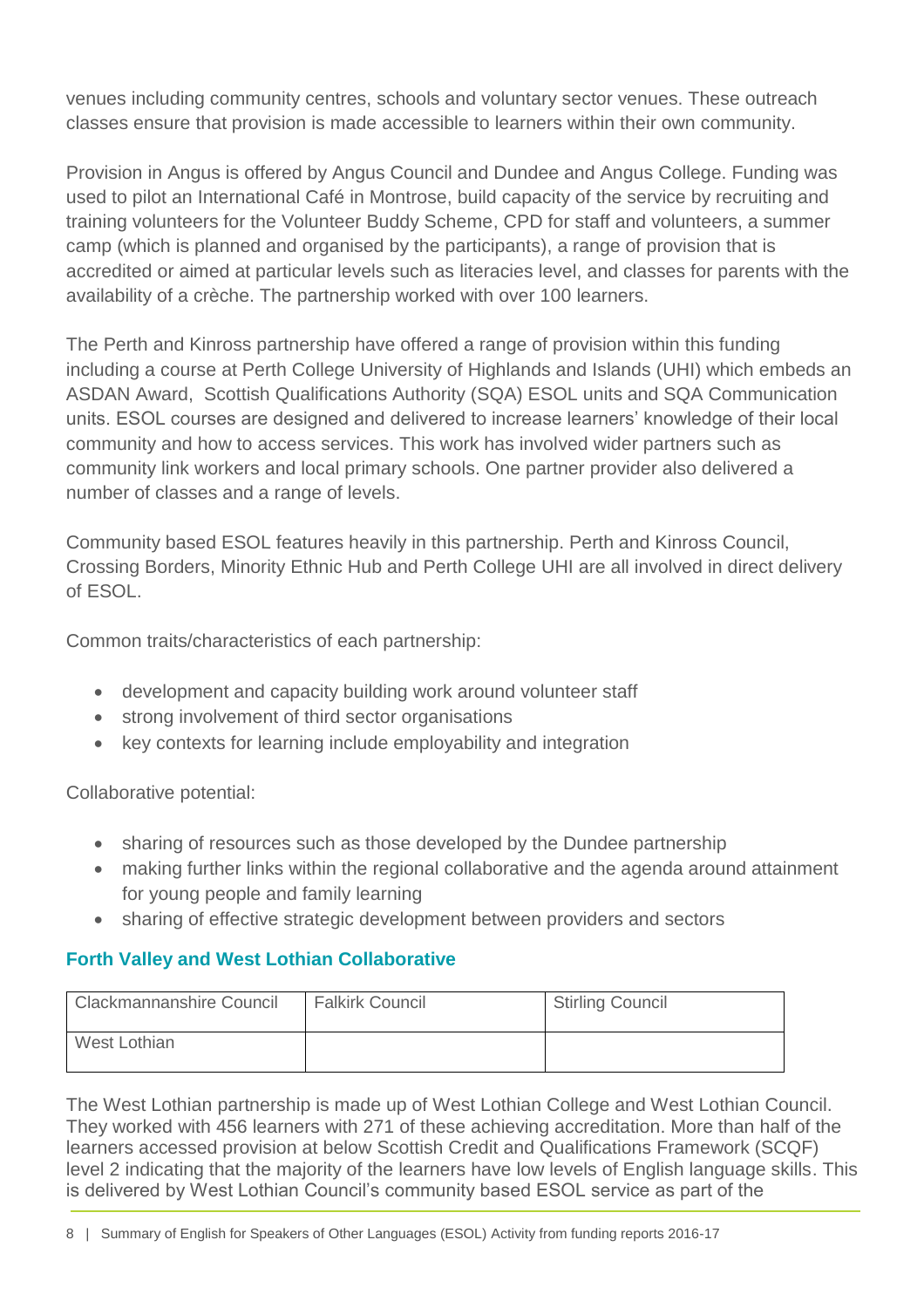partnership arrangement where the College work with those who are SCQF level 3 and upwards. The partnership are working to develop transition pathways from community based learning to college provision.

The Stirling partnership is made up of a number of organisations including Stirling Council, Forth Valley College, Stirling Multi-Cultural Partnership, Stirling Council Libraries and the Stirling School of English. However, their wider partnership includes Stirling Education EAL services, Stirling Council Communities and Partnership Policy Officer and the Syrian Vulnerable Person's Resettlement (VPR) officer. The partnership's focus for delivery is ESOL for integration, socialisation and everyday life and ESOL for employability. There is a strong community based focus to ensure that a range of ESOL provision can be accessed across the Stirling area. Providers work with wider partners such as the local Jobcentre Plus office where there is a wellestablished referral process to the ESOL Work Club run by Stirling Council community based ESOL service that focuses on CV writing, job application and interview processes for ESOL learners with employability related learning goals. From their data, Stirling Council's community based ESOL service can identify demand for ESOL provision such as the need for ESOL support within the hospitality and tourism sector within the area.

Clackmannanshire's provision is arranged in a similar way to Stirling's in that there is a focus on employability and community based provision which offers beginner and literacy level provision. Their main providers are Forth Valley College and Clackmannanshire Council. Clackmannanshire International Learners is also involved in the planning of ESOL provision and represents learners views. It provides book clubs, conversation clubs and social, cultural and educational outings for members. The partnership also link with the local Jobcentre Plus office for their employability related ESOL work. Similar to Stirling, the Clackmannanshire community based adult learning service ensures that ESOL provision is available across the local authority area and has delivered classes ranging from beginner/literacy level to intermediate level. Their model of delivery is similar to the West Lothian partnership where Forth Valley College offer higher level progression ESOL opportunities which are award bearing. The employability focus of provision is similar to the model in Stirling where there is a partnership with the local Jobcentre Plus office and an established referral process to Clackmannanshire's ESOL work club.

The Falkirk partnership have an established ESOL provision within the college and the community. The college provider offers the full-time ESOL for Employability courses at SCQF level 4 and part-time ESOL courses including courses in the evening while the community based ESOL service focuses on accredited ESOL provision and supporting those needing to improve their English for visa applications as well as the broader context of the need to improve English for everyday life such as to help children in school and communication in the workplace. Community based ESOL provision also runs a Family ESOL group where parents and children come together to develop their English language skills around agreed themes of family, health and education. There is also a focus on employability with provision aimed at migrants who are needing to improve their English skills to enable them to work in their field. The partnership also has capacity to deliver ESOL in the workplace with the involvement of the WEA - a national third sector organisation for adult learning.

Common traits/characteristics of each partnership:

 delivery model has college provider working with higher level learners while community based providers work with lower level learners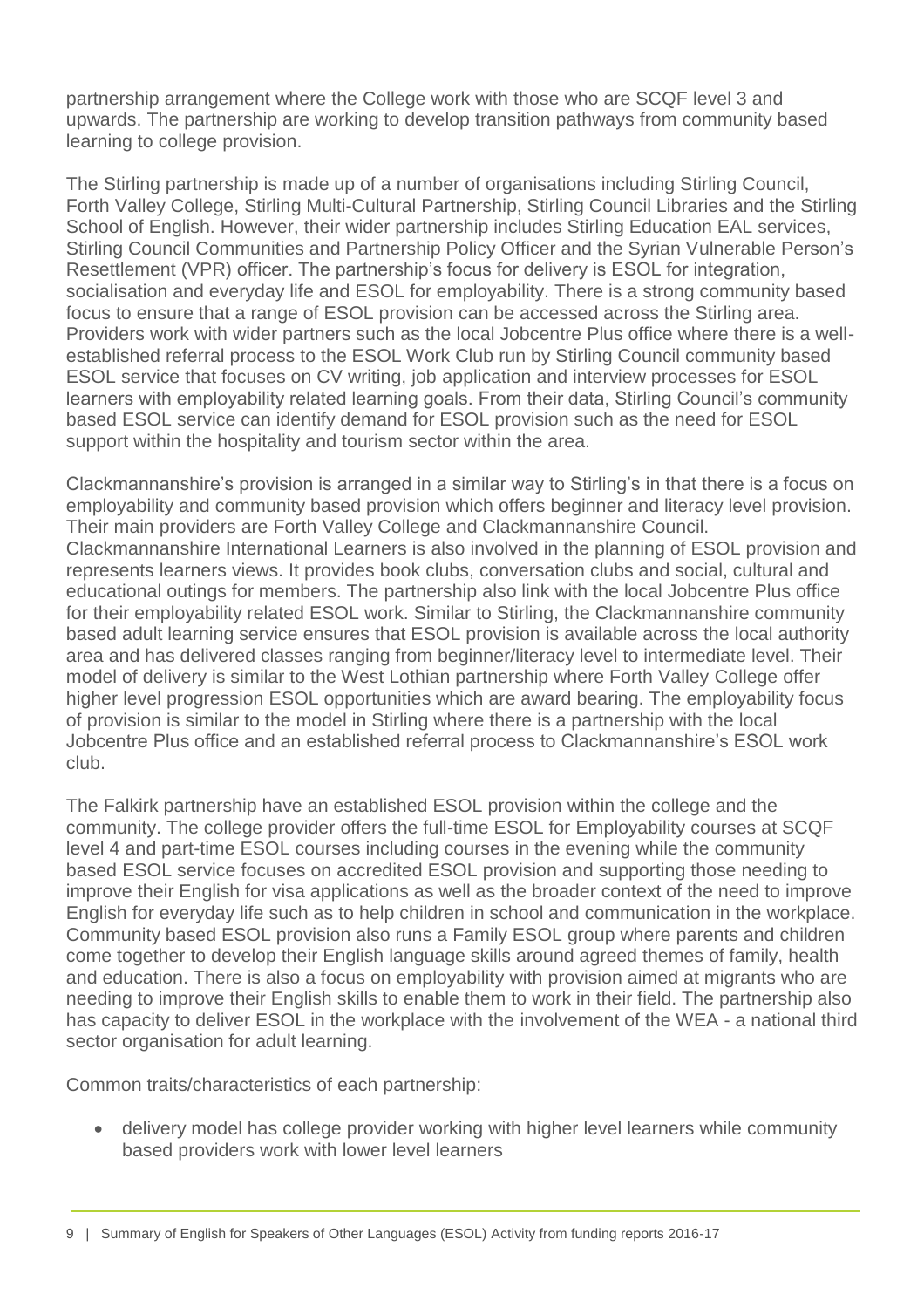- partnerships have a focus on employability and are all delivering accredited ESOL provision
- community based provision ensures that provision is accessible across a local authority area

Collaborative potential:

- sharing of effective practice in relation to how learners are supported in the transition between providers for progressing to other provision and ensuring supported learner journeys
- extend partnership working activity beyond existing partners to those in the new regional improvement collaborative and aligning to attainment objectives through family learning activity, employability and progression in learning through accredited ESOL provision

#### <span id="page-9-0"></span>**Northern Alliance**

| <b>Aberdeen City Council</b>  | Aberdeenshire Council           | <b>Argyll and Bute Council</b> |
|-------------------------------|---------------------------------|--------------------------------|
| Comhairle nan Eilean Sar      | <b>Highland Council</b>         | <b>Moray Council</b>           |
| <b>Orkney Islands Council</b> | <b>Shetland Islands Council</b> |                                |

The Aberdeen ESOL partnership consists of Aberdeen City Council, North East Scotland College and the WEA. Each partner has a specific focus. The college's activity with the additional funding is delivering ESOL in the workplace working with local employers who employ large numbers of migrant workers. This is mainly in food processing companies within the area. The college has also offered beginner level courses on a part-time basis for refugees arriving on the Syrian resettlement programme. Aberdeen City Council provision has focussed on developing provision within the context of a Language Café which has now grown and is extending to more areas within Aberdeen City. To meet the demand for language support and to ensure learners are effectively supported, the Council's community based ESOL service has undertaken an intensive volunteer recruitment drive which has ensured that all ESOL classes will have a volunteer who is trained and has the necessary checks completed. Communitybased services have also worked with the WEA to pilot a small project to support ESOL parents supporting their children who are transitioning from nursery to primary school and an ESOL learner group at Woodside Community Centre have been supported to become a selfsustaining group. The WEA has supported the partnership in building its capacity through delivering a range of CPD opportunities to practitioners based on a training needs analysis exercise that was undertaken. CPD sessions covered cultural awareness, formal versus community based ESOL teaching approaches and working with learners who do not use the roman script. Practice sharing events were also organised.

Similar activities can be seen in the Aberdeenshire partnership where again the College is involved in workplace ESOL delivery along with the WEA. The partnership recognises and attempts to address the challenge of rurality for their area. Aberdeen Council Community Learning and Development (CLD) service endeavours to meet demands for learning through tailored and learner-centred provision. The development of specific provision in relation to family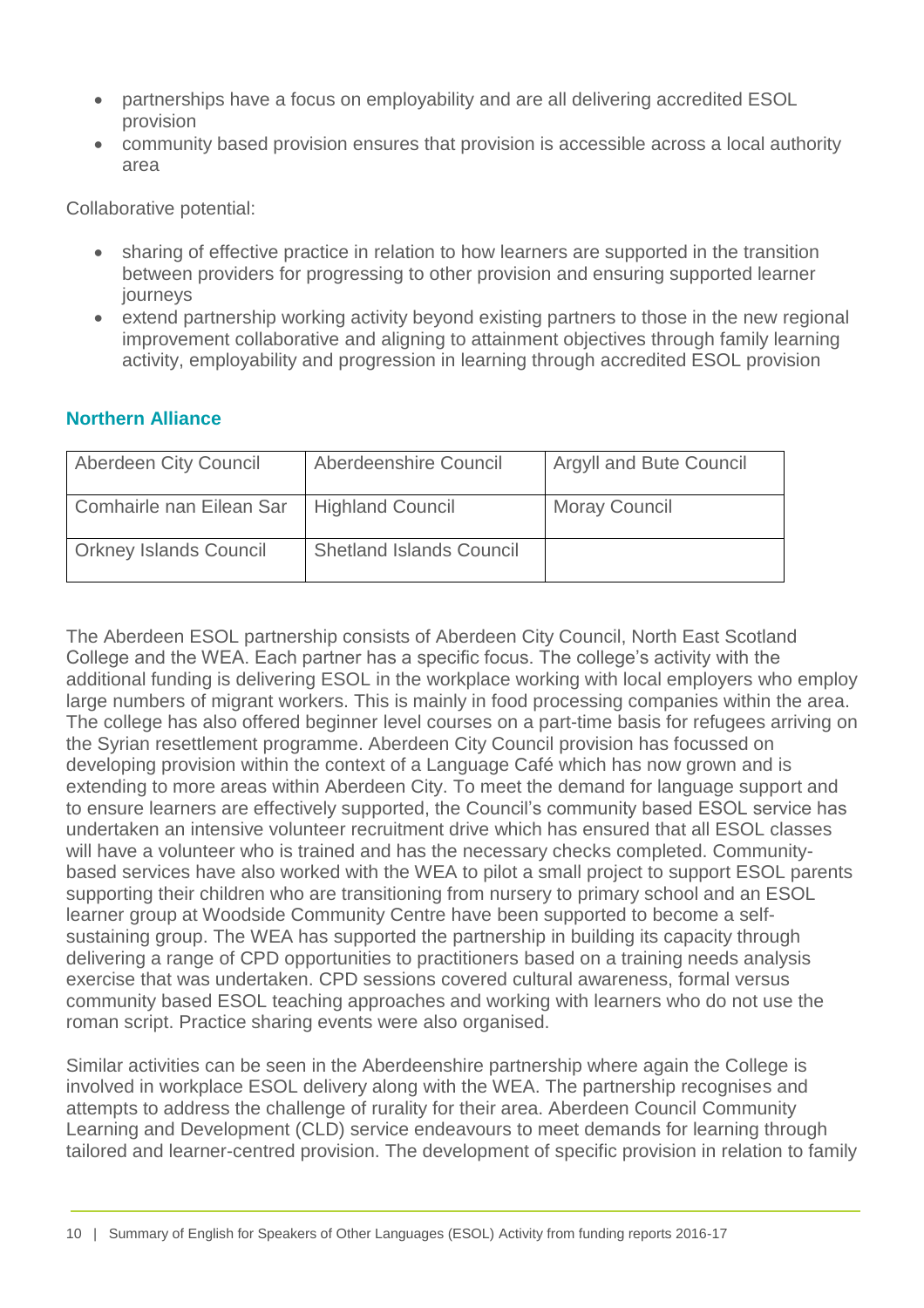learning, work with young people, e-learning opportunities and language cafes are attempts to address some of the challenges the partnership face in relation to meeting demand.

Workplace ESOL is also a feature within the Argyll and Bute partnership. They recognise that by going into the workplace, the Council's Adult Learning service has opened up learning opportunities to people living and working in isolated villages in Argyll. Community based ESOL classes comprise of family ESOL sessions, provision specifically for refugee families, drop-in classes, conversation classes, short part-time non accredited ESOL courses as well as accredited courses. As a result, ESOL learners feel less socially isolated and have increased opportunities to meet others. The partnership also offers 1:1 pairings for learners with significant ESOL learning needs and also work with those in rural/isolated areas to access provision and achieve their goals.

The partnership in the Western Isles is made of up two organisations – Cothrom Ltd (which is a third sector organisation) and the Learning Shop - an adult literacies centre run by the Adult Learning and Employability section of the Education & Children's Services department. It works with other council departments including Education, Employability services, libraries, early years and the NHS. Provision is a mixture of weekday daytime and evening classes and short term 1:1 tuition provided by volunteers for learners who cannot attend groups. All provision takes account of learners' goals which includes working towards a qualification to support progression or employability goals. Learners achieving their employability goals are able to progress into employment or gain higher paid work more in line with their previous occupation.

High Life Highland in the Highland partnership is the main provider of community based ESOL provision with a focus on supporting integration and inclusion, learner progression and employability. Classes are offered at a range of levels in community venues. Similar to Aberdeen, the WEA in Highland have a capacity building focus that includes the facilitation and coordination of Highland ESOL providers meetings, CPD opportunities for ESOL tutors as well as an element of direct ESOL delivery. Another third sector organisation delivers ESOL within a specific area of the Highlands (Badenoch) where learners have difficulty in reaching other centres for learning. As well as English, there is also a focus on local culture and natural heritage. An interesting point is made in the report here about the perceived unmet need:

*Some learners, although highly qualified in their own language, appear to be content with their current work. Due to the limited range of industries in the area they may also not see any alternative to their current work and subsequently not see the need for studying English, content to learn 'on the job' and remain at the essential level of English skills that meet their immediate need.*

The colleges within the partnership deliver accredited courses which not only includes SQA ESOL qualifications with one college, but also an opportunity for learners to sit Cambridge ESOL exams.

The Moray partnership offers provision which is flexible and takes account of learners' needs. Within the ESOL for Employability project, the focus is on improving language skills for access to qualifications and further education, increased confidence in participating in their local community and to be more productive and successful in their jobs. Learners can also work towards SQA ESOL qualifications. The project also refers to the potential of development work around ESOL for vocational learners such as Health and Social Care and Catering. The partnership also works with Syrian refugees and delivers an ESOL literacy class.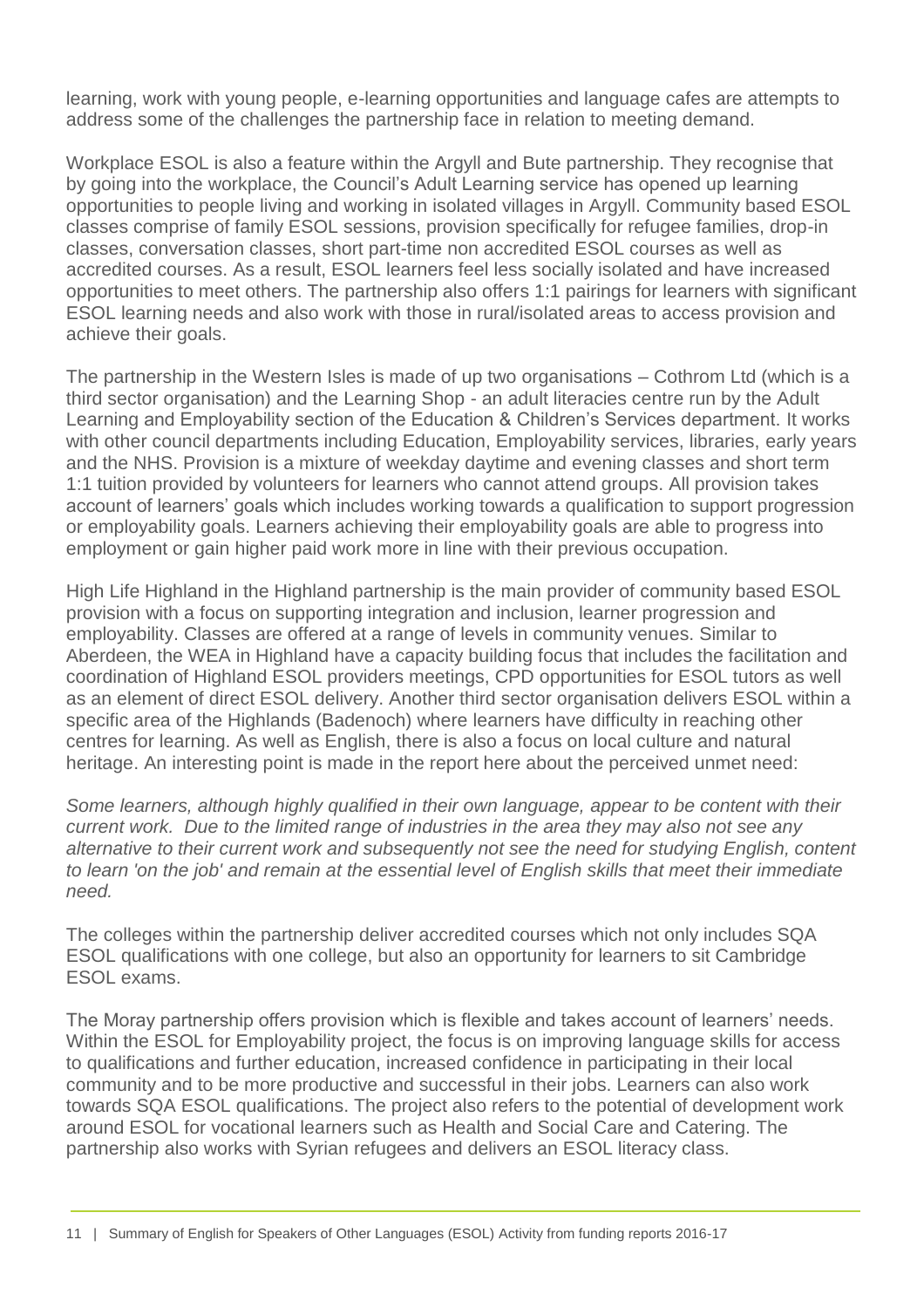In Orkney, a small number of classes are delivered either by The Learning Link or Orkney College. The partnership have attempted to address access to ESOL for learners on the isles, in workplaces and remoter areas of Orkney by piloting delivery via Skype. Low numbers mean that running classes can be a challenge particularly for learners looking to undertake SQA ESOL qualifications. This has been partially addressed by referring learners to Shetland College where learning was accessed via distance learning. The Beginners group run by the Learning Link also incorporates a peer-support "buddy" system approach to enable further integration and cohesion within the group for new starts.

Key ESOL providers in Shetland are Shetland College and Shetland Island Council Adult Learning services. The college has a focus on ESOL provision to support employability goals, English for citizenship and ESOL for those in the senior phase in schools. The college recognises that most of its learners are under-employed or are working well below their qualification level or are in unfulfilling jobs. The employability focus of delivery takes this into account as part of delivery design. Shetland's Adult Learning services cover a range of ESOL provision to take account of the learners' levels. The service also delivers workplace ESOL classes and family ESOL classes that support parents whose children are transitioning from nursery to primary. Adult Learning services also offer a 1:1 service for learners who are unable to attend classes.

Common traits/characteristics of each partnership:

- challenge of rurality in terms of addressing access to provision for providers in rural areas
- challenge of rurality in terms of the risk of learners becoming socially isolated
- volunteer tutors feature strongly within the services
- strong focus on ESOL for employability or work-related goals

Collaborative potential:

- sharing of practice such as the Language Café toolkit that is being developed by the Aberdeen partnership
- sharing of practice on how providers are working with learners in isolated areas (Aberdeenshire/Argyll and Bute)
- developing effective practice in ESOL delivery around employability for learners who are identified as under employed or unemployed (Argyll and Bute, Western Isles, Moray)
- sharing of practice in relation to Family ESOL learning and how this is supporting parents whose children are transitioning from nursery to primary school (Shetland)

#### <span id="page-11-0"></span>**The West Partnership**

| <b>East Dunbartonshire</b><br>Council | East Renfrewshire Council   Glasgow City Council |  |
|---------------------------------------|--------------------------------------------------|--|
|---------------------------------------|--------------------------------------------------|--|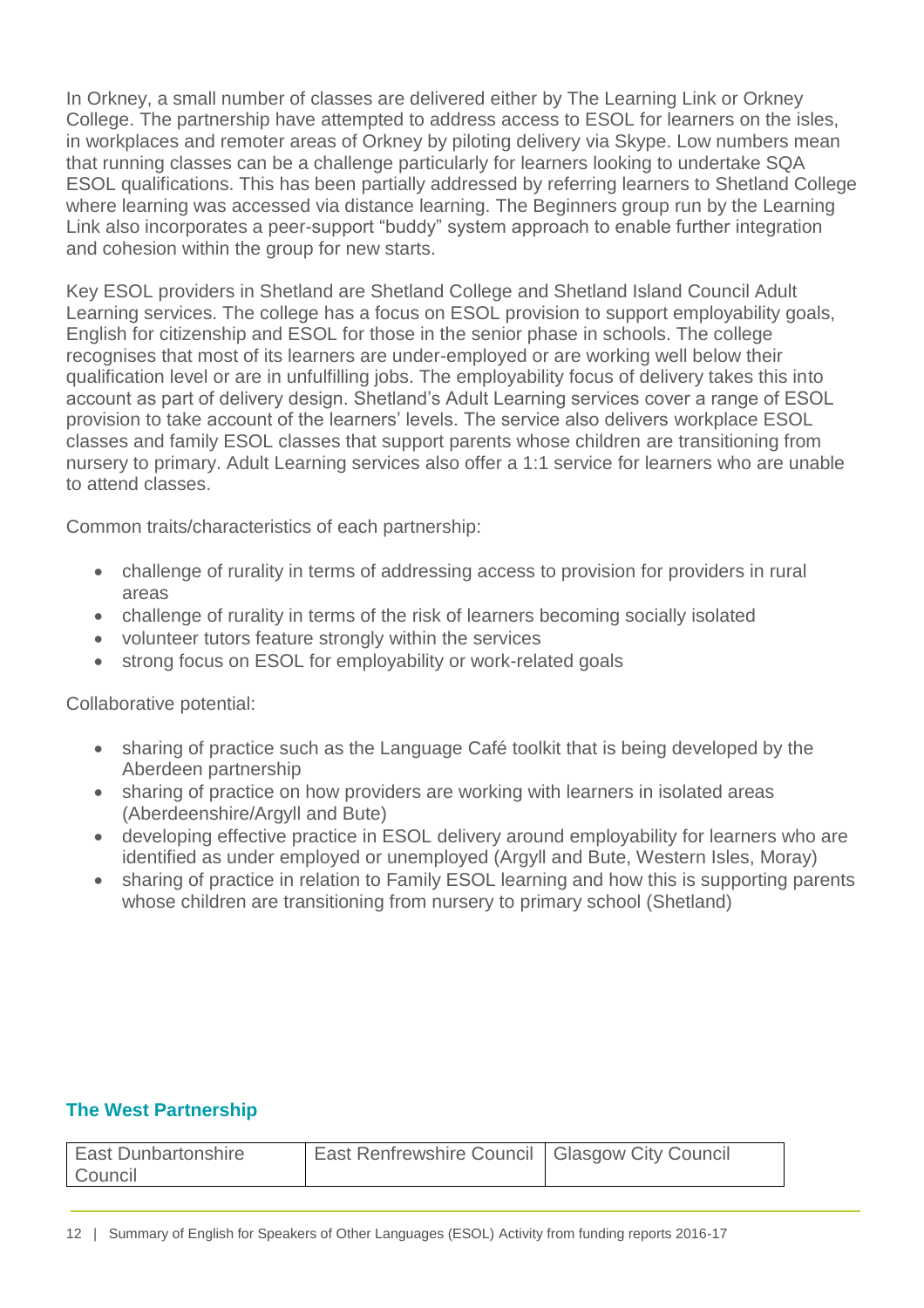| <b>Inverclyde Council</b>                       | North Lanarkshire Council   Renfrewshire Council |  |
|-------------------------------------------------|--------------------------------------------------|--|
| South Lanarkshire Council   West Dunbartonshire | Council                                          |  |

In East Dunbartonshire, the CLD ESOL service is the only provider for the area. It organises its provision according to different levels and in different areas all within community venues. It also takes account of celebration events such as Adult Learning Week and Book Week. The majority of classes are for those at SCQF level 3 and below and they work with an extensive range of partners including Jobcentre Plus, Skills Development Scotland (SDS), East Dunbartonshire Leisure and Cultural Trust and East Dunbartonshire Council Skills for Learning, Life and Work Service. For provision at higher levels, learners have the opportunity to work towards SQA ESOL qualifications. The focus of provision has enabled people to be more independent and able to use their language skills for everyday life such as accessing public transport, speaking to the doctor or their neighbour, improved job prospects, increased confidence and reduced isolation. These are among the examples given.

East Renfrewshire's CLD service is also the only ESOL provider for their area and has a combination of classes that run according to level as well as project based learning that focuses on integration such as the World Café project. The service also offers accredited learning in partnership with Clyde College. The service reports on strengthened relations with educational establishments as a result of increasing numbers of EAL children arriving. The service offers courses and workshops for a range of learners including parents, refugees from the Syrian resettlement programme, learners looking for work and learners needing to prepare for the Life in the UK test. Their wider partners include schools and nurseries in Barrhead, the local authority's Syrian resettlement team and Libraries.

Glasgow has a range of partners involved in direct delivery of ESOL within the Glasgow area including the three regional colleges, Glasgow Life, WEA and the Glasgow ESOL Forum. These providers work with a wider range of partners within Glasgow such as Amina Muslim Women's Resource Centre, Scottish Refugee Council, Glasgow Council for the Voluntary Sector and Bridges Programme to name a few. The content and contexts for delivery include employability and family and community learning and targeted provision for learners with no English language skills. Employability focussed delivery includes working with wider partners to deliver classes to Muslim women or young refugees and asylum seekers. Classes take account of language level recognising that regardless of level, many learners are looking to improve their language skills to find employment. As a result literacies classes with an employability focus are delivered as well as classes aimed at higher levels. The recruitment of an employability officer (with ESOL expertise) by one provider has enabled learners to secure work placements and for some, move into employment. The employability courses can also be accredited with learners working on a range of SQA ESOL qualifications including ESOL for Work units and group awards. Family and community learning provision aims to address some of the barriers to learning including ensuring there is a crèche facility for learners with childcare commitments and delivering in venues that are accessible. Projects can also have a specific focus such as the Becoming a Mother project which is designed to attract women who may otherwise not access antenatal classes. Partners are also targeting learners with low level English skills which includes new refugees, asylum seekers and migrants to the city. The Glasgow partnership has been working to record the number of people in the city who are looking to access ESOL provision using a single access register system. The data from the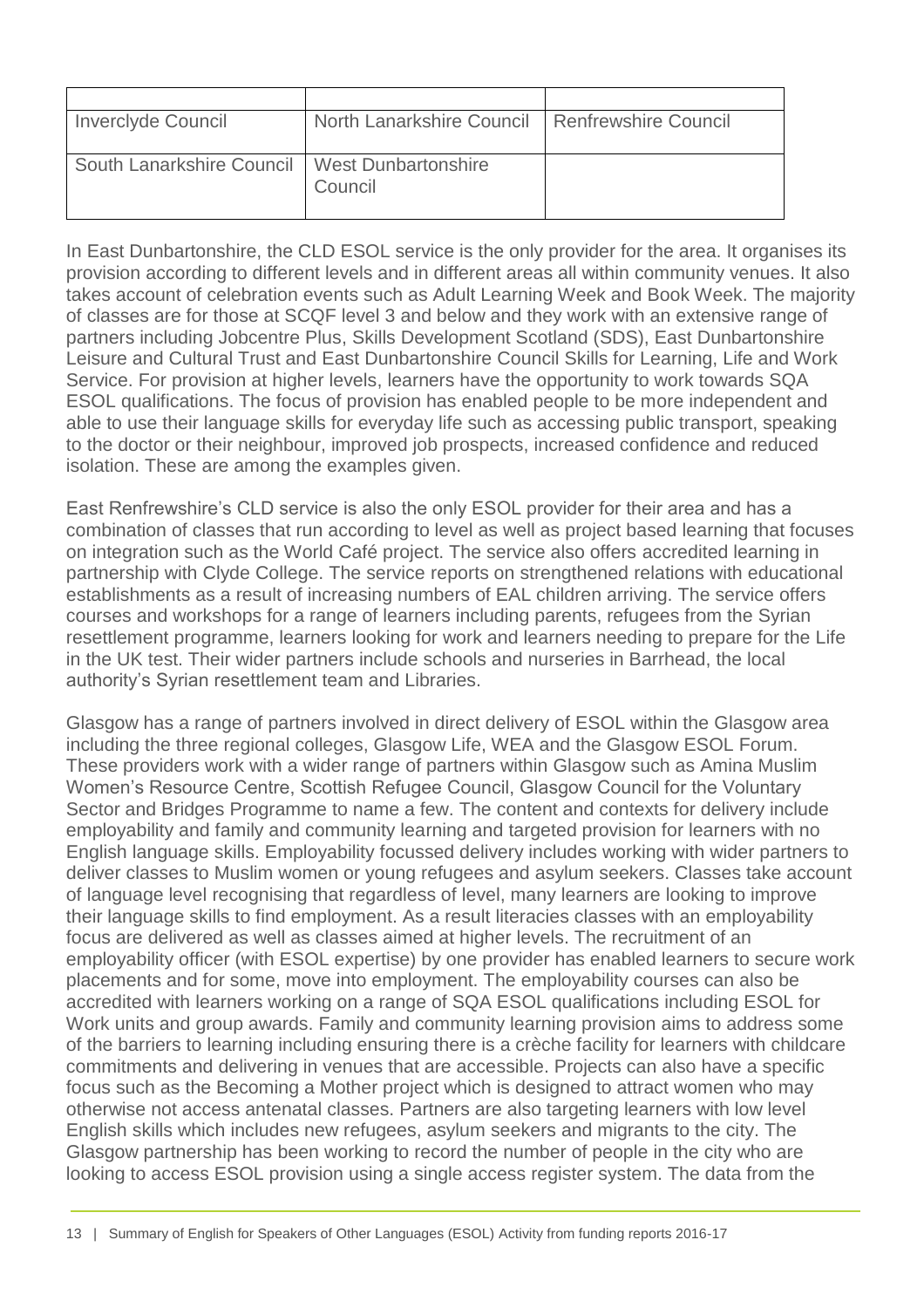system shows that the demand for provision is extremely high with a peak recording of 11,000 applicants during this funded year. 3,500 of this figure are recorded as being unable to access provision. The partnership is strong in offering flexibility of provision to recognise the needs of learners in terms of their personal circumstances.

The Inverclyde Partnership is made up of Inverclyde Community Learning and Development and West College Scotland. Provision is delivered within community based venues with the opportunity for learners to undertake a qualification. The two providers work closely to support ESOL learners to transition from community based provision to broader college based provision. The partnership also has a focus on family learning with provision being offered in nurseries and community venues. Sessions were delivered using role play to support language needed for the parents to become engaged with their children's school. College provision also gives learners the opportunity to work towards a qualification.

The North Lanarkshire partnership consists of New College Lanarkshire and North Lanarkshire's CLD service. There is a strong capacity for the delivery of accredited classes with classes taking place both within the college and community based venues. Non-accredited provision offers opportunities to learners to improve their language skills within specific contexts such as the ESOL Book Club, Job Club, ESOL café, outdoor cooking project and family gardening project. Some of the projects have a family learning theme working in partnership with local primary schools.

Renfrewshire's provision is delivered by West College Scotland and Renfrewshire Council's Adult Learning and Literacies Service. The partnership worked with 287 learners in 2016-17 with 177 achieving accreditation on college ESOL courses. Again, employability is a key focus along with integration. Courses supporting employability goals have helped learners to find a job or to improve their ability to do their current job. The partnership are also engaging with refugees who have been resettled in Renfrewshire through the Syrian programme. Community based provision focusses on beginner level English, conversation classes, family learning and guidance sessions where learners are supported in their progression routes on to further education.

In South Lanarkshire, the partnership includes both South Lanarkshire College and New College Lanarkshire. College providers are in a position to offer accredited learning within community based settings as well as within college settings. While the partnership worked with 472 learners in 2016-17, over 300 of those learners engaged in ESOL through community based activity. The development of a Hamilton Hub has enabled learners to participate in other community based activity including a local political literacies group and a community consultation exercise. The partnership includes the WEA whose delivery focuses on employability within a community setting and ESOL in the workplace. Key workplace language issues include health and safety, pay and payslips, sickness, holidays, giving and understanding instructions while employability topics cover CV building, development of job seeking vocabulary, applications and telephone skills.

In West Dunbartonshire, the college (West College Scotland) is the biggest provider of ESOL having worked with 170 learners in 2016-17. West Dunbartonshire's community-based ESOL is provided by Working4U which targets members of the community who are furthest away from the job market and encounter barriers to learning. As part of the community based project, there is a Language Café set up as a way to provide additional learning hours to groups. While this partnership is small, it should be noted that the college covers this area as well as Renfrewshire and Inverclyde and has reported a high number of applicants for college places which have been unmet.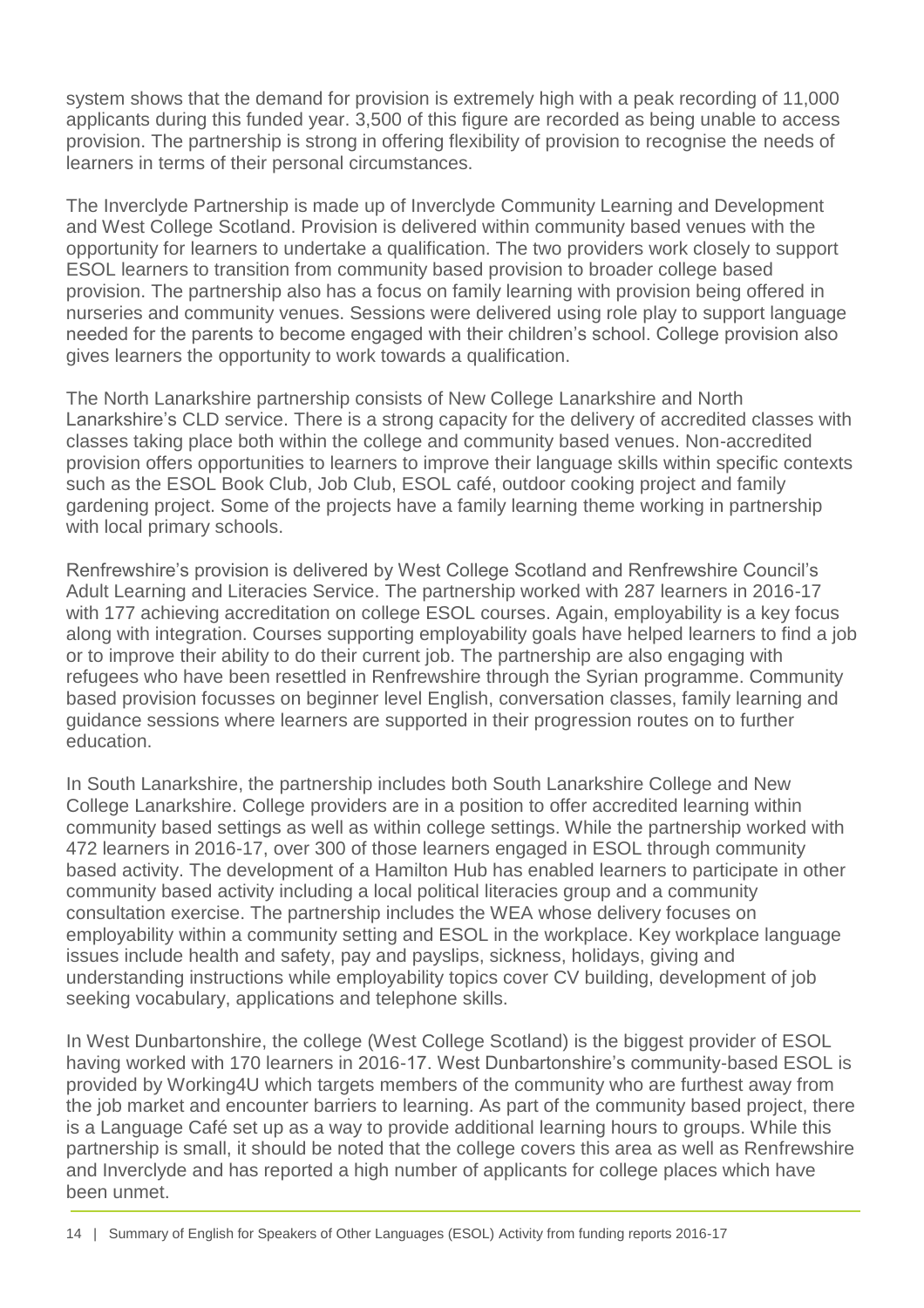Common traits/characteristics of each partnership:

- key theme and focus of delivery is employability
- partnership work between CLD and college provider to support learners to transition from community based to college based provision as a way of progression
- working with learners with no English language skills offering "first steps" provision
- large number of learners at lower levels (SCQF level 2 and 3)

Collaborative potential:

- sharing of practice and approach to those preparing for the Citizenship test (East Renfrewshire)
- collaboration and partnership working with schools (East Renfrewshire)
- sharing of practice and resources in relation to teaching ESOL literacies and ESOL digital course (Glasgow)
- extending the wider partnership to the regional improvement collaborative and exploring potential links between ESOL providers and schools with high EAL populations and the promotion of ESOL family learning and SQA ESOL qualifications from SCQF level 2 up to 6
- project based learning including Living in Scotland/ESOL for Scottish Life accredited courses (Renfrewshire/West College Scotland)
- effective model of ESOL family learning (South Lanarkshire)

#### <span id="page-14-0"></span>**South West Collaborative**

| <b>East Ayrshire Council</b>            | <b>North Ayrshire Council</b> | <b>South Ayrshire Council</b> |
|-----------------------------------------|-------------------------------|-------------------------------|
| <b>Dumfries and Galloway</b><br>Council |                               |                               |

East Ayrshire's community based ESOL is run by the Vibrant Communities service where they have been developing ESOL hubs across the authority. Community based ESOL has a focus on engaging with hard to reach ESOL learners in small communities who are socially isolated and have limited English language skills. There is also a commitment within community based provision to the continuing professional development of staff involved in ESOL delivery and a programme of support and training was delivered. A family literacy learning programme was also delivered to Syrian refugee families who have settled in the area. Partnership with Ayrshire College included team teaching on accredited courses, proactive engagement between the college and ESOL learners in the community through their role in carrying out initial language assessments and co-delivery of the pan-Ayrshire tutor-training week.

North Ayrshire's community based ESOL provision has seen a change in demographics in their ESOL learners where there has been a drop in learners coming from EU countries while an increase has been seen in learners coming from India, Vietnam and Thailand. North Ayrshire Council delivered ESOL in three localities – Saltcoats, Irvine and the Isle of Arran. Further funding was secured through the Syrian resettlement project and European Social Fund funding for an ESOL and Employability project delivered by the WEA. Ayrshire College have also accommodated school aged refugees by providing them with language support. The course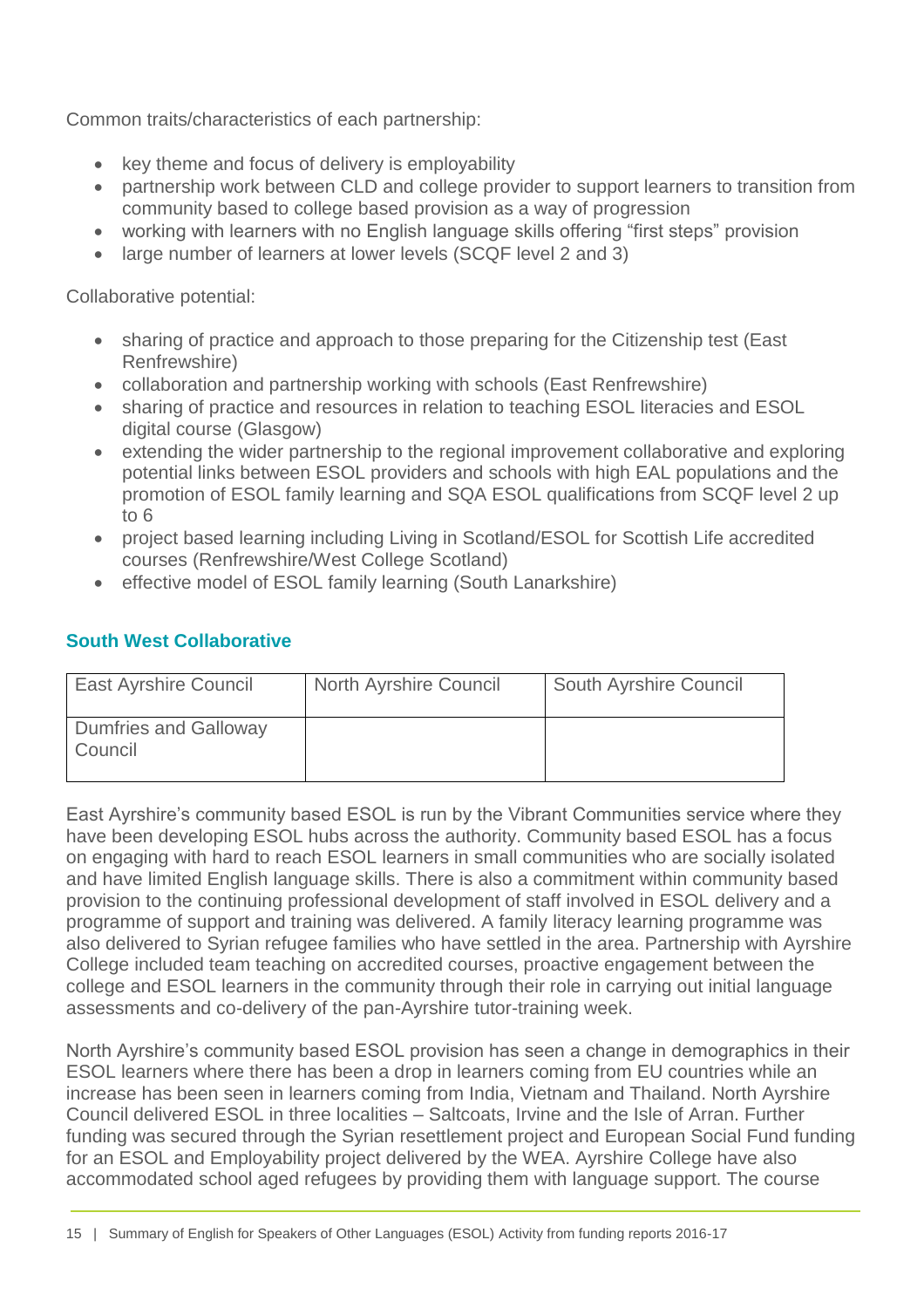which was run over the 4 weeks in July focussed on local investigation, a successful trip to the local Abbey which removed barriers to cultural differences and helped the young people identify places to visit with their families in their own leisure time. The College was also successful in working with school aged refugees in helping them to achieve the National 2 Preparation for Literacy Unit.

South Ayrshire has a strong ESOL volunteer tutor function as part of their community based ESOL services. Trained volunteer ESOL tutors deliver one to one tuition which takes place in locations throughout South Ayrshire. This provision is the route for engagement with informal ESOL learning in community settings. Signposting involves referring learners to the most appropriate level ESOL group. Community classes offered include a range of levels as well as contexts including Family ESOL learning, ESOL and IT for employability, ESOL book group and groups accommodating learners with higher language levels who are not interested in progressing to College ESOL provision. South Ayrshire's provision was accessed by 348 learners – the highest number among each of the three Ayrshire authorities. Learners who progressed to College ESOL provision gained accreditation. Ayrshire College also offered a Vocational Study Drop-In Service aimed primarily at students studying on mainstream programmes who have gaps in their knowledge of academic English. Learners who accessed this service were successful in gaining their qualifications. Further work on this service is to be carried out including awareness raising and promotion within the college to curriculum staff.

Dumfries and Galloway community based ESOL programme delivered a range of outcomes in 2016-17. The programme now sits within the newly formed Community Learning Service of the Council following a restructure. ESOL provision has helped improve learners' language skills as well as their confidence and life skills. Learners have improved their skills to progress into voluntary and paid employment, progressed onto further learning and are more able to contribute to their personal, family and working lives. The programme has also supported the Dumfries and Galloway resettlement project to develop English language skills of families and support integration into the local community. Coordination of provision and progression routes from community based provision to college based provision have been supported by a part-time funded coordinator based in the college who has promoted ESOL provision and is responsible for carrying out initial language assessment. The coordinator also acts as a main point of contact for learners. Dumfries and Galloway College worked with 78 ESOL learners with 55 of them achieving SQA accreditation. A third sector organisation – Dumfries and Galloway Multicultural Association have also been involved in ESOL delivery working with learners who are mainly beginner/literacy level.

Common traits/characteristics of each partnership:

- Focus on continuing professional development but differing levels of success between Dumfries and Galloway and the Ayrshires.
- All report on the response of ESOL services to the refugee resettlement programme of Syrian families.

Collaborative potential:

- Sharing of practice in supporting school aged refugees.
- Sharing of knowledge in accessing other sources of funding to support delivery.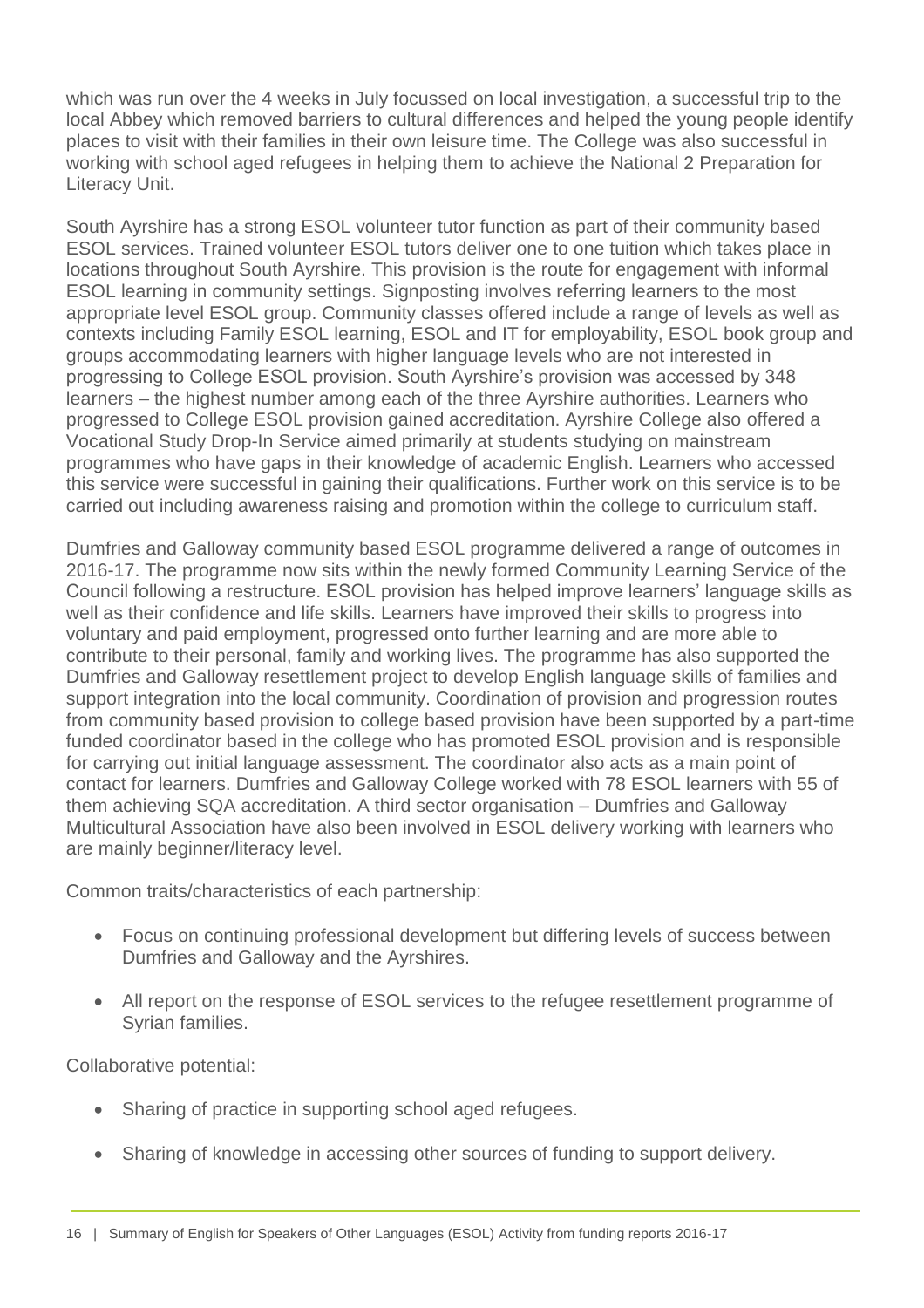Delivery of CPD sessions focussing on common themes such as ESOL literacy.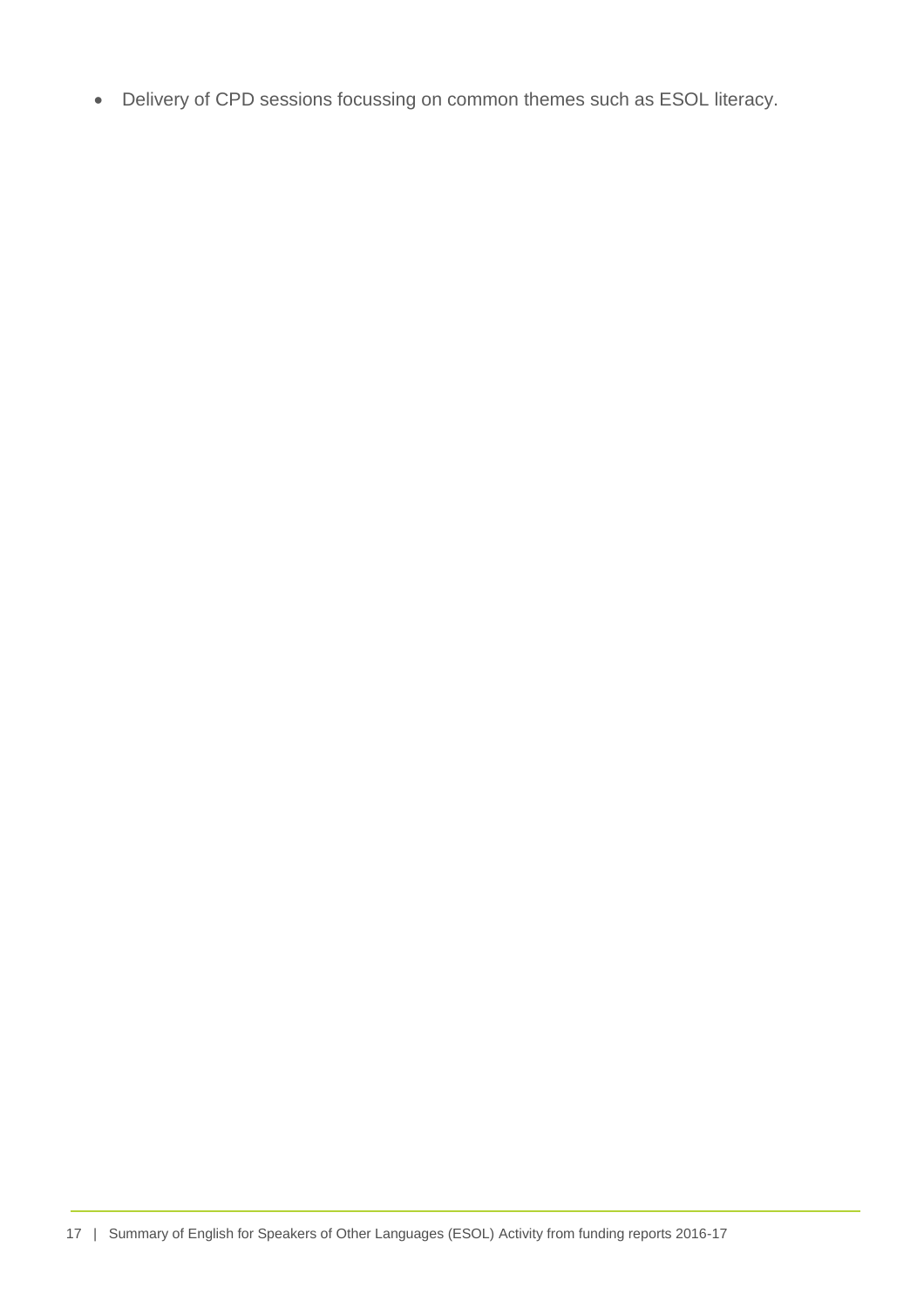# <span id="page-17-0"></span>Impact of Home Office Language Requirements

Partnerships were asked to report on any impact to the language requirements introduced in 2014 which has resulted in SQA ESOL qualifications not being recognised by the Home Office for those looking to extend their stay or apply for citizenship. The information which follows is a collation of responses given within the 2016-17 reports.

#### **Fife**

More students are working towards B1 Trinity exam and Graded Examinations in Spoken English (GESE) in Listening and Speaking; they study with us but have to go to Edinburgh or Glasgow to take the test and we notice that even beginner level students are able to pass despite poor literacy skills. It seems easier to achieve GESE than SQA Access 2 which covers 4 skills of speaking reading writing and listening.

#### **Edinburgh**

Edinburgh College have had a steady stream of learners asking for help to prepare for A2 or B1 testing as well as giving advice at Initial Assessment interviews about where to find information on the changes to the spouse visa process with testing and visa renewal now required at the half way point as well as at the end of the spouse visa. Many people seemed unaware of the new requirements. It is difficult to incorporate Life in the UK test preparation into a general ESOL course syllabus when only a small percentage of the class need to focus on this but tutors are able to direct learners to resources such as the interactive learning resources provided by the Edinburgh City Libraries web-site, as well as printed materials available from bookshops. 3 learners have successfully used this as the focus for their lessons with one of our volunteer home tutors.

#### **Comhairle nan Eilean Siar (Western Isles)**

#### Western Isles Learning Shop

As a result of SQA qualifications no longer being valid for Home Office requirements learners have continued to show a reluctance to register for and sit SQA assessments and this is indicated in the figures of learners achieving SQA accreditation.

As a result of the ongoing uncertainty over the UK's exit from the European Union, all learners who enrolled for the Citizenship - Preparation for Life in the UK test this year were European citizens with longstanding links to the local community. Their anxiety at their future status has led them to prepare for the possibility they may need to sit this test in order to remain in the country. The notes of interest for the next session of classes are also all European.

#### **Cothrom**

No learners accessed formal SQA qualifications in 2016/17 as these were no longer accepted by the Home Office.

This previous year the group of 5 who were hoping for citizenship, felt very uncertain about 'Brexit' and what this might mean for them. All of them have decided to "wait and see".

#### **Stirling**

We are not able to deliver the SQA unit that was previously accepted as evidence toward an application for visa or citizenship.

One project also states:

With SQA no longer being recognised by the Home Office in terms of citizenship, we are in the process of looking at how we increase our IELTS provision and provision at a lower level which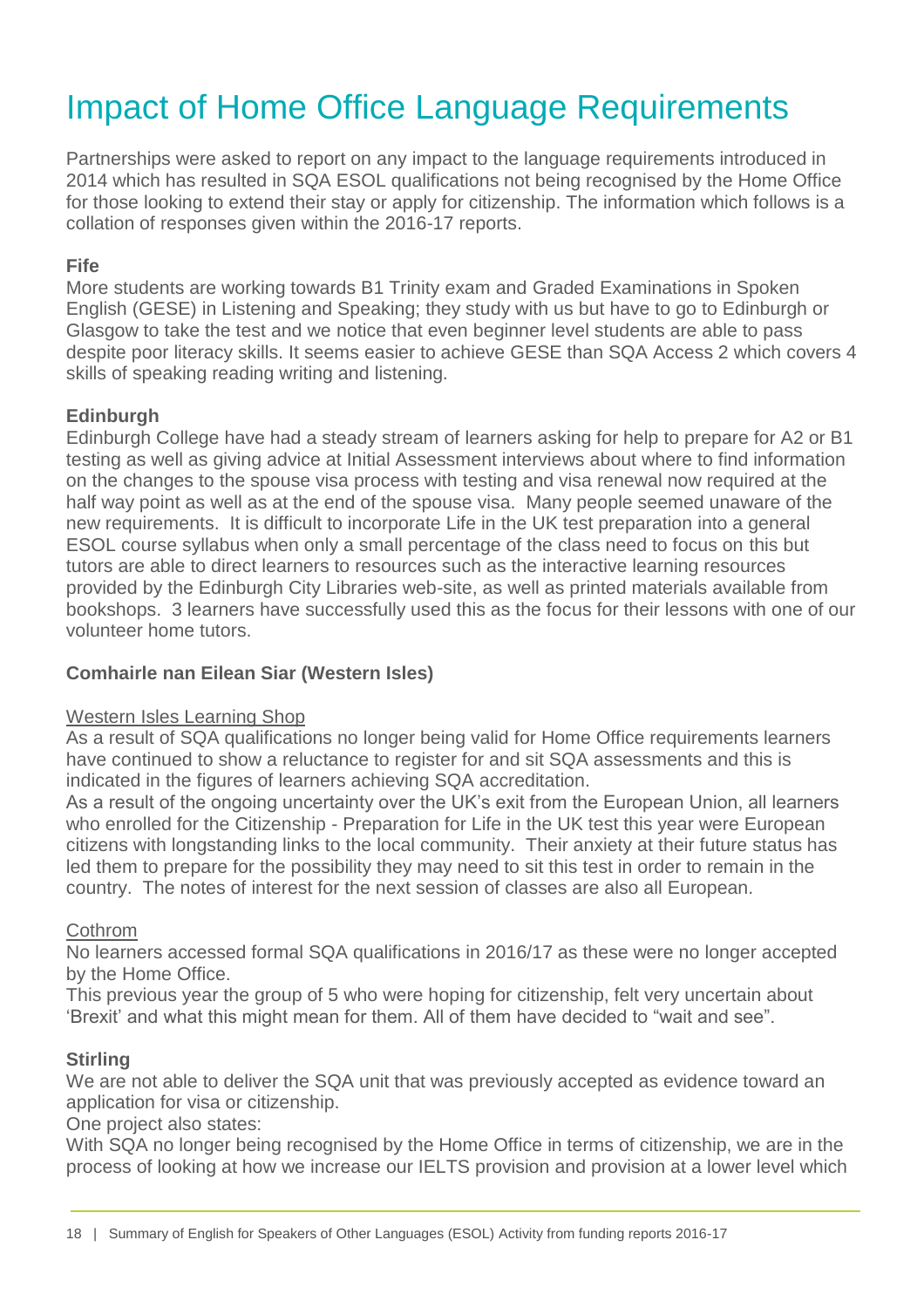might support progression to IELTS. This work will include oral language assessment and ESOL for writing.

#### **Argyll and Bute**

Kintyre: Some of the qualifications that were acceptable for Home Office requirements are no longer acceptable. This now means that our learners would have to travel a 300 mile round trip to access a learning centre where these qualifications are delivered.

#### **Highland**

Following the decision by UKVI not to accept SQA ESOL qualifications as evidence of English Language ability, students wishing to apply for leave to remain or citizenship are required to sit SELT (secure English Language Tests) from an approved list of test centres. In Scotland, the test centres are in Edinburgh and Glasgow. The cost of the test is £150 (whether IELTS or Trinity). Students travelling from Highland also face high travel and overnight accommodation costs in addition to an exam format which is different to that offered by the SQA. Since this change students have approached staff requesting information about UKVI ESOL requirements and support for SELT examinations. Having canvassed our student group we would like to provide one day courses focussed on the requirements for Trinity GESE Level 5 (B1). The most appropriate SELT for our largely settled migrant population. We continue to provide support to students wishing to sit the Life in the UK: Citizenship test through the integration of citizenship studies throughout our curriculum. (West Highland College)

#### **Moray**

This has had an enormous impact on the learners in our provision. The Moray CPP ESOL provision offers learners the opportunity to gain an SQA ESOL qualification, which until the changes from the Home Office the learners could use for settlement purposes. However since the change in the Home Office requirements our learners have to travel to Edinburgh to do the exam. The cost and inconvenience of travelling south to an approved test centre is significant. As a result of the changes Moray Council has now become a listed provider of Trinity GESE training so that we can locally help students to be prepared for the exams. This means that they can learn locally despite having to still travel to Edinburgh or Glasgow for the exams.

#### **East Dunbartonshire**

There has been an impact on ESOL learners in East Dunbartonshire since the change to the Home Office Language Requirements.

In the past, learners used to study for accredited SQA provision to assist with gaining Citizenship etc. provided by East Dunbartonshire Council. Since the change of the qualifications recognised by the Home Office, learners have had to gain these qualifications outside East Dunbartonshire. (Learners can attend groups in East Dunbartonshire for general practice which may assist in study towards the Trinity Qualifications but cannot gain the qualification in their local area). This has proven very difficult for many learners as it costs them in time (including travelling time) to go elsewhere for the qualification and also has financial costs such as costs in course materials, courses, assessment fees and travel costs to provision outside their local area.

The impact on East Dunbartonshire Council is that more learners would have studied for SQA ESOL courses delivered by EDC if this qualification was recognised by the Home Office to fulfil its Language Requirements.

#### **Glasgow**

The change to the Home Office language requirements has had a significant impact on our learners. We spend an increased amount of time dealing with learner enquiries regarding the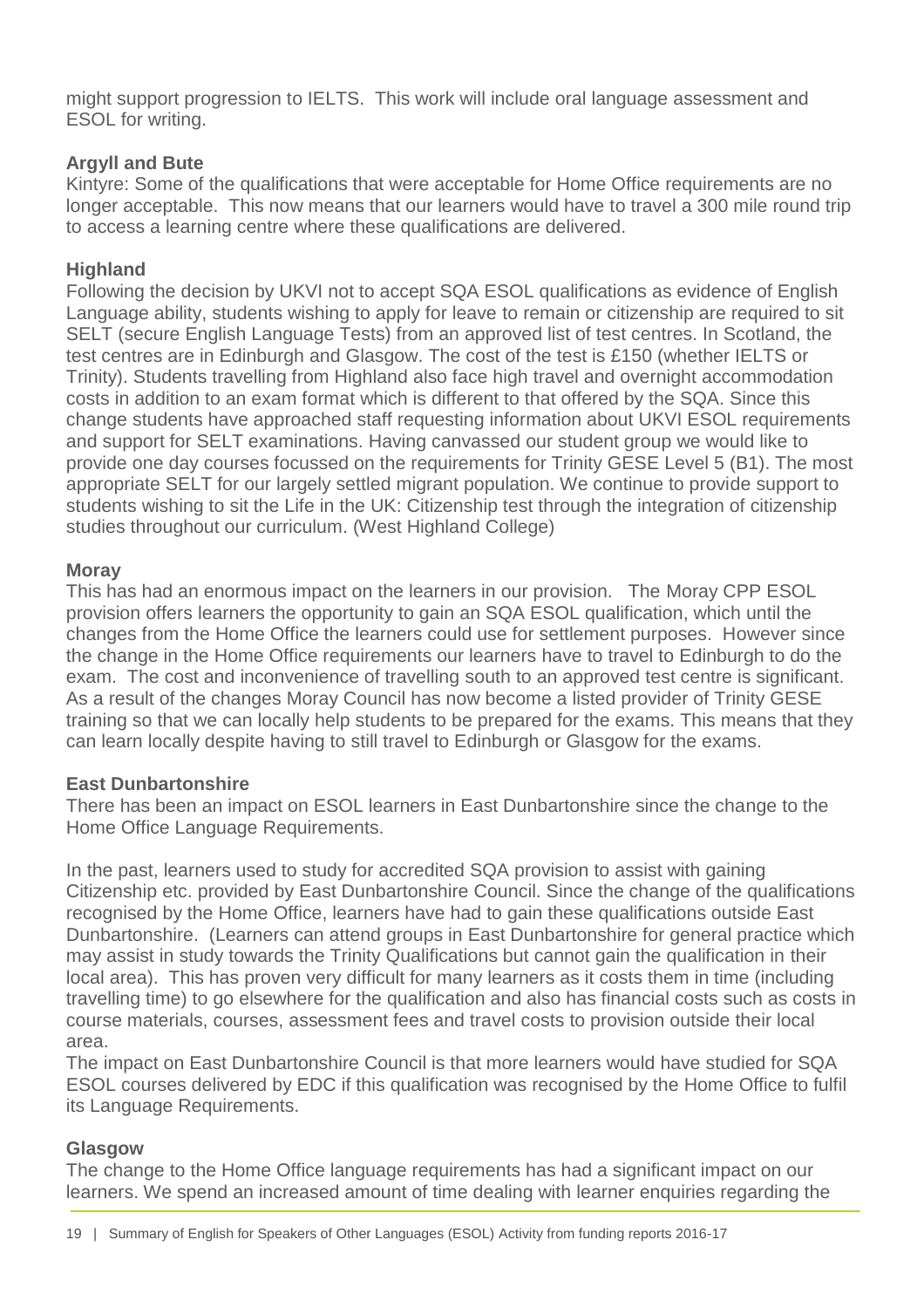new requirements and receive feedback that many of our learners simply cannot afford to do the tests. Other learners take the test when they are not well prepared due to a lack of preparatory courses for the new test. The courses that are available are expensive and infrequent and the option to prepare for the course online requires learners to already have a strong level of English, this is an additional barrier for our learners. As an SQA Centre we have also found that some learners question the validity of the SQA qualifications that we offer as these are no longer accepted. This has created a sense of confusion for learners. (Glasgow ESOL Forum)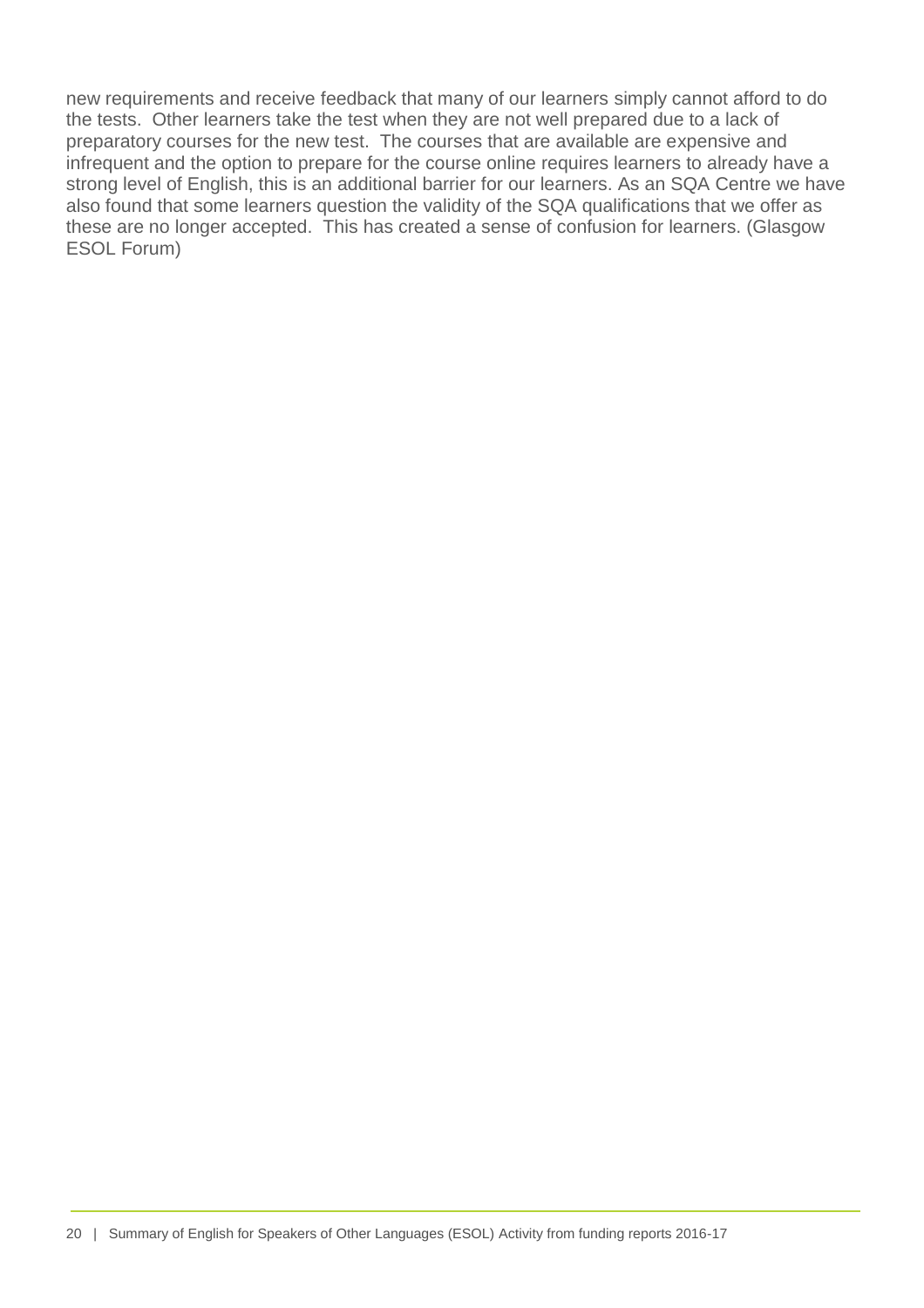# <span id="page-20-0"></span>Number of learners accessing provision per area in 2016-17

| East Lothian               | 102   |
|----------------------------|-------|
| <b>Scottish Borders</b>    | 187   |
| Fife                       | 245   |
| Midlothian                 | 115   |
| Edinburgh                  | 2583  |
|                            |       |
| Angus                      | 105   |
| <b>Dundee City</b>         | 867   |
| Perth and Kinross          | 356   |
|                            |       |
| <b>West Lothian</b>        | 485   |
| <b>Stirling</b>            | 327   |
| Clackmannanshire           | 109   |
| Falkirk                    | 296   |
|                            |       |
| <b>Aberdeen City</b>       | 261   |
| Aberdeenshire              | 779   |
| Argyll and Bute            | 231   |
| Western Isles              | 70    |
| Highland                   | 569   |
| Moray                      | 135   |
| Orkney                     | 37    |
| Shetland                   | 98    |
|                            |       |
| <b>East Dunbartonshire</b> | 103   |
| <b>East Renfrewshire</b>   | 245   |
| Glasgow                    | 1543  |
| Inverclyde                 | 113   |
| North Lanarkshire          | 849   |
| Renfrewshire               | 287   |
| South Lanarkshire          | 472   |
| West Dunbartonshire        | 220   |
|                            |       |
| East Ayrshire              | 115   |
| North Ayrshire             | 133   |
| South Ayrshire             | 348   |
| Dumfries and Galloway      | 197   |
| <b>Total</b>               | 12582 |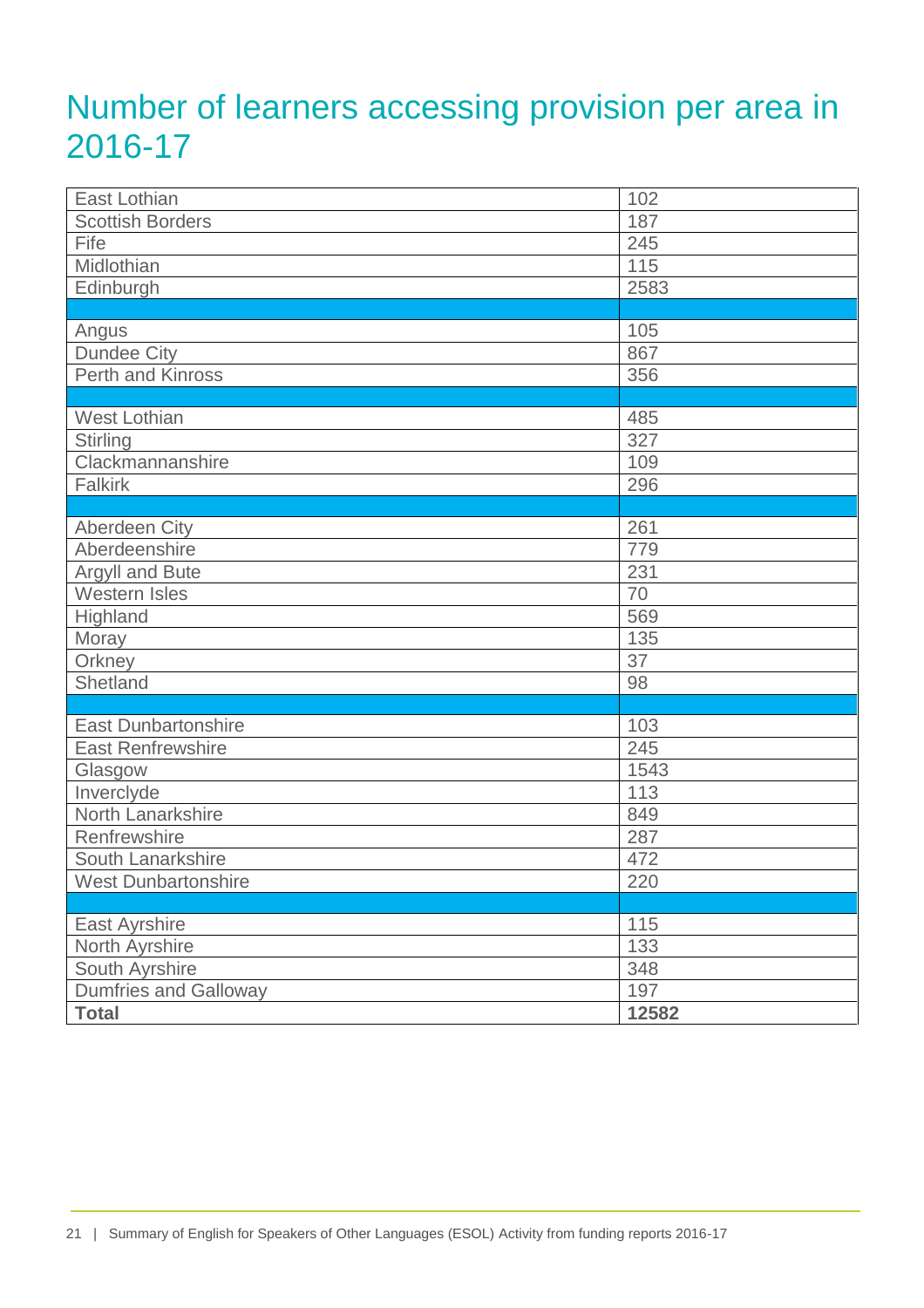# <span id="page-21-0"></span>Case Studies

Partnerships were asked to provide case studies related to themes that:

- highlight the challenges and how they were addressed in supporting the integration of refugees and asylum seekers
- highlight the challenges and how they were addressed in supporting the integration of migrants and settled minority ethnic populations
- show the approaches used to involve learners in other groups beyond the ESOL classroom
- show the impact on personal, community, family and work life of the learner(s)
- show how barriers to learning were addressed and
- show how equality and diversity are promoted

The following is a selection which reflects the themes above.

#### <span id="page-21-1"></span>Language cafes in Aberdeenshire

In addition to attending formal ESOL classes, Language Cafes started being developed in Aberdeenshire Council community venues during this period, to allow ESOL learners to further practice their English language skills in an informal café environment. This was a new development and these opportunities were provided in addition to the small group classes learners attended.

The Language Café sessions were run regularly and were facilitated by CLD staff and volunteers. Topics of discussion have included world cuisines, UK and local customs and etiquette, and learners have shared their personal 'stories'.

The Language Cafes have allowed learners to converse in English with learners, staff and volunteers from diverse countries and backgrounds. This includes learners who are here as economic migrants and with refugee status. These informal opportunities allow ESOL learners to meet new people, reduce social isolation and to help learners integrate further into their communities.

More advanced ESOL learners assisted staff with the setting up and running some of the Language Cafés. As a result of this work these learners started working towards SQA Core Skills Accreditation level 3 - 'Working with Others'.

#### <span id="page-21-2"></span>ESOL learners in Clackmannanshire

An ESOL learner from Pakistan who has lived in Scotland for 20 years joined ESOL classes to improve her literacy skills so that she could help in her family's restaurant. She wanted to be able to write down orders for food and to be able to read the menu. She joined the Clackmannanshire Council Adult Learning ESOL beginners and literacy classes and has been working on tracing, writing the alphabet, letter sounds and reading words. Several Syrian refugee students joined the Clackmannanshire Council Adult Learning ESOL beginners' class half way through the year and she was able to communicate with them in English and Arabic. During the class break she spoke to them in English and for any words they couldn't say in English they used Arabic and were able to find things in common with each other. This made the Syrian students feel at ease and she has helped them integrate into the class easier. In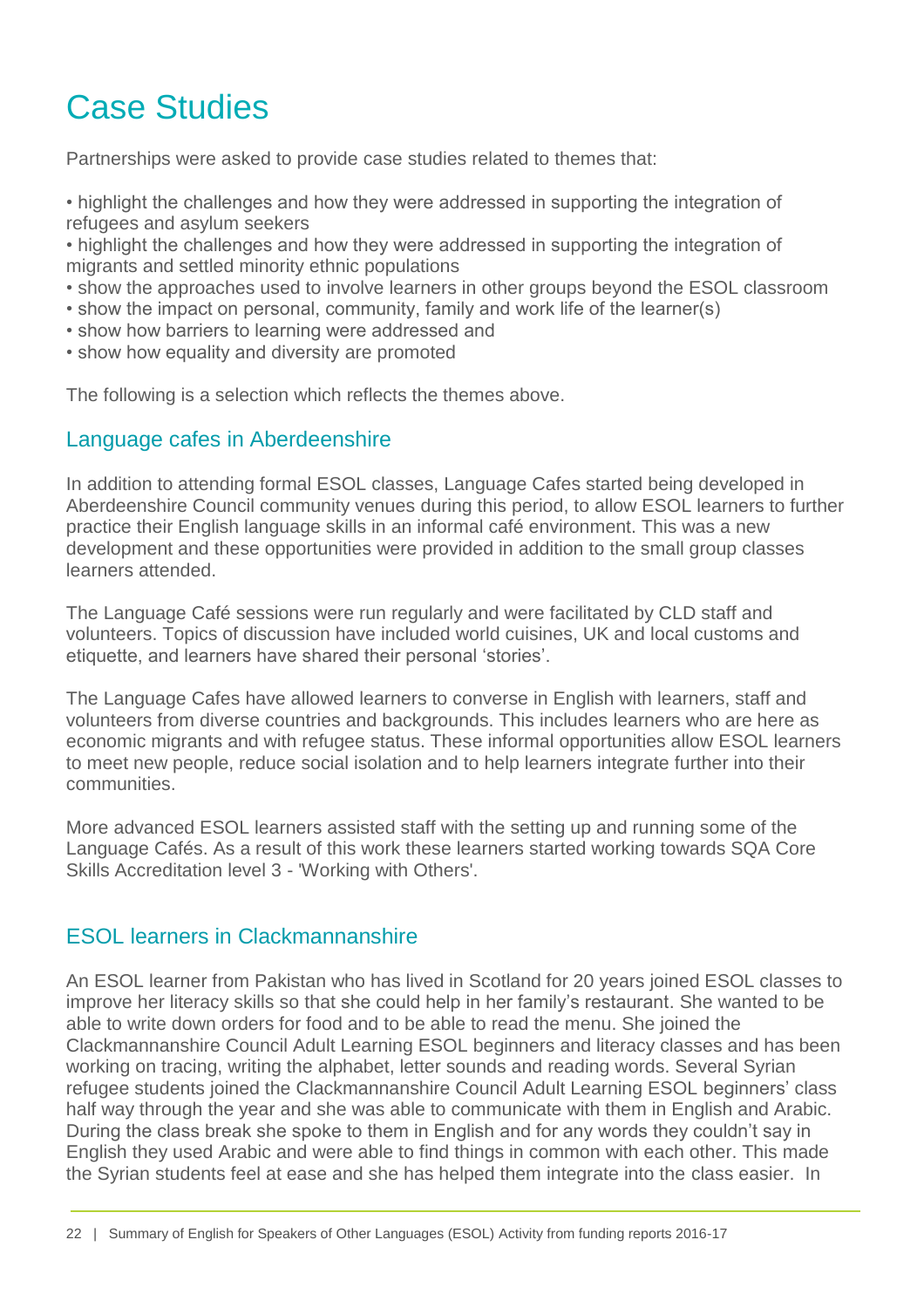addition, her writing has improved and she is now able to form words and correctly identify the sounds of words and letters. She has been learning to read the takeaway menu for her family's restaurant and can now confidently work in her family's restaurant, once a week, taking orders for takeaway. She hopes to build this up to 3-4 days a week.

DA is of Filipino origin and has lived in Scotland for 3 years. DA learnt a little English when she was younger and recently married a Scottish man. He had been trying to help her with her English but she felt she needed more tuition so she started attending the Clackmannanshire Council Adult Learning post beginners ESOL class. DA was shy and timid when she first joined the class but her English was at a good level and she was always keen to do extra work at home. As her English improved so did her confidence. As a result, she is a great asset to have in the class as she is always willing to help her peers if she sees that they were struggling. DA was also very welcoming to the Syrian refugee students that joined her class and made them feel comfortable by asking about Syrian cultural traditions and sharing Filipino cultural traditions. DA was interested in finding a job and as her confidence in writing and speaking English improved she started attending the ESOL work club. She attended the ESOL work club for many weeks, taking time to work on building a great CV and cover letter. She was keen to practise interview techniques so she could feel confident when attending interviews. As a result of her determination and hard work, DA managed to find employment in a local supermarket and still attends English class when she can.

# <span id="page-22-0"></span>ESOL Learners in Glasgow

Students A (husband) and B (wife) are a married couple in their thirties who attend an ESOL literacies class. They are Kurdish asylum seekers from Iran and have a young daughter of 2 who is often in poor health. They have lived in Glasgow since November 2016 and are constantly under threat of deportation as their asylum case has not been successful. They are appealing their case at the moment. This has resulted in many disruptions to attendance, motivation and generally retention/attention difficulties with learning. During this year they were moved from accommodation near the college to Parkhead, which now means they have a one hour journey on two buses. They both speak Kurdish and little Farsi. Student A also speaks some Arabic. Although student A speaks these languages, he has very little knowledge of written language. Student B has strong writing skills, having attended school in her own country. Student A was a chef in Kurdistan and would love to continue this as a career if they get leave to remain, with the dream of opening a family restaurant one day. As a result, both are highly motivated. However, despite them juggling the childcare responsibilities and alternating absences, sharing work done in class at home, the outside influences of their asylum case and caring for a sick child is having a detrimental effect on attendance and progression. Student A is expected to pass SQA ESOL Literacies 1, whilst student B achieved a pass in this last year and will be put forward for ESOL Literacies 2, which with adequate preparation she is expected to pass.

MT initially started studying with Glasgow ESOL Forum at the start of this year when we were able to offer her a place on our 'First Steps' course. She had been on the [Glasgow ESOL](http://glasgowesolaccessregister.com/index.php/learner/add) [Access Project](http://glasgowesolaccessregister.com/index.php/learner/add) (GEAP) register for some time and this was her first opportunity to join an ESOL class in Scotland. MT enjoyed the course and was keen to continue with her studies when the course finished. Fortunately we were able to offer her a place on one of our National 3 courses (also funded by this funding stream) so that she could progress on to an accredited course with us. MT has complex health issues (both mental and physical) which have been a barrier to learning for her but the flexible learning environment which we were able to provide suited her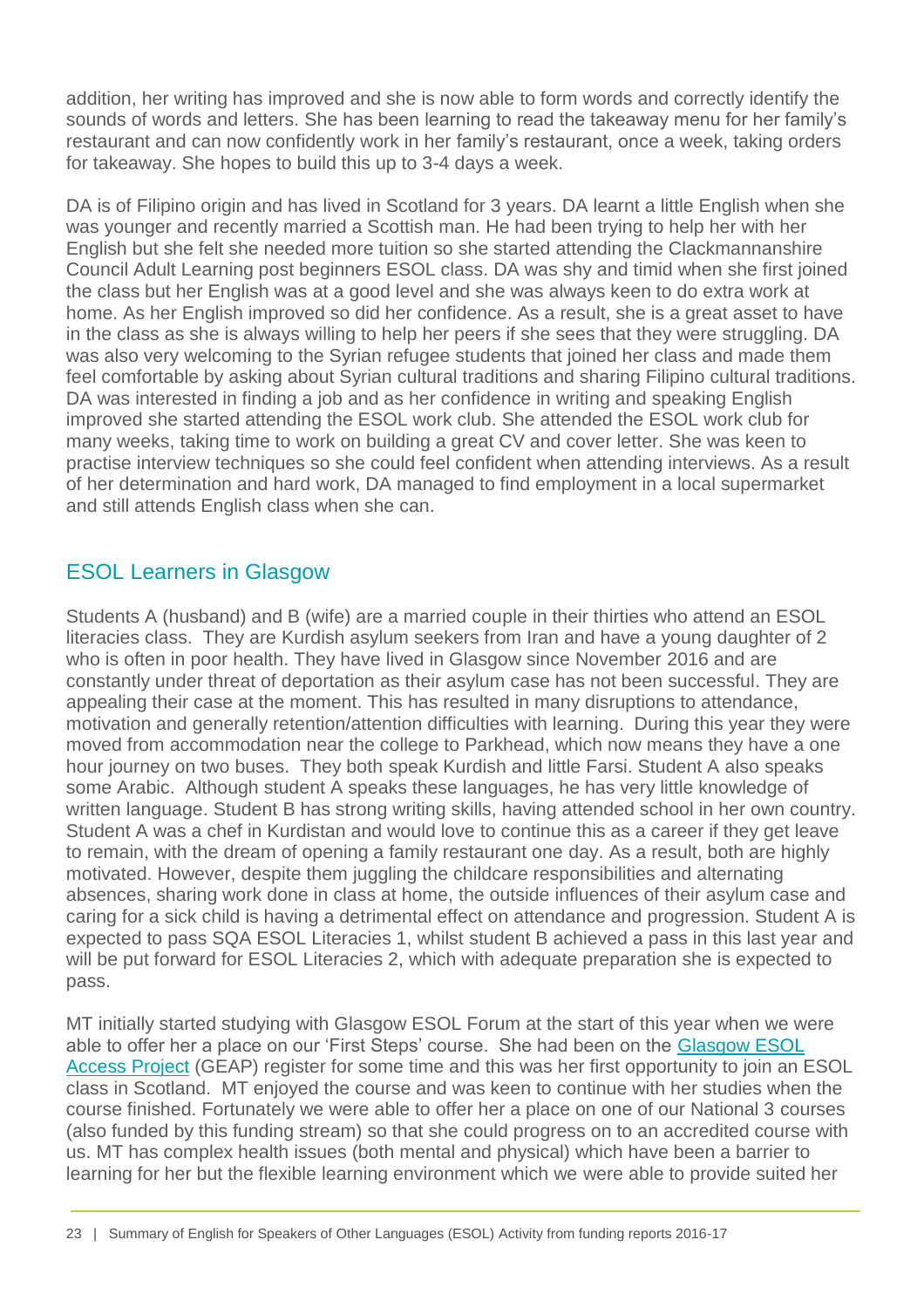very well and she was able to participate well in class and successfully complete the assessments for the SQA 'ESOL in Context' unit. We provided some flexibility for MT when she was not well enough to attend class and provided catch up work so that she could slot back into the group when she felt able to return to class and although the assessments were challenging for her she successfully completed them all. In the longer term, MT hopes to complete National 4 and progress to college. The small class size and the informal learning environment that we have been able to provide have been a vital step in her learning journey as she has gained confidence, study skills and language skills that will enable her to progress into a more formal learning environment. At the time of writing, MT has a level testing appointment of City of Glasgow College and a potential place offer from Glasgow Kelvin College. If these do not suit her personal circumstances, we will offer her a place to continue to study National 3 'Everyday Life' here at Glasgow ESOL Forum

We have chosen this case study to highlight the need for the flexible provision we have been able to deliver and the progression routes we have been able to develop internally as part of our ESOL Strategy funded work.

#### <span id="page-23-0"></span>Working with expectant mothers in Glasgow

The "Becoming A Mother in Scotland" pilot course was designed by Glasgow Life in collaboration with NHS Community Midwives to support women who have English as a second or other language (ESOL) access antenatal learning and support. The course aimed to empower pregnant women to be better able to access written and spoken information to make informed decisions, to understand the culture of childbirth in Scotland and, ultimately, to improve the health outcome for the women and babies.

The target learner was expectant mothers beyond 20 weeks in their pregnancy at ESOL Access 2 stage and above. The majority of women were recruited through Midwives, which was advantageous, as they were in a position to change antenatal appointments to support the women to attend the course. A small number of women were also recruited through Glasgow Life. This pilot course was delivered in an informal setting to a small group of 9 women running for 7 weeks in May and June 2017. In order to address potential childcare barriers, a free crèche was offered and refreshments were made available throughout the duration of the course.

The delivery model involved input from the midwives on the topic being covered that week followed by bespoke English language support from the ESOL tutor. The extremely good working relationships developed between Glasgow Life and NHS staff was a key contributing factor to the success of the pilot. Topics covered included pregnancy and childbirth in Scotland; support in pregnancy; understanding the maternity ward; giving birth; staying healthy; breastfeeding. Language support was vital as the learners sometimes felt vulnerable e.g. not understanding their notes in their maternity records or knowing what kind of pain relief to choose.

Quotes from learners who took the course:

"The midwife told me about the course. I came to find out about having a baby and to meet other mums. It helps me with speaking and to make a lot of friends. I live in Govanhill."

(ESOL learner from Algeria)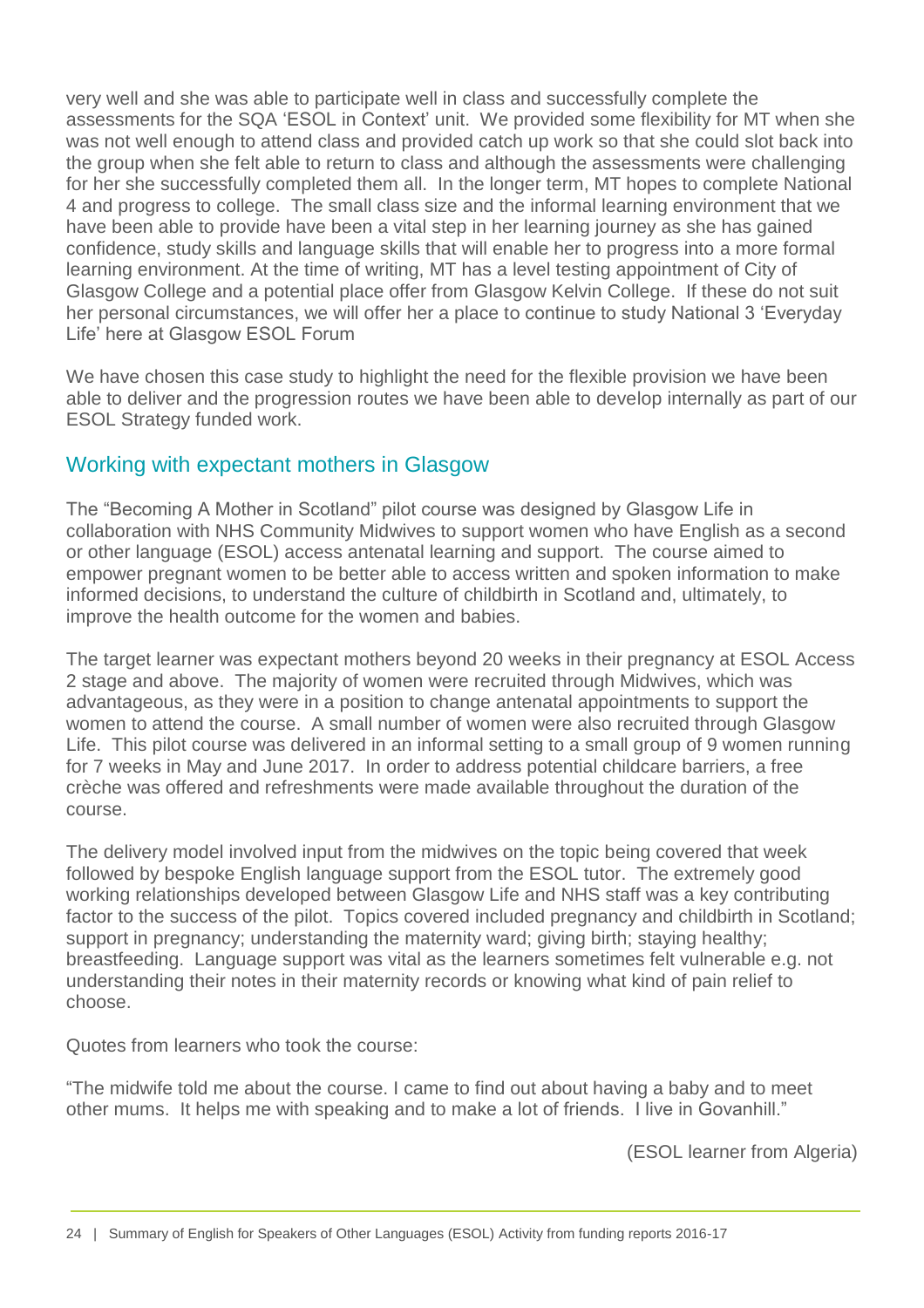"I heard about the course at an ESOL assessment in college. I wanted to learn everything about pregnancy and about my unborn baby. I wanted to understand the Scottish people because the accent is different. We learn a lot of new words and have good feedback with the midwives and tutor. The class has helped to improve my English."

(ESOL learner from Moldova)

"The midwife told me about the course. I wanted to learn about pregnancy and healthcare. It is helpful for my English. Sometimes I don't understand the vocabulary and the class helps. We have information about hospital, the dentist and medicine. It has helped me to understand different words – they are explained easily."

(ESOL learner from India)

"I heard about the course from my ESOL tutor. I was interested in finding out about having a baby in Scotland. It is useful to learn about what to do in labour and about phoning the hospital. We have been given good information on pregnancy, health and labour."

(ESOL learner from the Czech Republic)

## <span id="page-24-0"></span>Language cafes in Aberdeen

The idea behind the cafes is to promote integration particularly among non-native English speakers (NNES) and their immediate community in Aberdeen, provide an opportunity to practice and improve spoken English skills (particularly to build confidence), and to find out more about services available in the local community. Language Cafes are promoted through social media and information is continuously updated and shared with other third sector agencies, housing associations, community centres, primary schools, Jobcentre, Aberdeen City Council (Adult Learning Development) and NHS. Clients and volunteers are updated through mailing lists (after permission is granted) as well as invited to join Grampian Regional Equality Council's Facebook page which is also coordinating a new Facebook page under the name "Learning English in Aberdeen". These two initiatives have proven to be successful in providing updated information, encouraging people to attend the Language Café sessions and integrating communities. The Language Café works also as a source of information for people who require additional English learning or advice regarding specific community queries. Language Café volunteers will refer learners to Aberdeen City Councils Adult Learning team for ESOL classes. Volunteers are encouraged to research information that may be of interest for clients, ranging from walking groups and transport facilities, to activities that may prove useful to increase knowledge about Scottish culture and local government. There are Language Cafes across Aberdeen including one in the city centre, Torry and a ladies only one in Sunnybank. Work has begun on a toolkit to support community groups in setting up their own Language Café groups.

# <span id="page-24-1"></span>One to One ESOL in Kintyre, Argyll and Bute

Although the numbers were small, the learners that did attend 1:1 provision felt empowered and ready to move onto a larger class where they could work towards an accreditation. The one to one provision was used almost like a feeder class for the larger group. When learners joined the larger group, those that had been feeling socially isolated were also able to meet up with other learners in the same position, and some firm friendships have now been formed within the group.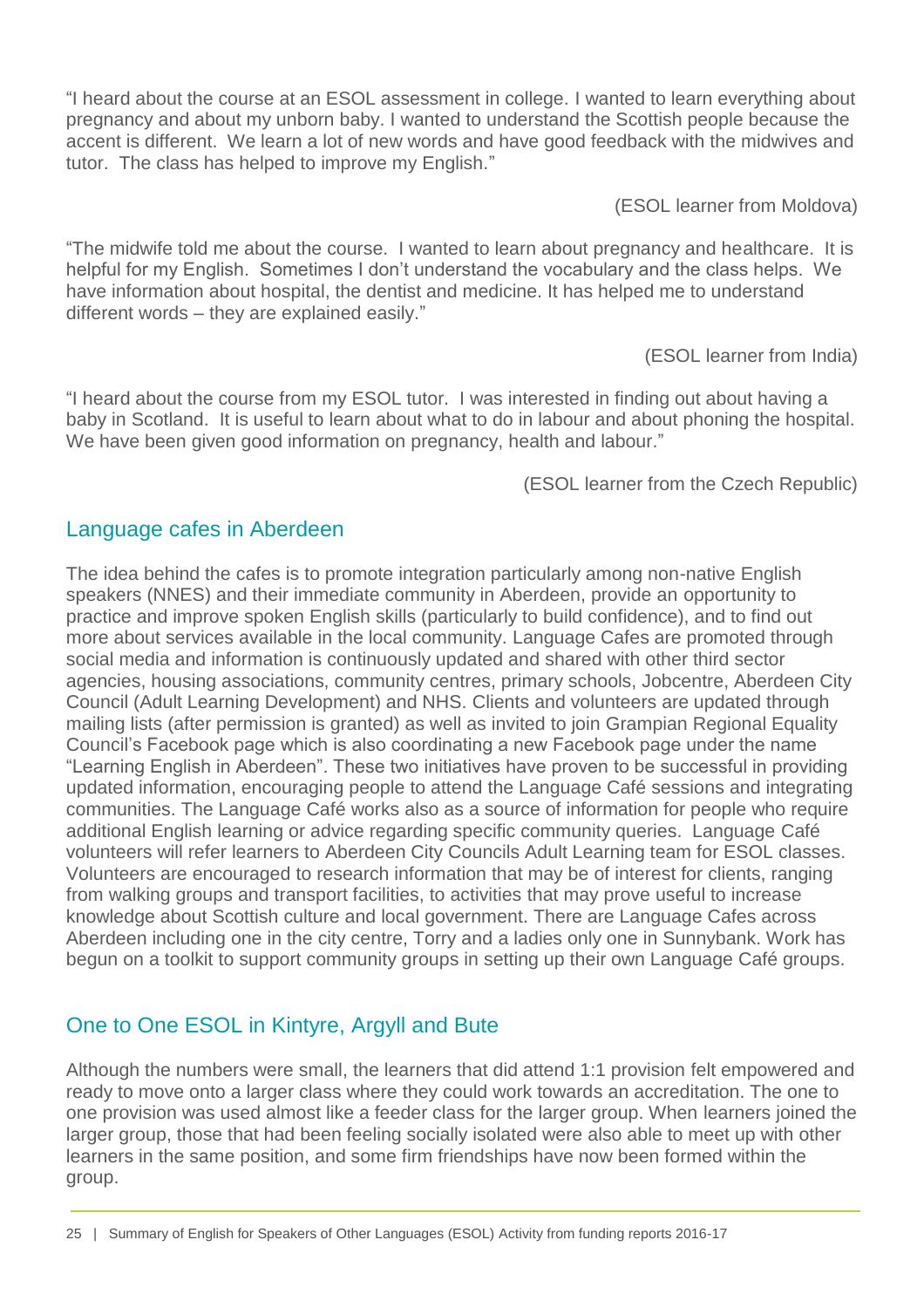For example, one learner has been able to gain employment due to her attendance at our one to one provision. After her initial interview with a large well known company in the area, the feedback from the local HR department was that the ESOL learner was very suitable for the job, but her spoken English wasn't at a level they required to offer her employment. After attending English lessons, she was delighted to be offered the job. This learner has taken part in other activities and made new friendships along the way. Overall she has reported that she is now taking a more active part within social and community life, something she hadn't really done before, and is now feeling far less isolated than she had before. She feels that her reading and writing skills have improved, as well as her skills for work, encouraging her to be more vocal and confident in expressing her ideas and opinions to others.

#### <span id="page-25-0"></span>ESOL learners in the Western Isles

A local family contacted Cothrom for language support for their new au pair, S\*\*\*, whose first language was French. After an initial meeting with both S\*\*\* and her employer it was clear that although both her written and reading English skills were of a good level, her spoken language skills were low.

It was agreed that S\*\*\* would come along to the Learning Centre and meet the Tutor for some 1-1 tuition to start with. She began coming along twice a week to improve her conversational skills. She wanted to learn about a number of specific subjects such as tenses and how and when to use them; how to say and understand large numbers in terms of population of a country and distances; and to practise the different ways of telling the time using both digital and analogue. She spent time conversing with the tutor and speaking to other learners and staff in the building both in a class setting and socially at breaks. Through these conversations we realised that she enjoyed art and painting and this led her to join a local community group in furniture upcycling.

This allowed her to gain new skills in painting techniques, decoupage etc. while meeting other people and improving her conversation skills in English. S\*\*\* thoroughly enjoyed this experience and both her spoken language and self-confidence were greatly improved. Her learning experience was enhanced as she was doing something practical that she enjoyed and had an interest in. Throughout the class  $S^{***}$  had to listen to the tutor and work as a team to discuss what had to be done and how they would achieve this. She also had to ask questions if she was unsure of a task or asking where things were. This extended her English vocabulary and gave her more confidence in speaking to others. S\*\*\* was supported to translate her CV from French to English and updating it with her Uist experiences. She has since applied for work in Spain and moved there last month.

## <span id="page-25-1"></span>Multi-agency working in East Ayrshire

Family A arrived in East Ayrshire in March 2016 as part of the Syrian Refugee Resettlement Programme. East Ayrshire Council (EAC) has agreed to receive up to 50 refugees over the next five years and there is a multi-disciplinary and partnership approach to ensure they get the help and support they need to settle in East Ayrshire and integrate into community life. An important aspect of this support is English language learning, which is essential for people to integrate into the community, participate in society and fulfil their potential. The family included three adult members and a younger adult, M 22yrs, who not only had very little English, but was also hearing impaired.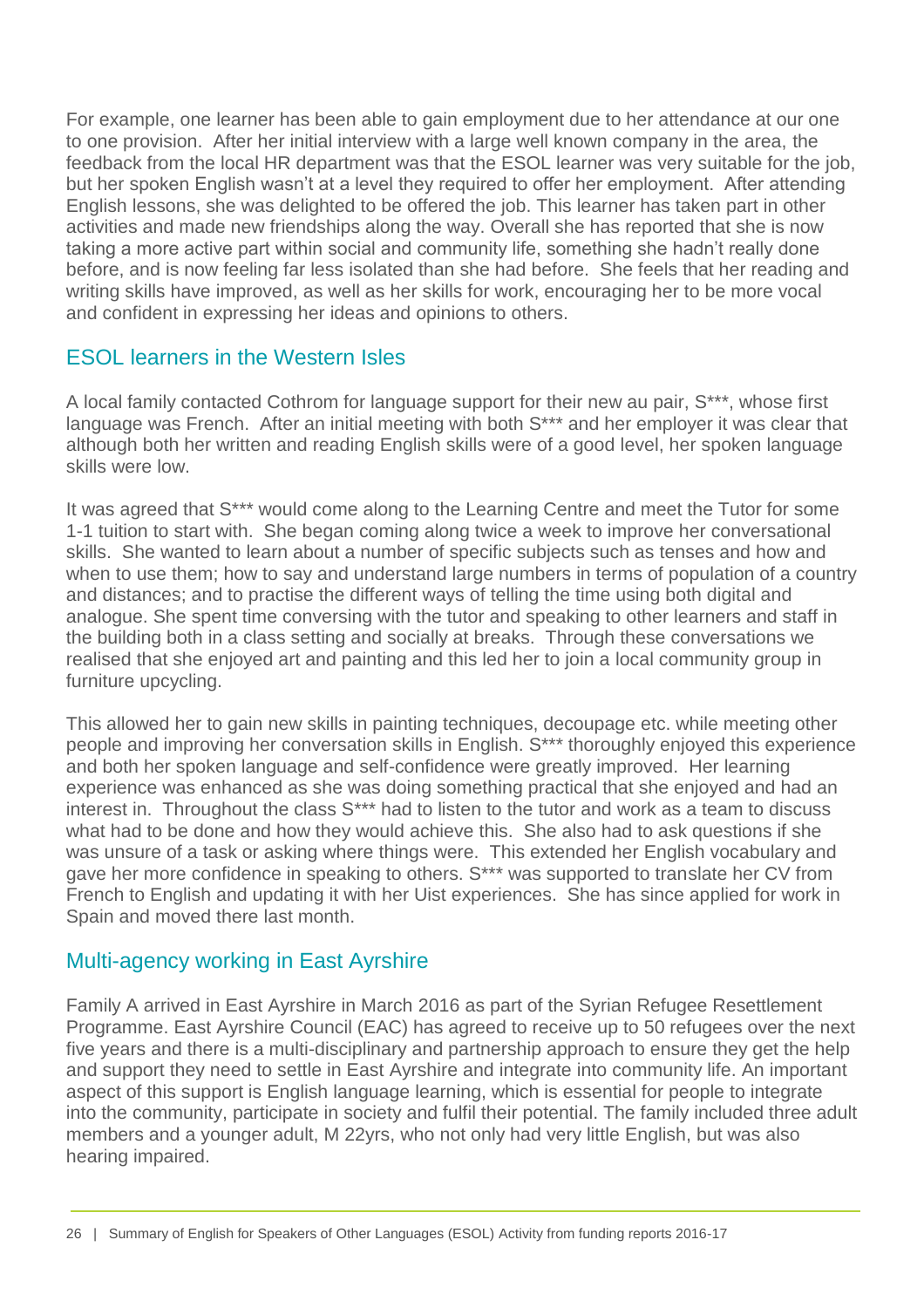The family were referred for English language learning, which in East Ayrshire is delivered in partnership between the Council and Ayrshire College. The ESOL Development worker met with the family initially to talk through the support we could offer and M was assessed with significant English learning needs, compounded by his hearing impairment.

The family started to attend English family learning sessions and additional sessions were arranged for M, covering basic sign language and communication. These sessions were delivered through a local community partner, the Killie Browser, a third sector organisation and social enterprise based at Kilmarnock Train Station. The project worker there is fluent in British Sign Language and we also had help from an interpreter in Housing Services, which helped to break down communication barriers. As well as help with his English learning and communication, M wanted to find out more about volunteering, training and employment opportunities to build on his education and move on in his life here in Scotland. Through the links with the Killie Browser, M started to work in the community café there as a volunteer initially for 2 days a week. He was supported to attend a barista training course with the Mathew Algie Coffee School in Glasgow and then went on to undertake the REHIS course in Food Hygiene, accredited at SCQF Level 5 through the Wise Group, Kilmarnock. As well as receiving work experience and accredited training, M also took on the role of mentor with C, who is also hearing impaired and was attending the Killie Browser on a work experience placement from Grange Academy. M helped C to build his self-confidence and think about his own future. M has since moved with his family to Glasgow and is now working part time in a café and sandwich shop and is also enrolled in a graphic design course at the University of Glasgow. He is well integrated into community life and still keeps in touch with the staff and services that supported him initially in East Ayrshire. As well describing M's journey, this case study illustrates how the various services and partners are working together to secure positive outcomes for the people we support.

#### <span id="page-26-0"></span>Website development and using social media for and with ESOL learners in East Lothian

The ESOLwithus group, in its original form, produced the East Lothian A-Z booklet which has been widely distributed throughout the region and which has proved to be a valuable resource for many new arrivals. Indeed, we have provided copies for the Syrian families who are new arrivals to Haddington and Musselburgh.

More recently the group have developed and are maintaining a website (www.esolwithus.com) following on from the success of the A-Z booklet, which has been incorporated. This online version ensures the sustainability of the resource and allows for it to be readily updated throughout the academic year, even more so now that it has been converted to the more userfriendly Weebly format.

In addition, the group have populated the site with a wealth of useful information. For example, the booklet ("What to know and where to go in East Lothian") informed several of the 'New Arrival' pages on the website, where students used their experiences to further highlight requirements and issues, such as how to enrol children at school, find and register for health care, or understand the legislation and practices for renting a home here. They have also offered a platform for comments and discussion and, additionally, they have included welcoming texts in various languages which we hope will help newcomers, with little English, to make earlier contact with our ESOL provision.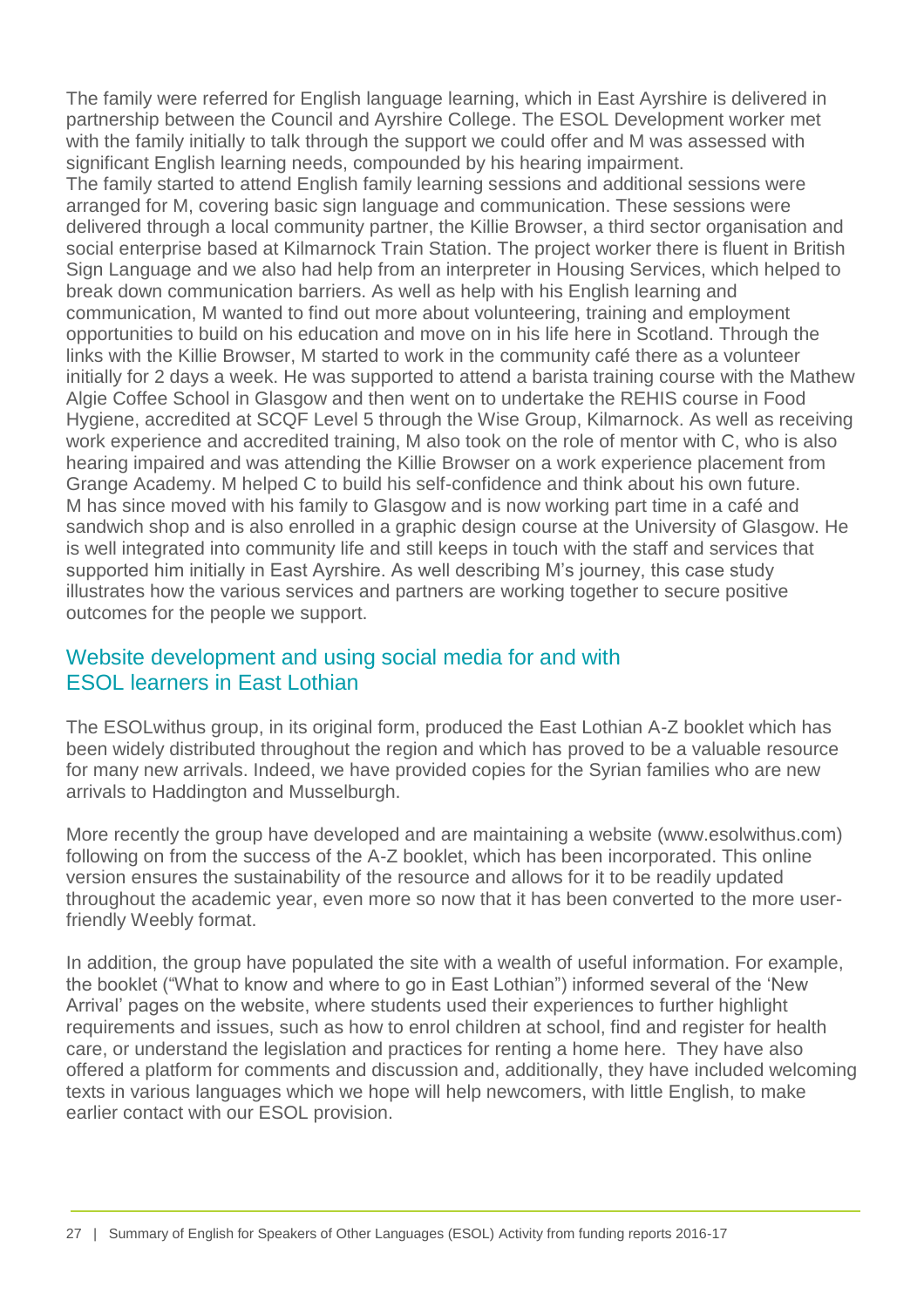The 'Learning English' pages are useful for directing learners to our local English classes, with information on who to contact and how to register. There are also "tried-and-tested" websites for practising English, which should suit all levels.

A Facebook presence is maintained to publicise forthcoming events and post photographs, which is a good place for learners to interact away from the classroom setting. ESOL tutors are also encouraged to post information about their classes and to contribute articles.

Other activities they facilitate include termly parties, to which all ESOL learners are invited and, as the group are mostly very keen cooks, they hold regular 'bring a plate' events. These allow for informal discussion and mutual support. The group post their recipes on the website for other learners to try.

The group meet on a weekly basis at The Fisherrow Centre, Musselburgh with a qualified ESOL tutor. The tutor encourages the group to be self-determining and they respond extremely well to this. An additional focus for the tutor is ongoing formal guidance with employability skills such as interview techniques and applying for employment and/or other courses.

#### <span id="page-27-0"></span>Working towards SQA National 5 in the community – East Lothian

The National 5 class at Knox Academy met on a weekly basis, for 2 hours. They used a variety of materials and sources, including a course book and One Stop English, in addition to SQA supplementary materials. The group was stable throughout the session; indeed, this was helped by 2 learners travelling in from Dunbar offering lifts to another learner, who wouldn't have been able to attend otherwise. Two of the learners within the group were project managers, both of whom feel their attendance has enhanced their working relationships with their teams and their abilities to deal with customer complaints.

Of the 9 learners who attended this group, all were entered at National 5, ESOL for Everyday Life, and all 9 achieved. Indeed, the tutor was given a special mention in the June External Verification report for their skilful use of video recording of the Speaking assessments. All 9 have re-enrolled for September 2017 with the aim of completing the second unit at this level. Many have also expressed an interest in sitting the external examination and we are currently liaising with our partner, Edinburgh College, to try to arrange this.

#### <span id="page-27-1"></span>Project based learning in East Renfrewshire

Learner A started ESOL courses in 2014. Her English language was at pre-intermediate level when she first joined and she has worked well to improve this through attending our highest level ESOL classes. Learner A soon progressed to our ESOL for Work course as she was keen to find employment in the field of child care/teaching. She learnt how to create a CV, write a formal covering letter and use her language successfully in an interview, which gave her a better understanding of the employment system in the UK and more confidence to apply for jobs. She then joined the 'Welcome to East Renfrewshire project' which aimed to help learners use their skills gained on the course to work as a team and produce a booklet about East Renfrewshire. Although Learner A faced challenges during the project, it was a great experience for her and she gained excellent skills and experience of working as part of a team, using her English to communicate both orally and in writing and generally organising her workload.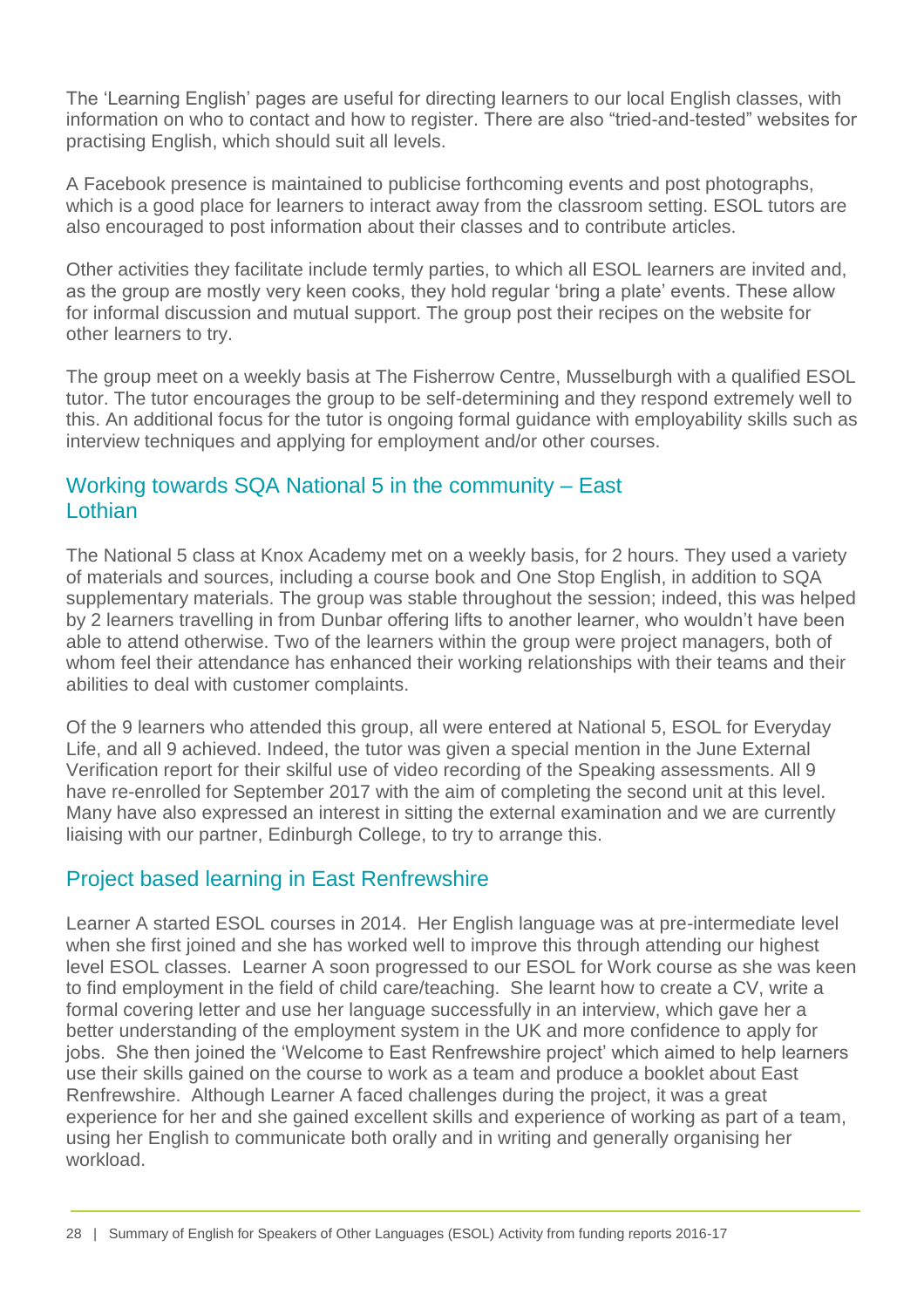Following this project, Learner A got involved in the ['Around the World in a Week'](https://education.gov.scot/improvement/practice-exemplars/cld31-project-based-learning-around-the-world-in-a-week) project. Along with the ESOL STEPS course, this helped her to gain valuable skills which enabled her to improve her confidence and believe in herself. During the course and her time in the primary school, Learner A experienced what it was like to work in a school, manage groups, engage children with different activities and make her workshops interesting and fun. Her presentation, designed during the course, was used in an interview for a job as a Japanese teacher, which she successfully gained. She is currently teaching Japanese with a private company in Glasgow and continues to challenge herself through joining our project based learning courses which are helping her to bridge the gap between the classroom and the outside world.

#### <span id="page-28-0"></span>ESOL and community based learning supporting Syrian families in East Renfrewshire

Learner X started ESOL courses in East Renfrewshire in November 2016. He arrived with his wife and young family from Syria as part of the Home Office Vulnerable Persons Relocation Scheme (VPRS). He attended school in Syria until he was 14 and then left to become a tailor. He started his own business in Syria making bags and stitched clothes. Learner X had an initial assessment with the ESOL team in November and was placed at a pre-entry level. By January 2016, Learner X was taking part in 4 classes per week on our ESOL Refugee Resettlement programme, including ESOL for Parents and ESOL and IT. The programme was set up to accommodate the needs of the Syrian families who have many challenges and barriers to learning. The programme met the needs of 6 families settled in Barrhead at that time, in terms of providing them with a class for complete beginners which allowed more flexibility than our other ESOL classes. This enabled the families to start the settlement process whilst learning English, joining an English class that they weren't always able to attend due to health, hospital appointments and child care, which are some of the issues they face on a daily basis. We worked closely with the Education department to secure childcare for his young children to enable him to attend ESOL classes and other community events and projects. Learner X is improving his English every week and is gaining more confidence. Adult Learning are working towards providing opportunities for the families to integrate into the community and taking a holistic approach to supporting the refugees that have settled here. We have set up an ESOL for Parents course held in Carlibar Primary school, which enables Learner X and others to contribute to the arts and crafts group with other parents from the school. It provides a platform for the learners to discuss nursery and school life and helps them to integrate into the community, using their English informally to chat to other mums and dads. Learner X talked of not being able to support his children due to the language barrier, this is now improving. Learner X's confidence is building and he recently passed his driving theory. He is now focusing on preparing for his practical test. Learner X is also actively taking up opportunities presented to him by Adult Learning and is keen to integrate into his community and further improve his English language skills. He took an active role in the Café Kids World Café project in partnership with St John's Primary school. He enjoyed interacting with the children who served tea and cakes etc. and other parents too.

Improving the learners understanding of what is on offer to them in the community, to help them settle and improve their English, has led to Learner X volunteering with Community Transport ER . He accompanies elderly people for medical appointments taking them on the bus for shopping etc. He is very keen to start working and most recently attended an interview. He is currently waiting to hear back.

## <span id="page-28-1"></span>ESOL practice opportunities outside the classroom in **Edinburgh**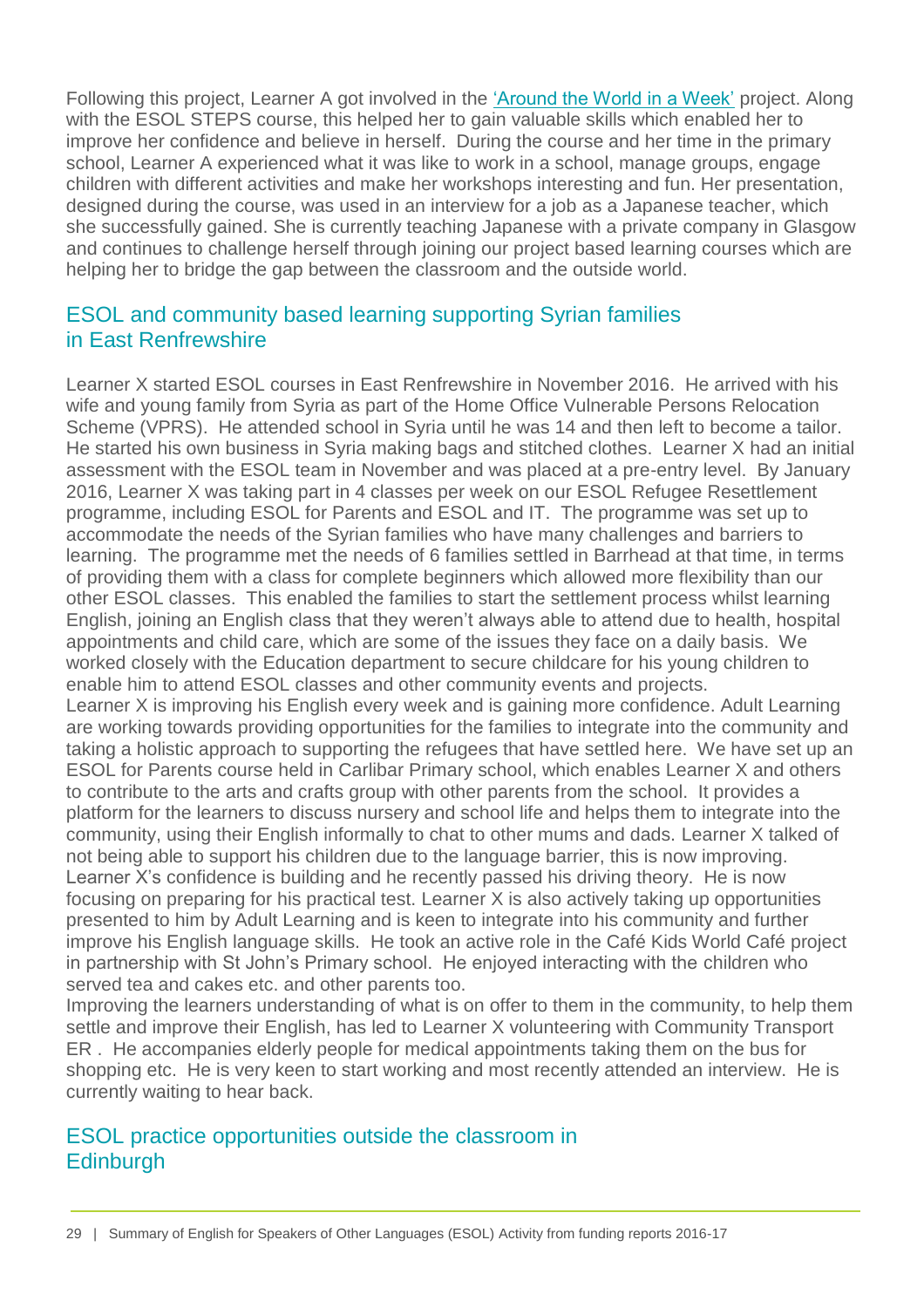Feedback in tutorials consistently shows that many students do not have sufficient opportunity or confidence to practise their English outside class. In September 2016 a number of guest speakers were invited to talk to the class about chances to volunteer in the local area. One of these, from Carr Gomm, was very enthusiastic about encouraging the students to get involved with some of the community garden projects in the area. She put the class in touch with the manager of Sandy's Community Centre which is just around the corner from the school and a visit to Sandy's was arranged for the following week.

The students were impressed by the kitchen facilities at the centre and excited by the opportunity to grow fruit and vegetables in the raised beds. A number of other groups use Sandy's and it was agreed to set up a gardening and cooking group on Thursday afternoons. A model developed where one student would be directing the preparation of a meal with two helpers, while other people worked in the garden and woodland alongside. As much as possible the cooking uses ingredients grown on site, and some of the meals produced have been quite fantastic. Students wrote down their recipes and a set of cards was printed to publicise the group. The main impact though has been on the improvement in students' confidence in listening and speaking. The Chinese students in particular have benefitted from exposure to a range of native accents, but all students have enjoyed meeting and talking with people who have lived in the area all their lives.

As well as cooking and gardening, a number of workshops have also taken place which has helped students make the most of their own gardens and how to shop efficiently and effectively. Recently a group from Lloyds Bank were at Sandy's to do a day's voluntary work and some of the students were able to talk to them about their work and get advice on applying for jobs.

Like everyone, Community based ESOL students lead very busy lives and finding time to move outside the orbit of their own families and communities is difficult. By building time at Sandy's into a commitment they have already made to attend classes, it has been possible to extend their experience beyond the classroom and into their local community. A number of students have been encouraged to do further volunteering and others have been given the necessary impetus to look for work.

## <span id="page-29-0"></span>Tynecastle Women's ESOL groups

The Tynecastle Women's ESOL groups (Group 1: Beginner/Elementary, Group 2: Pre-Intermediate/Upper Intermediate) offer a mixture of English language tuition with a focus on practical language used in the context of women's and children's health, school and nursery education, community involvement and services and other relevant areas identified by the learners and information about community groups, children's learning, volunteering etc.

The groups offer crèche provision and so address one of the main barriers many women face to attending ESOL provision. They are mainly aimed at women from language backgrounds which don't use Latin script and who might be struggling with reading and writing (although this is not always the case and the groups are open to all women who might benefit). The groups offer women who for religious or personal reasons require or desire this a relaxed women only space to learn.

The majority of women who attended in 2016/17 came from Arabic speaking countries and were a mixture of refugees/asylum seekers and wives of PHD students attending Heriot Watt and Napier Universities. A number of Chinese, Japanese, Indian and Bangladeshi women also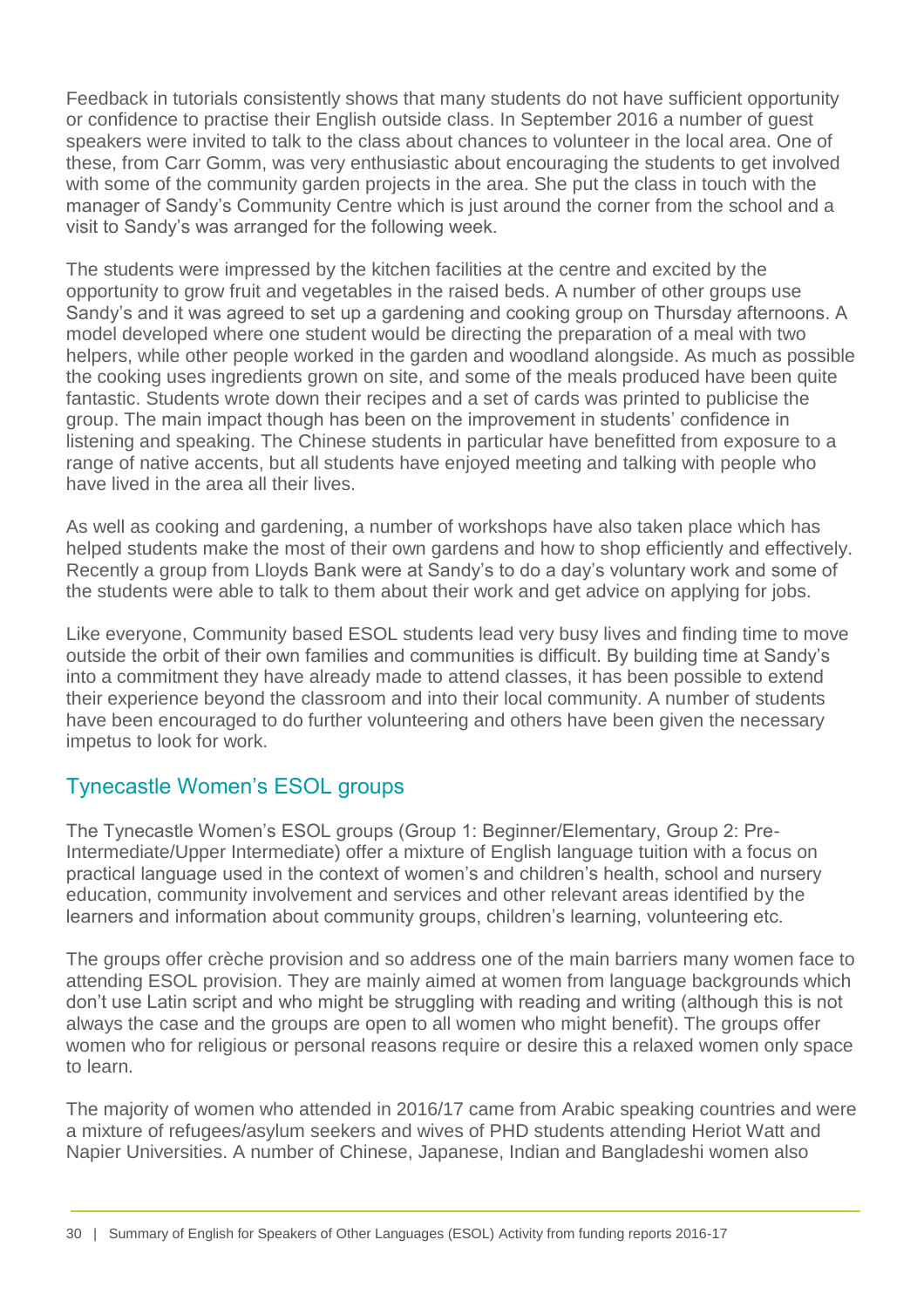attended. Most of these women find it difficult the access College or other provision usually because of a combination of immigration status/financial constraints and childcare issues.

As most of the women attending have children and often do not have a lot of support with caring for and supporting them, language which helps in communication with education and health care professionals and information about how health care and education services work are often a focus for the groups.

Tynecastle Community Wing, which is the venue for the groups and part of City of Edinburgh Council, also offers Peep groups for parents, and women from the group who have children of the right ages are encouraged and supported to join (in 16/17 3 women were able to take up this offer). In partnership with other organisations and colleagues 'Raising Children with Confidence' was offered, specifically aimed at Arabic speaking parents and 4 women attended. A 'Family ESOL' course which focused specifically on support for early learning in the transition from nursery to primary was attended by 4 others. 2 women made use of the offer of training and employment advice also offered in the Wing.

## <span id="page-30-0"></span>Diversity Festival at Fife College

In Fife College, the Diversity Festival is an opportunity to celebrate the diverse range of nationalities and cultures of students in the ESOL department, and to inspire students to consider the diversity of their local community.

Now an annual event, led by students, it's all about empowering the students, improving their independence and confidence in their own skills and potential, celebrating the sense of belonging and culture identity, by sharing cultures, languages, cuisines, history and achievements from the different countries which make up the spectrum of home countries of our students.

The Diversity Festival is held in the central atrium of the St Brycedale Campus, the main social space of the building, so students from across all areas of the college will encounter it. The stalls and displays are staffed by an ESOL student, and so the interactions with other students and staff attending the festival give native speaker opportunities which develop language skills.

The content and organisation of the festival is led by students, with each class making at least one contribution.

Each class, organised by level, developed a little project, or a few projects where there might be different nationality groups. This year, the Higher ESOL students contributed to the Nations Photo Gallery project, an exhibition of portrait photos of ESOL students to visually display the range of nationalities and ethnicities in the department. The ESOL Beginner class displayed a project on the History of Royal Poland, as a means of sharing heritage.

There was also a musical performance, by a band formed of students across the department, playing a mixture of traditional music, native pop and rock music and songs in the English language.

The sharing of traditional crafts and practical skills is very popular and draws the crowds! Traditional hand massage, demonstrating handicrafts and sharing of cakes and sweets from the range of different countries mean that students from across the college interact closely,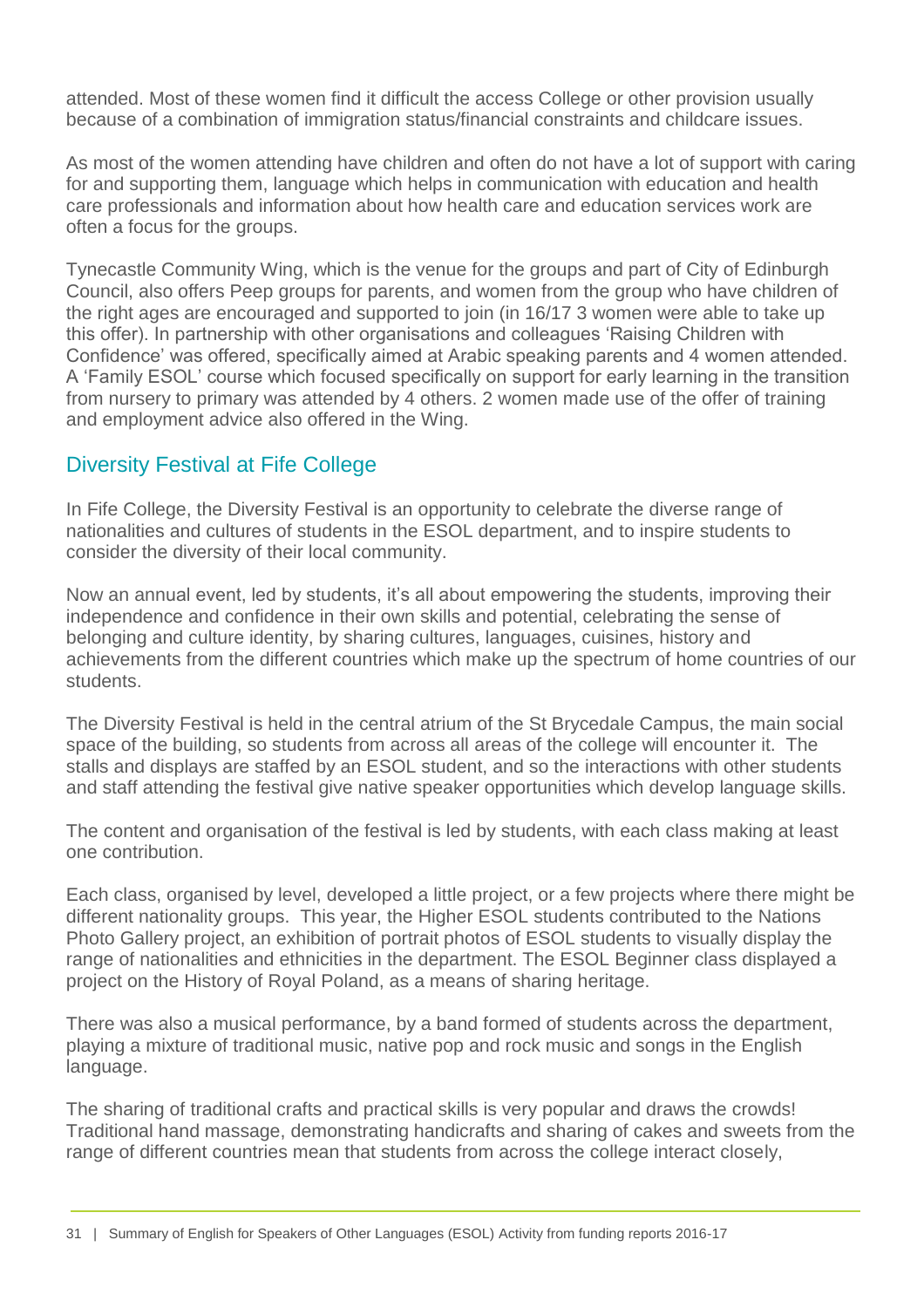regardless of language ability or experience, and these offerings give a wonderful opportunity to open up new and compassionate conversations over the things that we have in common.

We've found that there is a real willingness and motivation amongst ESOL students to engage and participate in the showcasing of their skills and traditions and sharing of their culture, and a real willingness on the part of all students to receive that, and interact and listen, and we find this really valuable and heartening at a time when such conflict and distrust exists in the world.

We hope that the experience of college is a horizon-broadening one for everyone, regardless of mode or area of study, and the Diversity Festival brings an opportunity for the whole college to learn about the different cultures, celebrate the difference at college and widen their understanding of the world.

# <span id="page-31-0"></span>After-school ESOL Class in Fife

The main objective of the After-school ESOL class is to help senior high school pupils gain an SQA ESOL qualification and ease their transition from school to further or higher education.

Anna arrived from Poland in 2014 and was admitted to S2 at Dunfermline High School. Like many pupils from other countries, Anna initially struggled with the new learning environment; she had no friends and felt isolated from her peer group, she was not bullied as such but definitely felt aware of being 'different'.

By S4 Anna was still finding school work difficult and failed her National 5 English examination so the guidance teacher, and her mum, encouraged her to accept a place in the after-school ESOL class.

Anna attended the class regularly and proved to be a lively and friendly young woman, much different from her persona at school. She was delighted to be with pupils in a similar situation who were also struggling to settle into the Scottish education system; she made friends, felt less isolated and worked hard to achieve SQA ESOL units Everyday Communication and ESOL in Context. She persevered even when she didn't manage to achieve the outcomes first time.

In S6 the school placed such value on Anna's ESOL achievements that they further encouraged her to the re-join the class for another term and she passed the Added-value unit so that she now has the full National 4 ESOL course award which she used when she applied for a Business Studies course at college.

The after-school ESOL class is ideal for pupils like Anna who are not able to achieve any English qualifications at school, but it also helps them socially and emotionally by allowing them to share their experiences, help each other and be more confident.

## <span id="page-31-1"></span>Helping ESOL learners to volunteer in Fife

The ESOL Volunteer Tutor Programme was devised to serve two main purposes: to provide a new and needed link to our local Community and to meet the growing needs of the learners at SRUC requesting more than one tuition session a week. Classes are restricted at SRUC as there is no funding to support more tutors and so we continue to experience high levels of unmet demand in the local area. Learners who are committed to the weekly classes can now be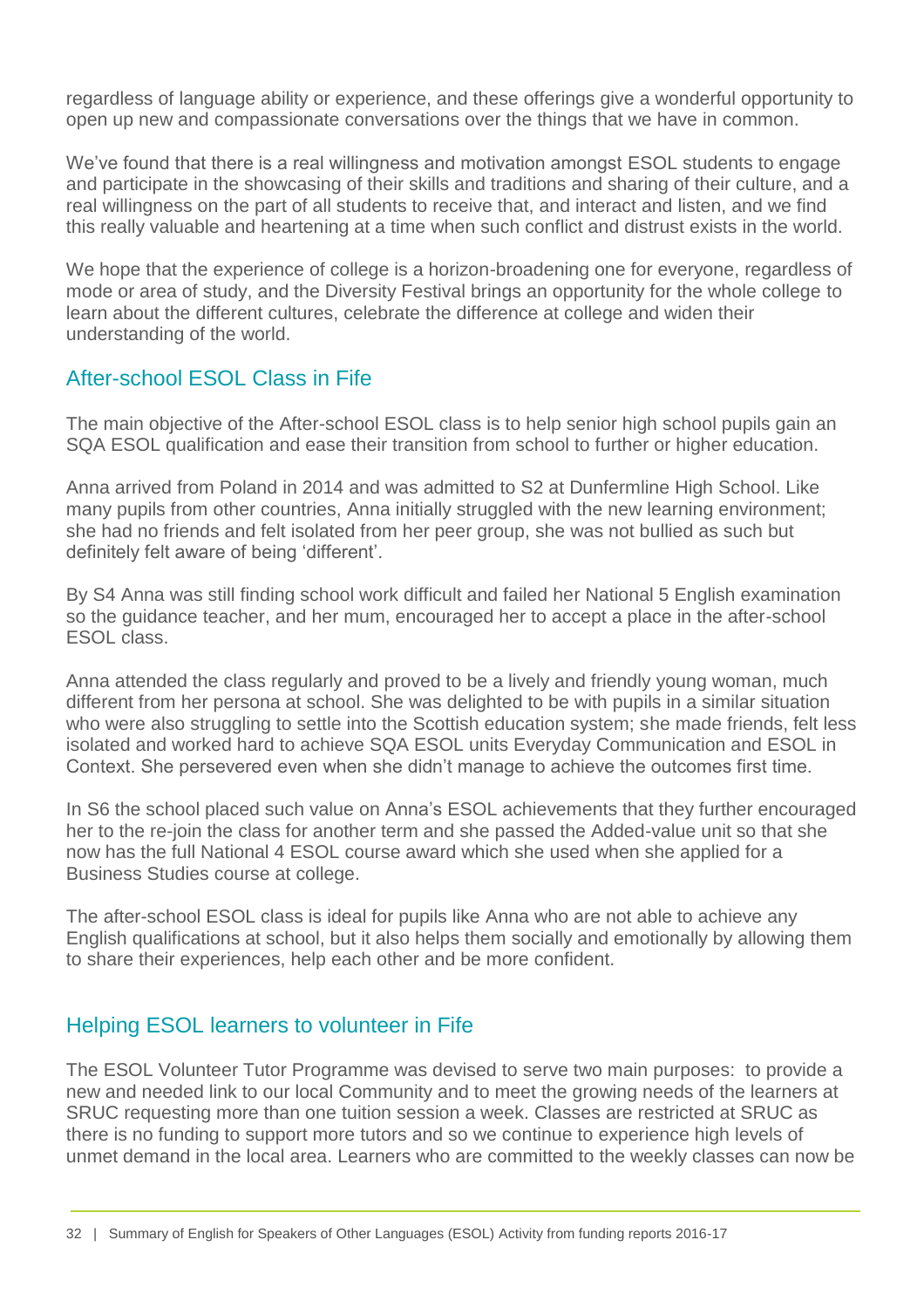offered extra tuition (for an amount agreed between Volunteer and Learner) each week, to further support them.

Cxx and Vxx have been working together over the last 8 months. Vxx is from Moldova and was an Educational Puppeteer at home. Vxx came to Scotland with no English and so his employment options were limited. W paired Cxx and Vxx to work together, to offer Vxx some increased support, with a view to supporting him in the workplace.

Cxx recognised very quickly that Vxx wanted to work in Scotland, but his language skills were letting him down in interviews. He had several interviews for cleaning and manual labour jobs, but couldn't succeed at the interview stage. Cxx thought that getting him a volunteer position would help with many skills, and mainly improve his confidence which was being badly knocked with every job rejection.

Through a contact, Cxx got Vxx an interview with Age Concern and prepared him thoroughly. Vxx was successful and has been volunteering once a week for 6 months. There has been a huge boost to his confidence, language skills and understanding of the local accents – which was something he wanted to improve at the outset. More importantly he has something current to add to his CV, which he is immensely proud off.

This has been a real collaborative exercise between the Volunteer and Learner, something that the class teacher would have been unable to spend the requisite amount of time setting up and seeing through and also, producing a valuable outcome proving that the Volunteering programme can support and help the ESOL learners in many different ways.

#### <span id="page-32-0"></span>Language learning outside the classroom in the Highlands

High Life Highland (HLH) ESOL worked in partnership with Rowan Waste Awareness to run a sewing class, making shopping bags and slippers from old clothes/materials. The class was partly funded by the Climate Challenge Fund and by HLH. 6 learners from the local Alness area came together to learn to sew. 3 ladies from Kerala joined the class, also comprised of local Scots. The course allowed them to develop skills in sewing, an understanding of upcycling but also gave the learners a chance to practise their language skills and develop confidence speaking in a non-threatening environment. The class provided an opportunity for these women to socialise with other women who lived locally and had kids in the same school. This helped develop new friendships and support networks. The ESOL tutor liaised with the sewing tutor to help give an understanding of cultural considerations in working with Muslim women and also to try to develop an understanding of working with people with limited English - this helped to remove language and cultural barriers and encourage the involvement of BME women.

## <span id="page-32-1"></span>ESOL for settling and living in the Highlands

In Inverness, we have met the needs of the community by offering, in addition to their ESOL class at the appropriate level, the opportunity to participate in group work learning around three priority areas: ESOL for Families, ESOL for Health and ESOL for Work. Challenges experienced by inward migrants and speakers of other languages include the differences in educational systems and national health systems (understanding policies and regulations); the need to raise awareness and develop employability skills as expected or required in the UK. This has been addressed by offering a series of ESOL courses for specific purposes, designed around some of these challenges. The courses help parents/carers to communicate with schools; introducing them to the educational system and how to help their children at school;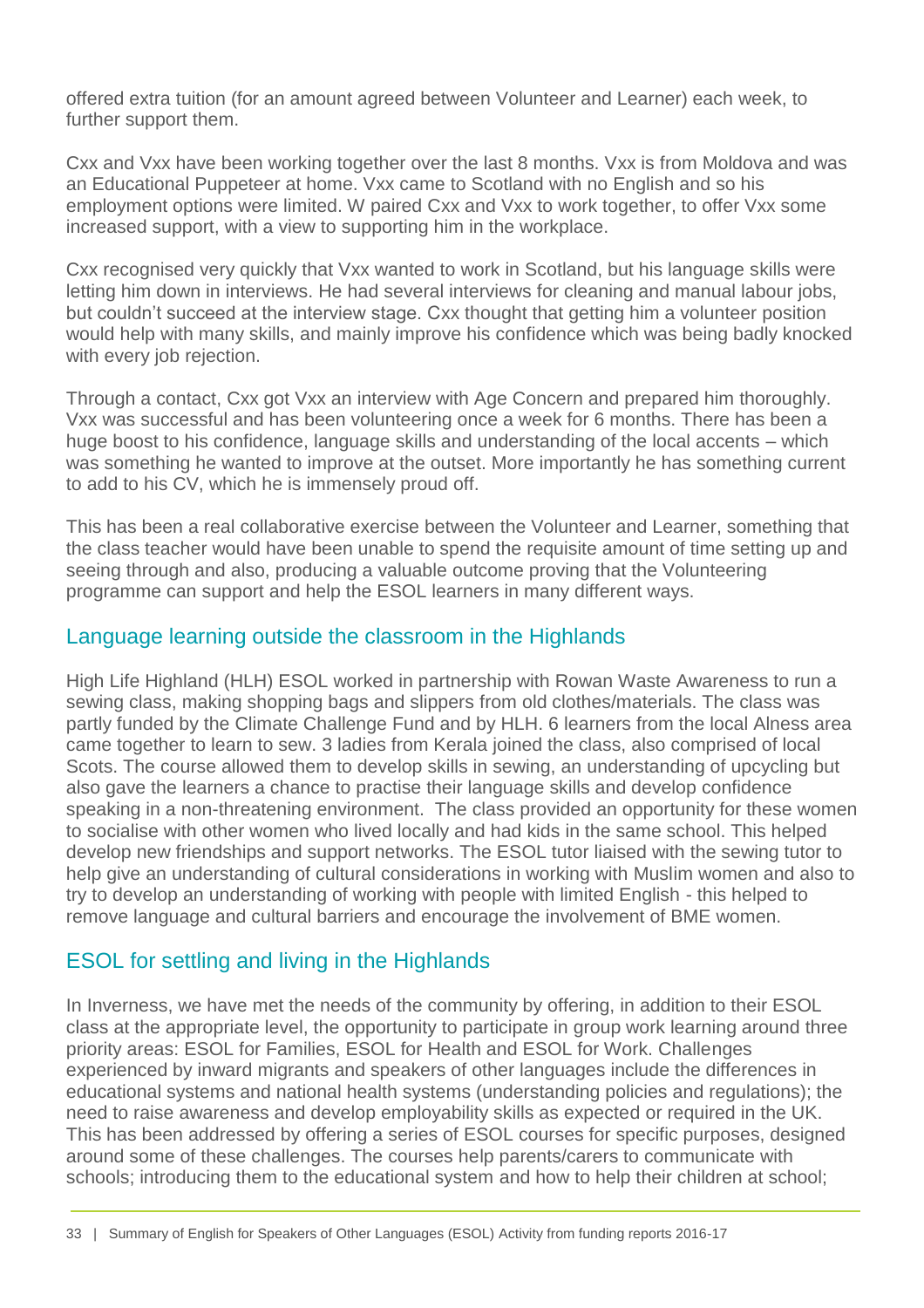language for Health – how to communicate with health care professionals and access health services in Scotland; language for Work - authentic materials used as learning resources and through developing a strong network of partner agencies such as the Department for Work and Pensions (DWP), Skills Development Scotland (SDS) and Signpost.

## <span id="page-33-0"></span>Overcoming barriers in the Highlands

The owner of a local Chinese restaurant had three new staff members who recently arrived from China. They had very little English, but were keen to improve their language skills. Their boss wanted to support them in improving their English, making work life easier for them and allowing better integration into the local community. One learner, along with two colleagues came in for their first session with very limited English. The learner's colleagues were able to say a few words, but communication with the group was difficult. The group worked on everyday conversation and words/phrases associated with their jobs, supporting them in their work roles and life in the community. For the first few sessions the learner was very quiet and would ask the others in her native language questions and for help. The learner was struggling in comparison with the others for a couple of months. However, as the weeks passed, when doing a recap from the last session it was the learner who was answering the questions and seemed to recall the vocabulary. It became clear that learner was taking the handouts home and studying what was being looked at in each session. As time has gone on, her confidence has grown and she is now able to hold basic conversations. When the learner first arrived to the area she was nervous to go out alone, in case she had to speak English, which she wasn't able to do. The learner now enjoys going out for walks and discovering the local area; she gets the bus regularly and is no longer nervous in shops etc. She is now able to communicate what she has done with her week and continues to work hard in the group.

A learner from Spain this year came to the UK to develop their strength in English, and had considered moving permanently. While being a confident person, they lacked confidence in their spoken English, and their skills in written English. Following initial assessment it was decided with them that they would study at the SQA National 4 level. During the year the learner had expressed a desire to move on from being waiting staff to being a hotel receptionist. This was going to be a big step for them, but with this target in their mind they progressed well. The learner lived some 5 miles from the Learning Centre in an area which can be isolated, and in terms of weather, inhospitable at times. Public Transport from Kingussie to where they lived is very limited, and was not at times they needed to travel to their class. However, they overcame this in the warmer weather by using a bicycle, and in times of bad weather was sometimes able to obtain a lift from a friend or colleague. Sometimes this failed, and they would arrive having walked the 5 miles, drenched. Their employer was mostly co-operative in arranging their work rotas to fit with class times, although this was not always possible. For English study outside class-times, e.g. homework, self-directed learning, they found time in their limited "free-time" for study, with some consequences of reduced rest and/or social time. About a month before the end of the course they obtained a position in a major hotel in Inverness, and 3 months later had moved to another hotel and was able to negotiate a higher wage there. When they obtained the second hotel position they were able to show that they had studied, completed and satisfied the Assessment requirements for National 4.

#### <span id="page-33-1"></span>Proactive engagement with ESOL learners studying part-time at West Highland College UHI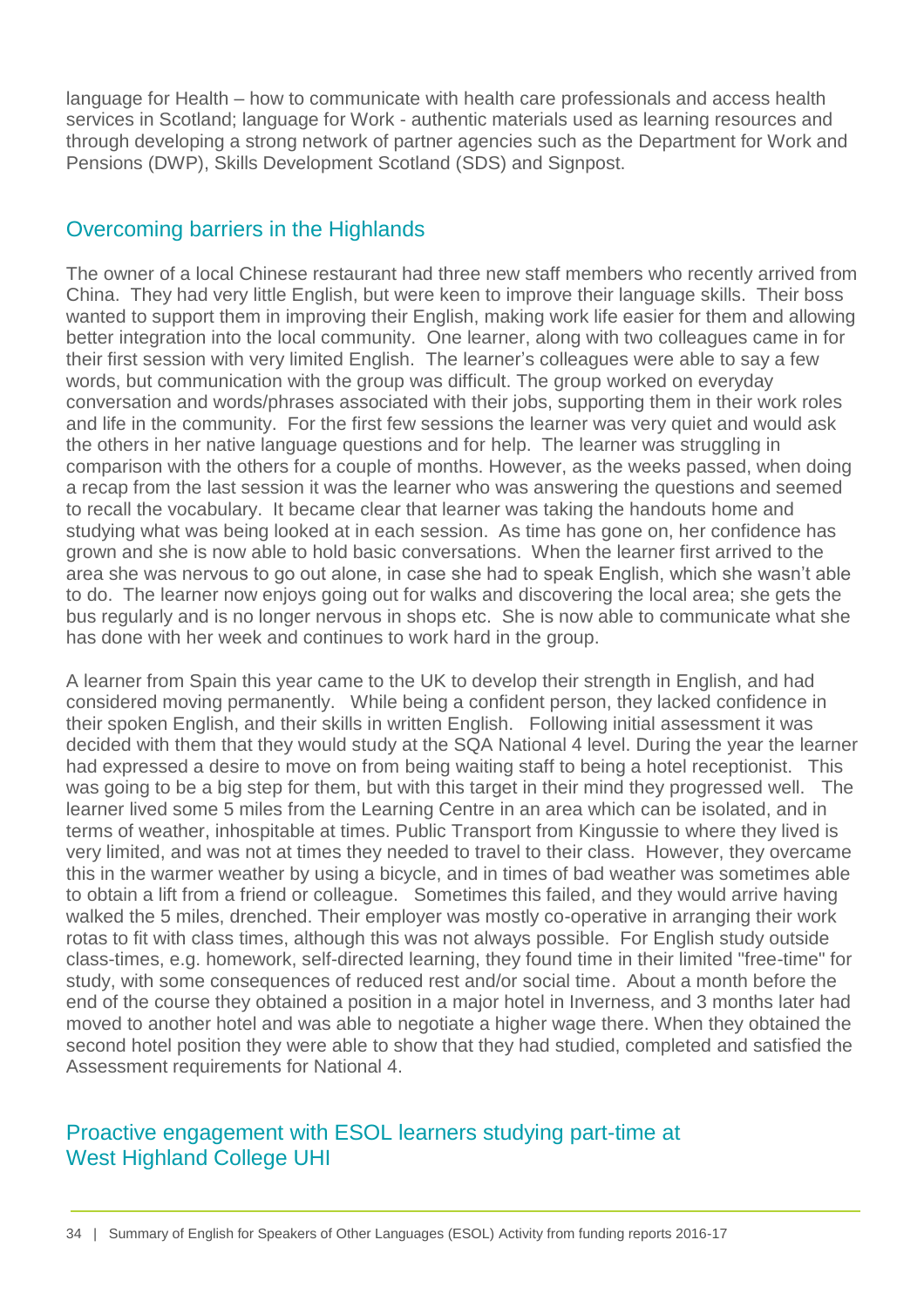ESOL at West Highland College is currently taught as an evening class, as the majority of students are in full-time employment. ESOL students studying at the college are employed in occupations including forestry, timber finishing, fish production and hospitality. Integration of ESOL students into the student body has proved difficult in the past. This year West Highland College UHI won a national award for its Healthy Happy You project. As part of the 2017 project ESOL students were actively encouraged to join in the activities on offer both within the college and at local leisure facilities operated by partners Highlife Highland as a way of improving integration. ESOL students for example attended sessions on CPR and basic first aid. The sessions were integrated into the assessed SQA ESOL in Context (Work) module. The skills learned as part of the Healthy Happy You programme were followed up in class with learning outcomes linked to Health and Safety at Work. The sessions offered ESOL students the opportunity to integrate with students studying on mainstream FE and HE courses, gain confidence in speaking and asking questions within a fluent English audience, team work with L1 speakers and learn vocational skills.

# <span id="page-34-0"></span>Supporting refugees within community provision in Inverclyde

There have been several challenges in fully supporting the integration of the refugee families in Inverclyde. The language barrier coupled with cultural issues was hindering the refugees from becoming fully integrated in the local community.

CLD ESOL sessions have allowed the refugee families to develop their English language skills in a comfortable, supportive environment which has in turn supported a rise in confidence when using English language and self-belief that they have the ability to learn.

There was a Christmas coffee morning held, which was open to all CLD Adult Learners, and was supported by ALFI (Adult Learners Forum Inverclyde). Learners were encouraged to not only attend, but further participate by helping to organise the event, provide home baking and study British cultural traditions. The learners were also encouraged to share their own cultural traditions with Scottish learners and celebrate the difference and diversity.

As well as social events CLD tutors have supported several opportunities for further integration. One learner was supported to complete an 8 week work experience within a local garage. CLD staff also supported partnership agency events; encouraging learners to attend and support their preparation for a bazaar showcasing a number of different foods and crafts from around the world as well as a showcase at the local theatre to celebrate the end of Ramadan with traditional Syrian and Afghan music, traditions and food.

## <span id="page-34-1"></span>Supporting progression in Inverclyde

Many ESOL learners wish to progress to further learning and improve their employability prospects by improving their English language skills and achieving accreditation. CLD has supported these learners in community provision encouraging peer learning, group learning and self-study as well as highlighting adult learning opportunities and sign posting learners to partner agencies, training agencies and volunteer work experience. This year ESOL learners gained accreditation in ESOL & Core Skills totalling 16 separate units of accreditation at a number of levels. 7 of these learners then progressed to college ESOL provision at West College Scotland (WCS). As a result of effective communication with WCS staff the referral process from CLD to WCS provision has become more streamlined and CLD staff support the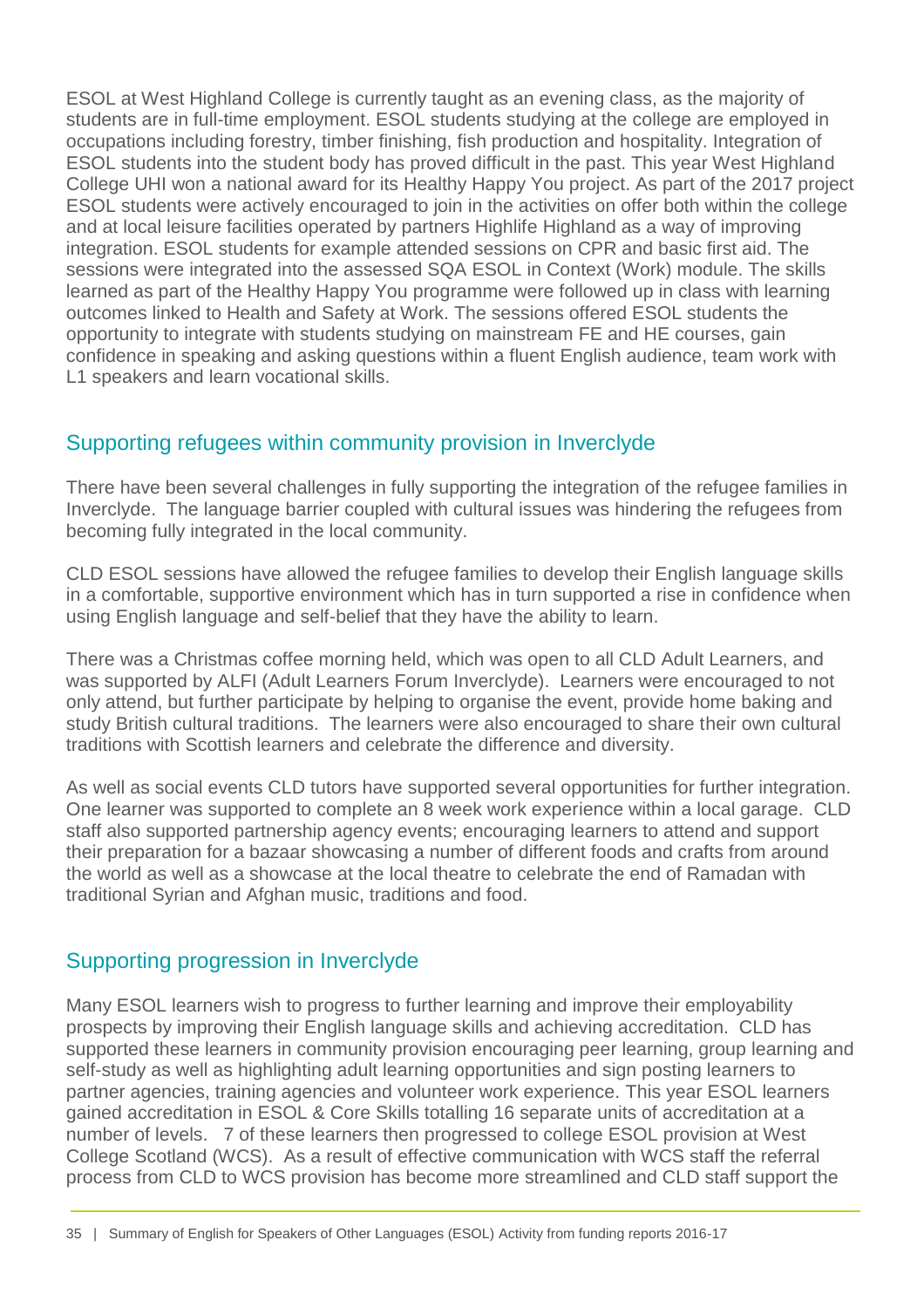learners in the registration and induction process making the transition from community to FE provision smoother. Joint planning has created a dedicated accreditation process clearly showing the progression opportunities available to community learners.

## <span id="page-35-0"></span>ESOL provision and support for four generations of one family in Midlothian

Since 2015, Midlothian Council has provided ESOL support for a severely disabled Italian woman (L) and her husband (Di) who is an electrical engineer. Their son (G) enrolled in high school, joining in 5th year with EAL support. In May 2017, L's parents (I and Du) arrived who are both in their late 60s with no English. L's grandmother aged 96 is due to arrive October 2017. L's grandmother has dementia and will live in her own flat with a full time Romanian carer. Nobody in the family apart from their son, G, has more than very basic English.

L and Di initially came to English classes at the centre together, but as her condition deteriorated, it was necessary to provide home tuition (with suitable risk assessment carried out). This was with both paid tutors and volunteers. Di had to remain at home as her carer, so he too had home tuition, and also support in working towards equivalent electrical qualifications to his Italian ones. He was also referred to Skills Development Scotland for his CSCS certificate. He did contract work for which he was not paid, so was helped in raising a claim though the small claims court. L has pre-intermediate level English, and Di is still elementary level English. Progress is slow. Di is now working and so there is a rota of carers and cleaners in place.

The son, G, didn't gain the required grades at Advanced higher to study medicine, so was referred to "Progress through learning Midlothian" to try to find a suitable alternative, as he was determined to study in a medical field. He is now studying at Queen Margaret University College, Edinburgh. He has to support the family with language requirements and care for his mother in the evenings.

I and Du sold their house in Italy and bought a house in Woodburn, Dalkeith, where they quickly fell foul of a building scam when they wanted to add an extension to their house. They too had to be supported in raising a small claim via Citizens' Advice. They have no English and have joined a complete beginners' group.

The support of the ESOL team has been invaluable for the family, allowing the husband to work, and the son to go the university. The older parents have been supported in accessing a basic English course, getting bus passes to visit their daughter and son-in –law (who live in Penicuik), and generally settling into their new life. We have also shown that disabled people and their carers have a right to work and education, also that age is no barrier to learning.

## <span id="page-35-1"></span>ESOL for young adults in Midlothian

Since January 2017 Midlothian Council has provided an ESOL Speakeasy for young adults in the area. Participants have recently moved to Scotland and are entering the school system with limited English at S5 or are not in the school system at all

The group was initially set up to support 2 young women from Poland, who were referred by the school that they had started attending in S5. S (16) and D (16) were extremely anxious to study in mainstream education having had little chance to learn English in their home country. School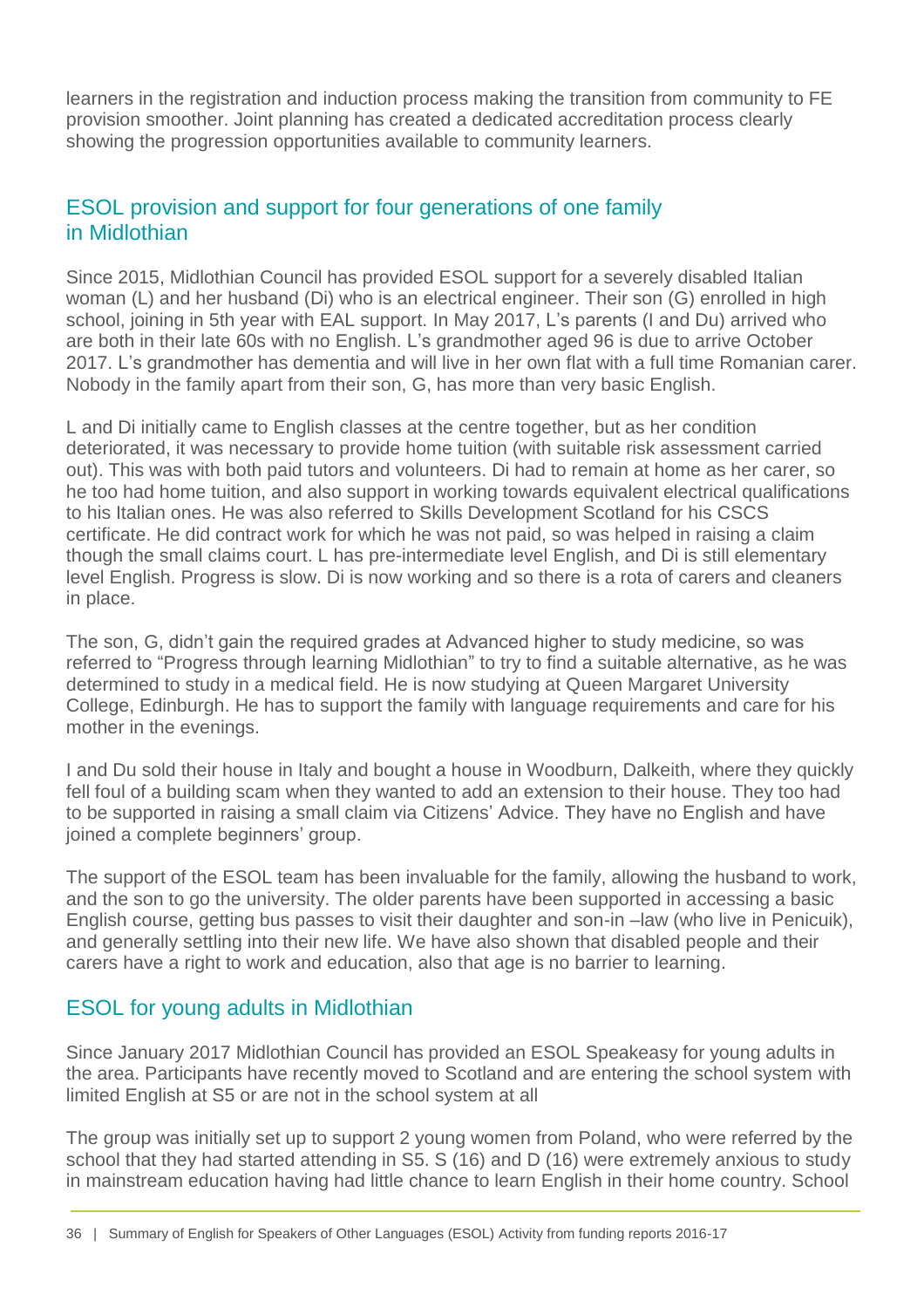staff had to focus on pupils sitting SQA examinations and so S and D did not have access to the level of English tuition they needed to fully participate at school.

From March 2017 learners from Central and Eastern Europe were joined by young people from Vietnam, 2 young men H (16), T (16) and a young woman, L (16). They had been victims of trafficking and are now in the process of seeking asylum. All 3 were placed with foster-carers in Midlothian and H and L were attending local schools although T was not. In September 2017, 2 learners from France joined the group. The course has helped them to understand the Scottish school system, make friends, find out about local events and courses for young people, access college English provision and planning for the future. Learners are regularly informed about community events and other learning opportunities in the area. Classes are held in a centre where a variety of adult learning staff work so learners can access support in researching next steps into further education. During August a class was held on the Edinburgh Festivals and learners used events brochures and maps to plan weekend visits with their host families. The tutor maintains close links with both the social work team supporting young asylum seekers, who have fed back on how important the classes are for them. Volunteering opportunities have also been explored by learners. Learning English to live in Scotland, and understanding everyday life here is much more challenging than learning English as a school subject in your home country. They are making friends with peers who understand the stress of moving to a new country. 2 of the young people from Vietnam have started college this term and 1 is also volunteering in Edinburgh with the Scottish Youth Parliament. Resources were targeted towards young people, with extensive use of laptops, Google Translate, music etc. Learners were initially supported in their bus journey to the centre, and there was extensive liaison with Social Work to retain and encourage the Vietnamese, and with the EAL service to support the Polish young people. In each class learners have the space needed to bring up any challenges they have had during the week and the tutor can signpost them to support services, and help them to raise their concerns.

# <span id="page-36-0"></span>ESOL learners in Moray

This case study is of an ESOL learner originally from Syria. She is a 28 year old woman with three young children and a disabled husband that uses a mobility scooter to get around. Prior to being resettled in Moray, she had never been to school and was completely illiterate in any language, unable to read or write. When her oldest daughter started primary school, aged 5, she was unable to help with homework or have discussions with the school or teachers regarding her education. As her husband is disabled, much of the day-to-day responsibilities for running the household fell to her. She is responsible for all the grocery shopping (a difficult task when you can't read or ask anyone what various products are and you can't understand the prices), making and attending health appointments, attending school meetings etc. Being illiterate it was difficult to slot this learner into regularly scheduled ESOL classes. As a result, 1:2 classes were provided to this learner and one other, starting with basic literacy skills. A keen and bright learner, this woman is now able to have a conversation with neighbours and indeed anyone she comes into contact with. She attends meetings at the school, makes and attends doctors' appointments independently, orders and collects prescriptions and has recently booked an appointment for her driving theory test. She is about to sit her SQA National 2 ESOL assessments. She is now hoping to further her education and ultimately obtain qualifications that will allow her to secure employment. She has communicated that these are opportunities that she would never have been able to dream of in Syria. The English classes that Moray Council has provided to this learner have opened doors that she could never have imagined would be opened. She is extremely grateful for the opportunities that have been presented to her and is happy and secure in her new environment as a result*.*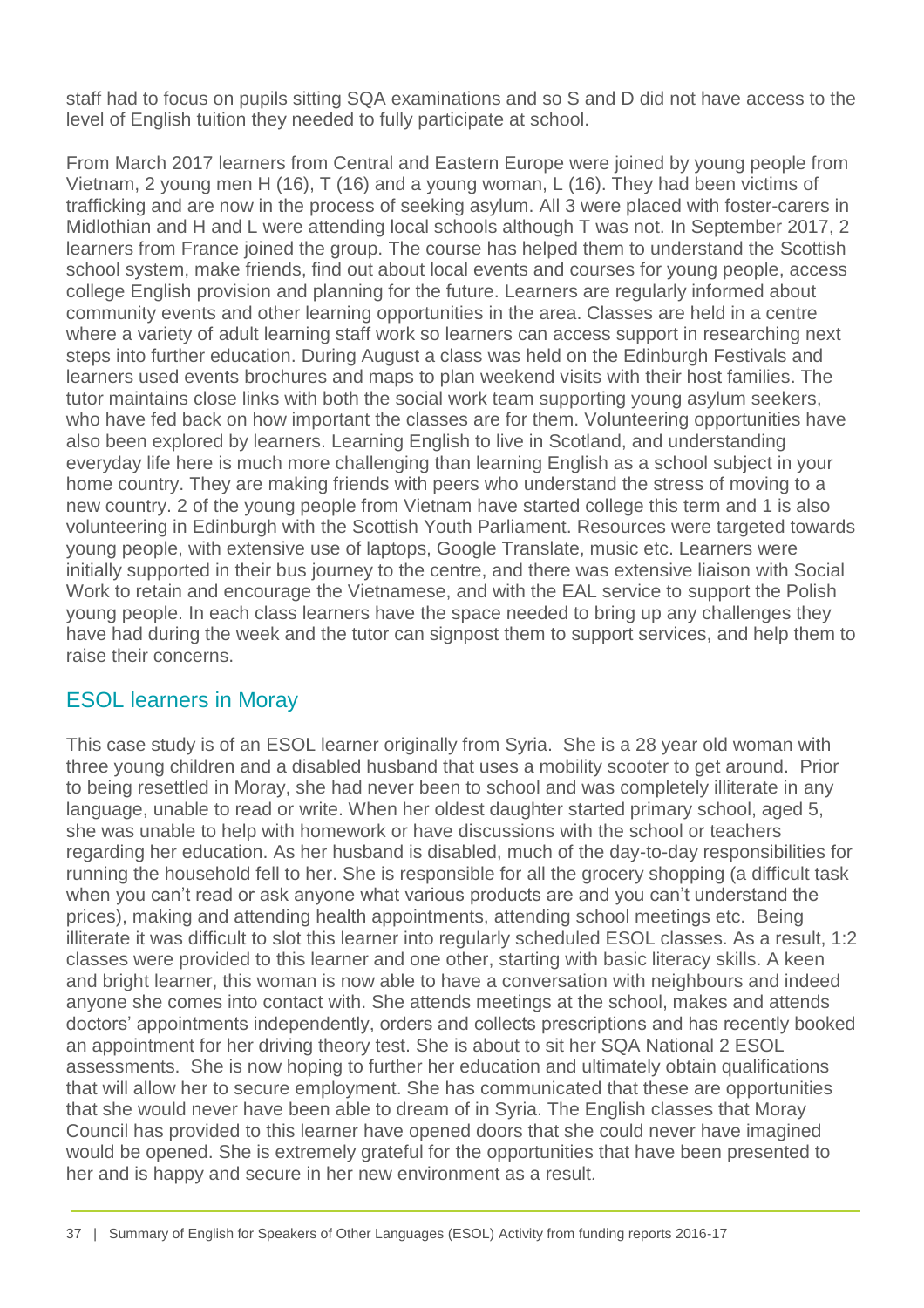This case study is of a middle aged (64) Italian woman. This learner moved to the UK approximately 6 months into the year. She has had a varied career as a nurse, education assistant and mother. Her confidence in speaking and writing English was extremely low and she would tend to defer to others in the class and lack the confidence to speak. She was so insecure with her language skills that she had no local friends and would communicate in English only with her husband, who is British, but a fluent Italian speaker. She has now been attending classes regularly, twice a week. After every lesson she sends an email telling me what she has achieved. Her exuberance shines through each mail and through these weekly communications it is easy to see how her English is improving. Her hope is to be able to volunteer in an area of interest – such as neonatal nursing. She has already attended a premeeting with a third sector organisation who arranges volunteers for many other organisations. She credits the classes with the confidence that she now has to volunteer with a local third sector organisation.

## <span id="page-37-0"></span>ESOL learner experience at New College Lanarkshire

M is an Italian national whose family moved to Scotland over 5 years ago. M was a lawyer in Italy and decided to join a college accredited ESOL programme to improve her English skills.

"The class helped me so much in terms of improving my reading, listening, writing and speaking skills. It also helped me build up my confidence in English and it was really important being part of a class, having support from classmates and the lecturer. It provided me with a great environment for practising my English. I feel much more confident in my day to day life. Attending the class and then doing homework every week, gave me a focus and confidence to practise my English out-with class time. I am now studying for a Housing course at New College Lanarkshire's Motherwell Campus. I have just started the course and I am the only non-UK student in the class – doing Higher ESOL gave me the confidence to undertake this course. I hope to continue with my studies part time (moving on to Diploma level) and look at applying for part-time employment."

# <span id="page-37-1"></span>ESOL family learning project in North Lanarkshire

The family learning ESOL project was focused on ESOL learners who are living, working and studying in the area. It worked to encourage integration of the learners within the school area, introduce other ESOL parents to one another, access the support of the language tutor and build the relationship between school staff and the parents. The families were identified by the head teachers of the primary schools that the group ran in and the school supported the project by attending all of the sessions, engaging the families and giving accommodation for the sessions to take place in. This allowed the ESOL families to engage with the school staff and CLD Schools Worker in an informal, relaxed, supportive learning environment. It encouraged a positive relationship between the families and the school and increased the learners understanding of the processes of the school and homework requirements. The project also supported the increase in English of all the parents who attended, encouraging a number of families to progress on to ESOL groups that are ongoing in the area. The ESOL families all gained in confidence with understanding learning and teaching that takes place in the school. The homework box that was used as an engagement tool, has encouraged families to work with their children and understand the importance of the completion of homework and family learning, with parents/carers and children learning together. The partners in the project all reported that it had been successful as it had improved relationships between the families and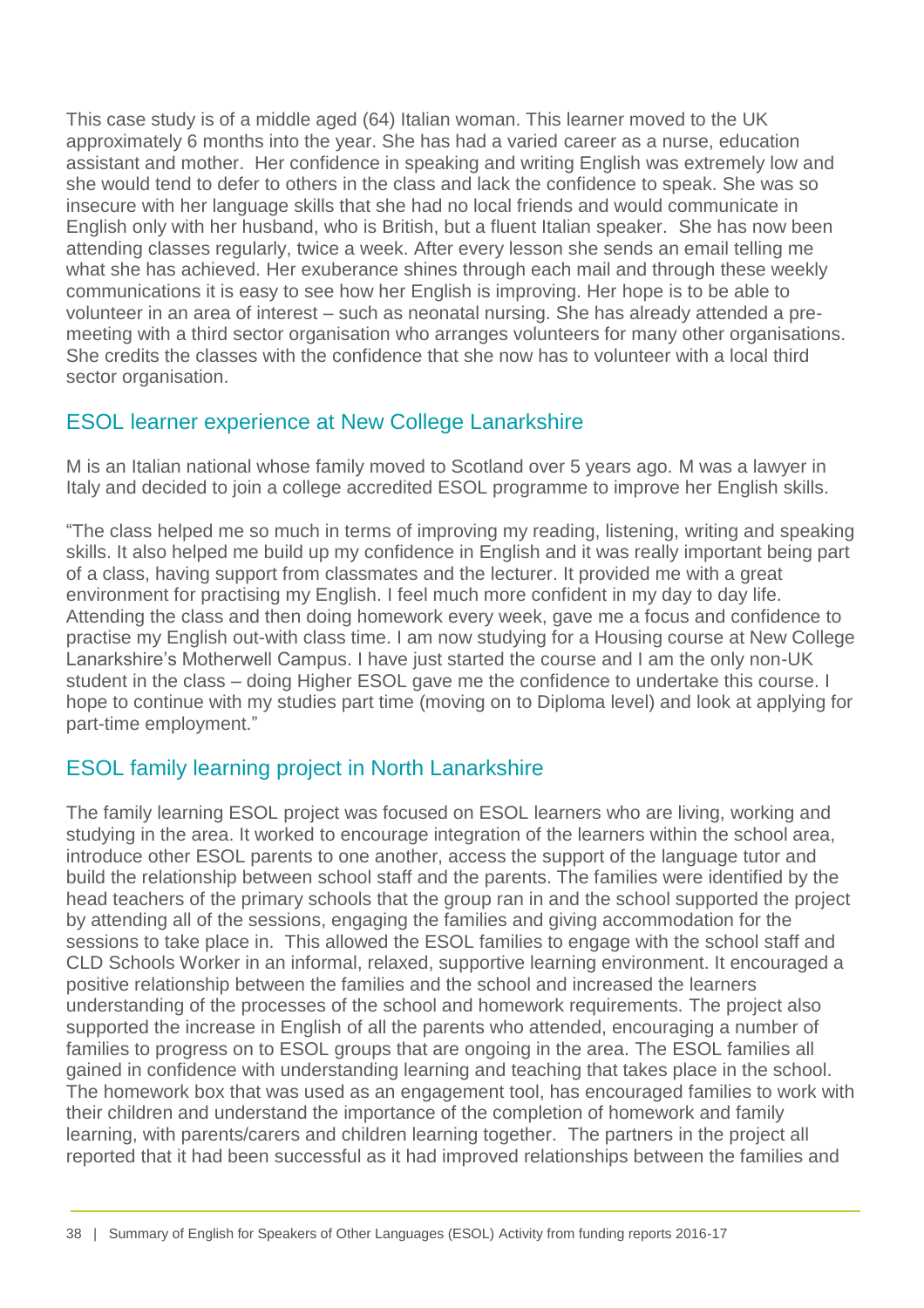the school. It had also given the school a greater understanding of the difficulties the families were having in completing homework and how this could be improved in future.

# <span id="page-38-0"></span>ESOL delivery on the islands - Orkney

This project was in response to enquiries for ESOL support in the isles, remote areas of Orkney, and to employers and was not part of the original proposal – however tutor time was taken from the SQA project at Orkney College in order to support the trial and respond to enquiries. A direct mail campaign to all employers in Orkney was undertaken in January 2017 to all businesses which are known to employ workers from overseas and to all Health Visitors informing them of ESOL provision at The Learning Link. There were in total 6 enquiries: (Shapinsay (2), Westray (1) South Ronaldsay (1) Stromness (1) which converted into three learners who undertook a programme of ESOL support with the ESOL tutor via Skype. It was concluded that Skype does offer an alternative source of provision for hard to reach areas such as those residing in the outer isles and more remote areas of Orkney. As a delivery method, it can be seen to extend the reach of provision however, it is highly time intensive in terms of cost and there has been much development time invested in setting up the project. It was also disappointing that not all applicants who originally expressed interest in receiving support in this way took up the offer. Having said that, as a trial, it has demonstrated interesting learning points and that ESOL provision can be transported to the isles, the workplace and remoter areas of Orkney using Skype.

# <span id="page-38-1"></span>Progression to FE in Renfrewshire

This case study highlights how the funding has been used to support access to and progression within FE programmes for students from diverse backgrounds, including refugees, migrant workers and people from more settled immigrant backgrounds.

The Elementary ESOL Programme in 2016-17 recruited a more diverse cohort than in previous years, largely due to the arrival of Syrian refugees in Paisley as part of the Vulnerable Persons Relocation Scheme. These learners had previously been able to access part-time provision through Renfrewshire Council, and some had attended local secondary schools, but all were keen to access college ESOL provision with a view to progressing to vocational education and/or training. The programmes also recruited students from other backgrounds, most notably Polish learners who have been living in Scotland for several years but, due to various barriers, have been unable to develop their English skills in any meaningful way.

The Elementary ESOL programme delivered a range of SQA-accredited qualifications at SCQF level 2. National 2 qualifications in ESOL for Everyday Life and ESOL in Context allowed learners to develop basic language skills to facilitate integration in local communities and learners' capacities to use English in work- and study-related contexts. These qualifications were supported by college units, also levelled at SCQF 2, in English grammar, vocabulary and the development of learning strategies. Further to this, project work was undertaken to improve learners' ability to use technology, work in groups, and learn about Scottish life. Completion of these projects led to the attainment of the SQA core skills units ICT and Working With Others, along with the college unit ESOL for Scottish Life.

18 of the 21 students enrolling on this course successfully completed, with 17 progressing to the next level of ESOL at WCS.

#### <span id="page-38-2"></span>Living in Scotland/ESOL for Scottish Life units at West College **Scotland**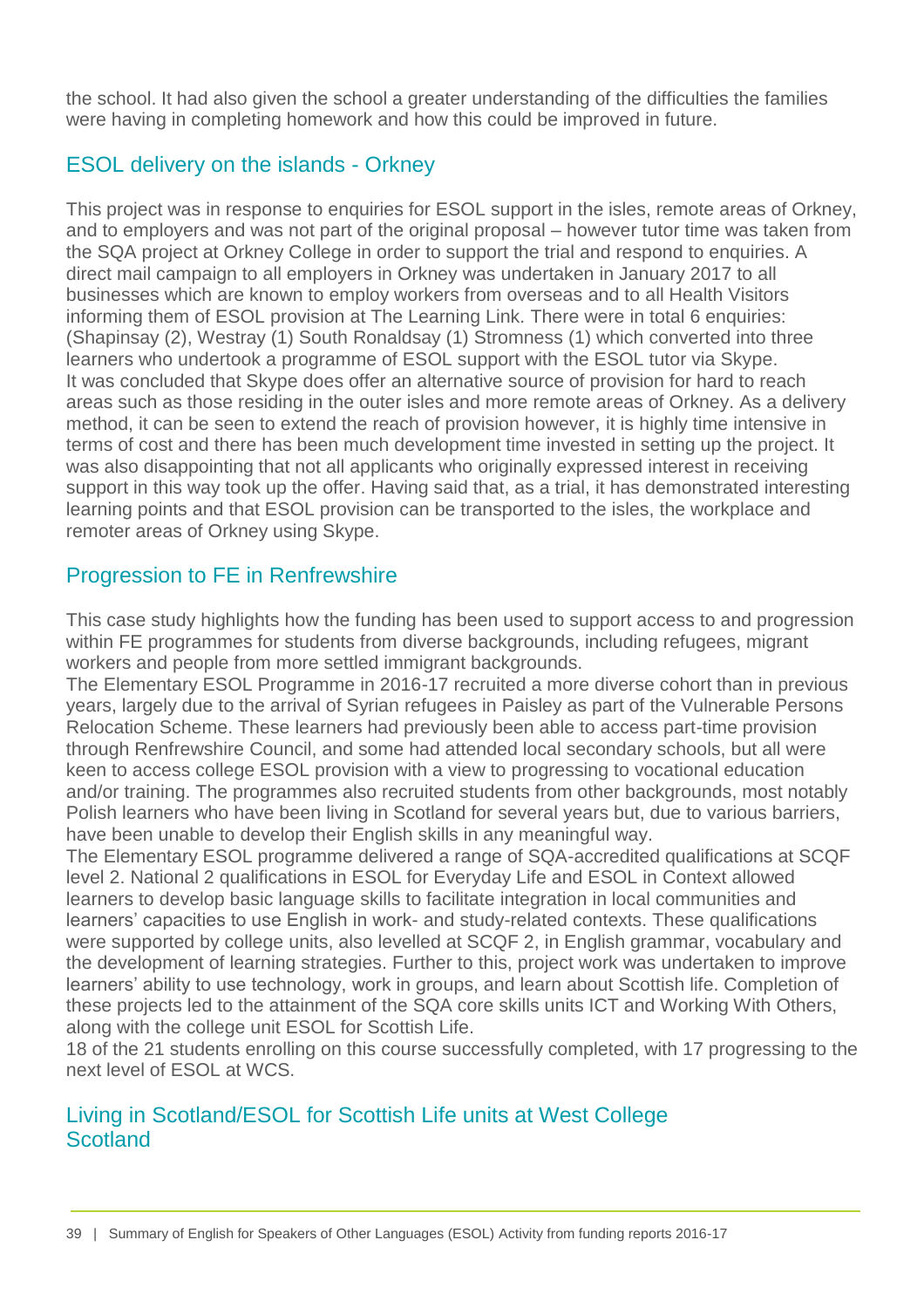An important aspect of WCS ESOL provision is to develop an understanding of Scottish life in order to facilitate integration in learners' local and wider communities. Many ESOL learners live segregated lives, rarely mixing socially with Scottish people. As a result they are often unaware of many aspects of Scottish life that pervade across the culture. This lack of awareness can cause barriers to understanding, both linguistic and conceptual, perpetuating the sense of "difference" between cultures rather than promoting similarities and cross-cultural understanding. This case study highlights how ESOL programmes at WCS address the issue of segregation. SQA offers units entitled ESOL: Living in Scotland at levels 4 and 5. The college has developed equivalent units at levels 2 and 3 – entitled ESOL for Scottish Life - to allow a focus on Scottish Life to be included across all levels of the FT ESOL curriculum. In delivering this unit at each level, all students receive content on a range of aspects to do with Scottish life, for example:

- Political systems and institutions
- History and Geography
- Scotland as a diverse nation
- Scotland's role in the world
- Scots law and the criminal justice system
- The Scottish education system
- The NHS
- Working in Scotland

Focusing on these issues in the classroom required students to learn about and then critically engage with these aspects of Scottish life. Projects and tasks required them to produce texts and/or presentations on aspects of Scottish life that they were particularly interested in, allowing for personalisation and co-creation of content. ESOL funding supported the delivery of these units by funding study trips to places of interest such as Linlithgow Palace, the Kelpies, Paisley Abbey, Auchentoshan Distillery and Scotland St School Museum. Funding also allowed for the purchase of useful resources and equipment to facilitate the delivery of these units. All students responded positively to this aspect of their course and demonstrated an increased understanding of Scottish life, particularly in the areas that they chose to research individually.

# <span id="page-39-0"></span>ESOL learners in the Scottish Borders

Learner K enrolled onto Borders College ESOL course in February 2016. In August 2016 she progressed onto the first year of a full time HND course at the College and continued to attend ESOL accredited classes in the evening. In order to achieve this K had to travel a quite distance to reach College (108 mile round trip) travelling on isolated rural roads in mid-winter. During the academic session K then experienced significant health and personal issues but despite losing a lot of learning and teaching she achieved the first year of her HND course and also one unit of National 4 ESOL. K has now enrolled onto the second year of her HND as well as the second unit of National 4 ESOL.

Learner M arrived in the Borders in Feb 2016 as part of the Syrian Refugee Resettlement Programme. He was assessed as a Literacy learner having very little formal education in Syria. He started bespoke ESOL classes in March 2016. Having very low level of functional literacy in his own language put learner M at a disadvantage from the start. This combined with the fact that 2 of his children have complex health issues and needed to attend many medical appointments put a lot of demand on his time. Despite this he has been a very regular attendee of Syrian ESOL classes, now attends mainstream ESOL provision, volunteers in the community and has passed his driving theory and practical tests. He has clearly progressed in his ESOL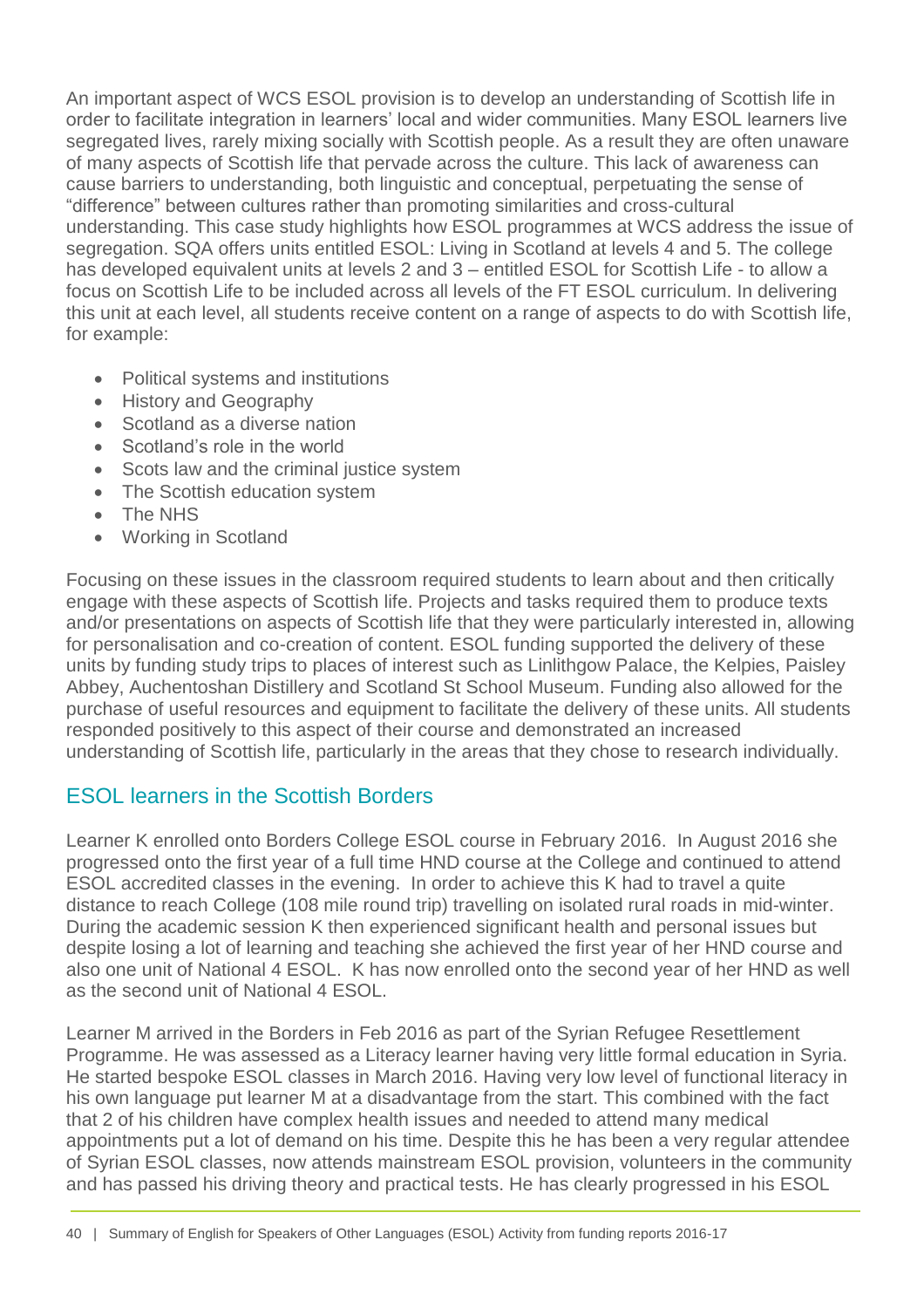learning and can now successfully fill out an application form without help. He is also receiving support to address his employability skills with a view to gaining employment in the Borders.

# <span id="page-40-0"></span>ESOL learners in Shetland

Learner 'B' moved to Shetland with her husband, who had acquired a job. 'B' initially found life in the Isles strange. She felt isolated as she did not have a job, and had not met many people who speak her native language. A friend told her about the ESOL classes provided by Adult Learning, 'B' enrolled, as she wanted to improve her English and meet people. Attending ESOL classes has made a huge impact on 'B's personal life and ability to feel more part of the community. She has made friends in her class, and feels less isolated. She feels more accustomed to life in Shetland, and continues to enjoy activities that she likes, e.g. swimming. She has found that her improving English allows her to go to the swimming pool and learn better techniques by talking to the staff and instructors at the swimming pool.

Learner 'C' moved to Shetland to take up a local GP position. NHS Shetland find it very difficult to attract new GPs to the area, and 'C' was keen to start but was worried about his verbal English as English is not his first language. Adult Learning met with his employers and discussed techniques to improve 'C's English so that he would be comfortable undertaking consultations with patients. 'C' arrived in Shetland, and divided his hours between ESOL support at Adult Learning and working in the practice. This gave 'C' many opportunities to practice his English and to learn about Shetland. Both the learner and his employer feel the support offered was a great success, and that his spoken English had improved significantly. This has enabled a 'C' to start seeing patients and make a positive contribution to the local community.

Since moving to Shetland in 2013, three members of one family have achieved SQA recognised qualifications through the college. The whole family came here with little or no English, but worked hard to support each other as they have learned English as a second language. This year the daughter received the ESOL class prize, in recognition of her excellent language skills and dedication to her studies. She was an excellent role model for other young people in the class and was highly commended by her tutor, for her commitment to language learning in her adopted country. She achieved the ESOL Higher with a very good pass, which enabled her to meet the entry requirements for her to study Pharmacy at the University of Aberdeen. She wants to eventually work in Shetland as a pharmacist. The mother of the Higher ESOL student also successfully completed one unit at National 3 whilst her son has successfully completed year 1 of the National 5 course and will do another year plus the exam this year. Completing National 4 ESOL with the college enabled him to obtain employment as an engineer at a local seafood factory. This year the Higher ESOL course in Shetland was also delivered to a student in Orkney via video conference, with this successful arrangement set to continue in 2017-18. This student has now successfully found employment as a primary teacher in Spain.

# <span id="page-40-1"></span>ESOL learner experience – Ayrshire College

FN was first referred to the college by her community tutor in the John Pollock Centre. She attended community classes as part of the Afghan Interpreters' Resettlement Project. FN came to Scotland with her husband and young child in 2015 and found life particularly difficult due to her low confidence and low level English skills. She had a great deal of difficulty in making the transition to college classes as she felt really apprehensive about the prospect of more formal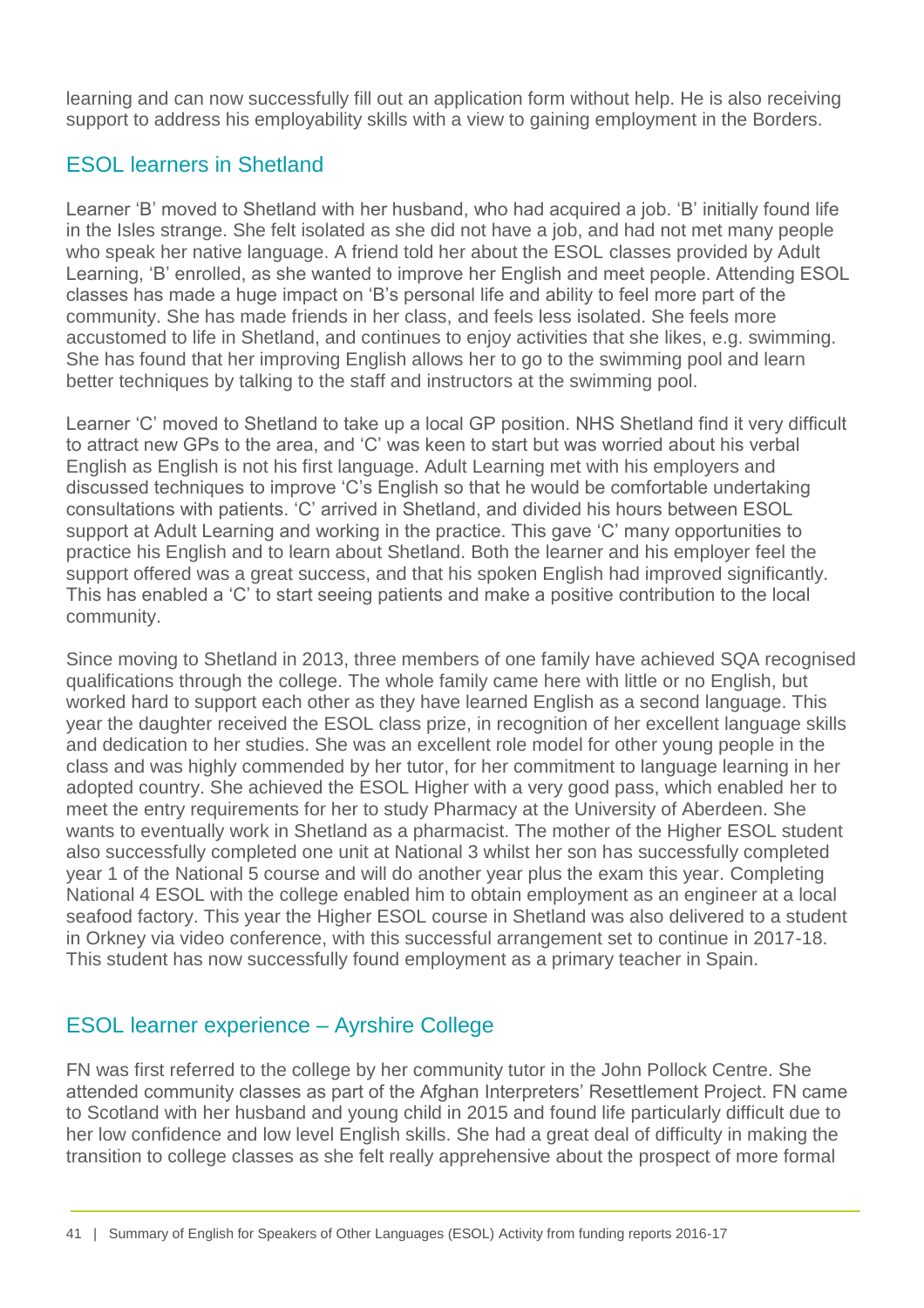learning. She found speaking in class particularly challenging, she relied on her best friend (and their first language) to gain reassurance and affirmation.

Her initial heavy reliance on her friend's validation often caused problems in class dynamics, her lecturer had to work very hard to provide opportunities for FN to gain more confidence and to work more independently. Her problems were further exacerbated by the childcare issues that she had. Although her husband was not working at the time, he was unwilling to look after their young child and FN faced the difficult choice of bringing the child along to class with her or not attending her class at all.

As she lived a 15- minute train journey away from her college class, she was at the mercy of train time tables, her classmates' good will and friends' availabilities for babysitting. Organising a childminder or registered nursery to look after her child was made particularly difficult by her lack of transport, the distances that she would need to travel from her home to the childcare service and the college, as well as the availability of childcare in her area.

Her situation dramatically changed when her husband asked the lecturer's permission to visit his wife's class one day. Once he had seen the nature and level of work that his wife had to undertake in the class and the impact of her young child on her learning, he became an active enabler and advocate of his wife's learning at college. Having understood the importance of looking after their child while his wife was at college had a profound impact on the attitudes of some of the other men in their social group. His friend (who was the husband of FN's best friend in class) also started looking after his baby while his wife was in class.

2 years on, FN has transformed into a confident, conscientious and dedicated student. She is very committed to her college studies and she is very proud of her achievements. She actively participates in out of class learning opportunities and supports new students in their learning journey. FN has been contributing to a number of ESOL events in Ayrshire, and is now an active organiser of out of class activities. She regularly contributes to our ESOL newsletter and grabs every opportunity to improve her English. She is now a mentor of a newly arrived Afghan lady who is finding life particularly difficult in Scotland.

#### <span id="page-41-0"></span>Drop-in support sessions for select Ayrshire College students

Ayrshire College is offering extra support to students whose first language is not English. The English for Speakers of Other Languages (ESOL) drop-in sessions will be available at every campus to help students, whose second language is English, with their academic writing.

Two students who benefitted from last year's drop-in sessions wrote to the Essential Skills and ESOL lecturer over the summer to express their gratitude. A Polish student who has returned to complete the next level of her Hair and Beauty course, said "When I first came to college I was shy and my English wasn't good, but after these classes it's much better. I feel more comfortable in conversation with people and I always get very good feedback on the projects that I'm doing with Ann's help. I think the ESOL classes are very helpful for students whose English is not their first language."

The Essential Skills and ESOL lecturer is also a Literacy Development Worker for South Ayrshire Council. She believes this helps the students when they arrive at the drop-in sessions, as they may have already met her.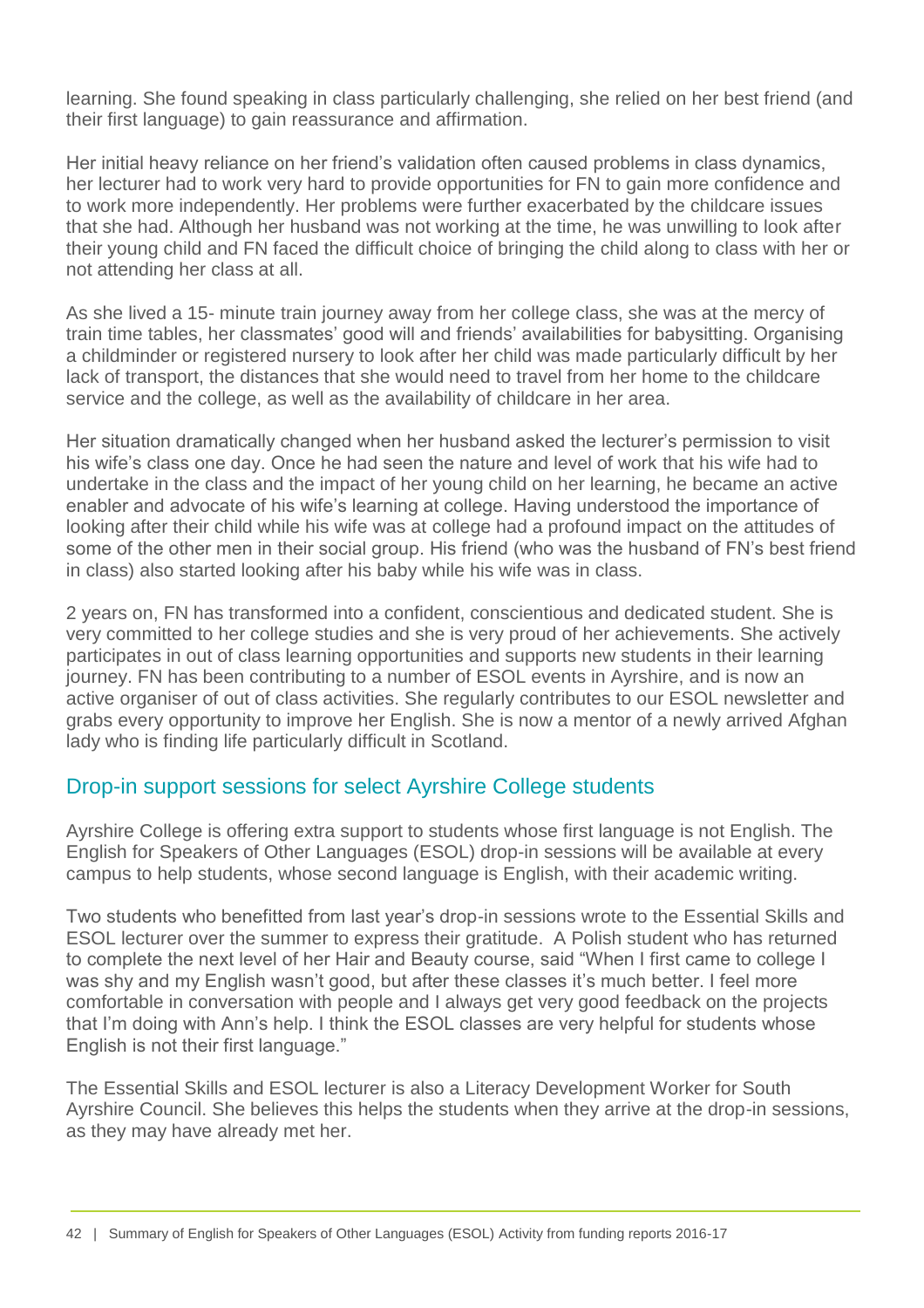She said "The College and South Ayrshire Council work in partnership, and students who start with language learning within the community would initially be interviewed by me. I'd put together an Individual Plan to meet their needs and part of the review process would be to refer them to college provision when they have reached National 3 level.

# <span id="page-42-0"></span>Workplace ESOL in South Lanarkshire

The funding received through this grant enabled the Workers' Educational Association (WEA), the national voluntary sector organisation for adult learning, to successfully apply for and 'lever in' additional funding via the Scottish Trade Union Congress' (STUC) Scottish Union Learning Fund (SULF). The combined funds were used to great effect at Johnstone's Bakery in East Kilbride who have a large, predominantly Polish workforce. WEA worked closely with the Bakers, Food and Allied Workers Union (BFAWU) union to publicise the course at the factory and encourage as many staff as possible to come forward and attend classes. Utilising the funds via the ESOL grant and SULF we were able to carry out Initial Assessments with over 30 staff and offer them all places on one of our ESOL Workplace courses delivered at the factory during working hours. Instead of being able to offer only a small proportion of interested learners a place we were in a position to invite everyone to attend and improve their English language skills and ability to integrate better into the workplace and their community life.

Following the Initial Assessment sessions we spilt the learners into four separate classes based on their language level. This allowed learners to progress more quickly and was particularly important for the Beginner level learners who may have felt inhibited and demotivated in a more mixed level class. Learners from all four classes 'voted with their feet' and attendance was excellent, 100% in many cases. Support from the employer was also key to the success of the provision and all in all it proved to be an excellent piece of partnership work which was to the benefit of all stakeholders involved: WEA, STUC, BFAWU, and Johnstone's Bakery but most of all the learners who were extremely committed to the courses and told us via evaluation that they had really benefitted from the opportunity.

## <span id="page-42-1"></span>Workplace ESOL in Stirling

Staff at Graham's Dairy Bridge of Allan Depot, have recently been improving their English language skills through attending a workplace ESOL class provided by Stirling Council's Learning and Employability Team. The programme aimed to improve participants' speaking and listening skills. The tutor took time to understand the roles of staff in the workplace so learning could be designed around the language needs of the participants at work. As a result of participating in the programme, staff now feel more confident in the workplace. They are better able to communicate and build positive relationships with colleagues and managers at work, they know more about health and safety processes in the workplace and feel the programme has helped them to improve their understanding of the roles and remits they have to undertake.

# <span id="page-42-2"></span>Project-based learning at West College Scotland

#### Fundraising Project

This case study highlights how the funding has been used to support integration by developing an awareness of local issues and a capacity for community participation and involvement. Many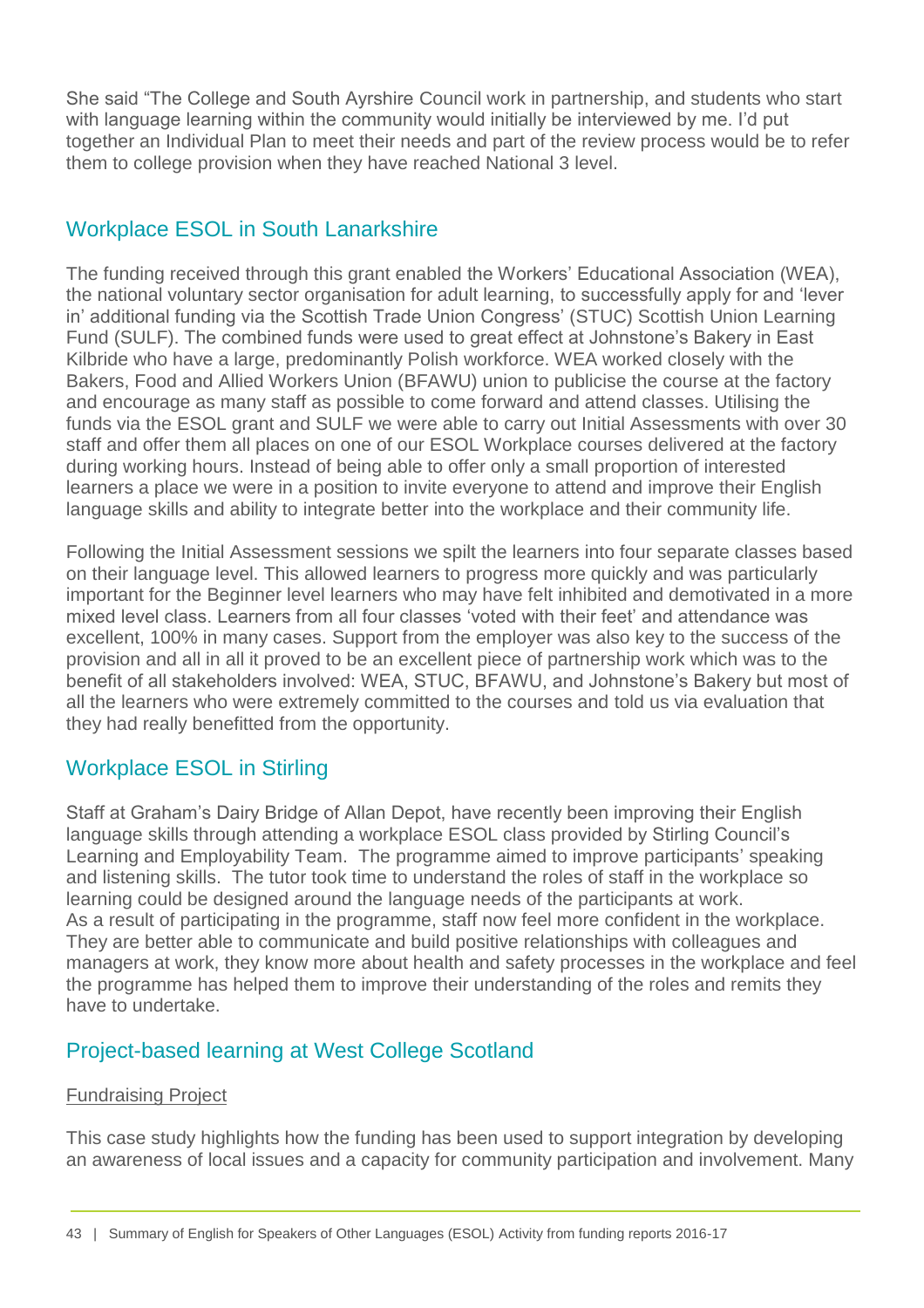students in West College Scotland make good progress in ESOL but continue to have little contact with Scottish nationals beyond their immediate communities of practice. In 2016-17 the full-time Intermediate ESOL Programme enrolled 19 students. More than half of these students came from Poland, with the rest being from a range of backgrounds. The National 4 ESOL for Everyday Life unit includes a focus on volunteering and charity. This allowed learners to develop useful language as well as some conceptual understanding of charity organisations, volunteer work and fundraising. Following on from this, the students worked together on a fundraising project. The project required each group to research and identify a charity that they wanted to raise money for, prepare and carry out a fundraising event to make money for the charity, and then review and reflect on the effectiveness of the project and the skills they had developed through its completion. Students researched local charities, deciding as a group to raise money for the local children's hospice charity CHAS, contacted local businesses to get donations in the form of money and prizes, worked with college facilities and marketing staff to organise the fundraising events, and engaged directly with students and staff in selling raffle tickets and publicising the charity. Funding was used to ensure college staff and material resources were sufficient to support the project. By completing this project the class raised £450 for their chosen charity, and each learner also attained the SQA core skills unit entitled Working With Others at SCQF level 4.

#### Employer Investigation Project

Many ESOL learners in the region are in employment that they are over-qualified for, having previously attained qualifications or gained useful work experience while living in their own countries. Other learners aspire to finding work but lack an awareness of work practices, expectations, employee rights and responsibilities in Scotland. This case study describes how West College Scotland students completed individual projects that allowed them to gain a useful insight into a local employer. Students on the full-time Pre-Intermediate ESOL Programme (SCQF level 3) were assigned a project which required them to research and identify a local employer that engages in an industry/profession that they are interested in working in. They then made contact with the employer and arranged to visit the institution, interviewing a key member of the organisation in order to learn more about the employer and its operations. This was a challenging project for many students due to the language requirements and the prospect of going out of the college on their own to use English in an authentic situation. Their activity was supported by the delivery of the SQA unit ESOL in Context at level 3, which allowed students to develop useful language for work-related contexts. Completing this individual project was structured to facilitate the completion of the SQA unit Local Investigations at level 3. All students also attained this unit. Funding was used to cover travel and other costs incurred by students in completing their projects, as well the purchase of additional resources for gathering evidence (e.g. audio recorders). Despite the challenges placed on them, all students found the experience very rewarding, with most reporting that it had significantly developed their confidence in using English outside the college, particularly in more formal contexts.

#### <span id="page-43-0"></span>Experiences of Community Based Learner: Louise (name changed) in West Dunbartonshire

Louise came to Scotland 11 years ago, to join her husband who had a business here. At this point she knew very little English and managed to get by with the support of her husband. Once she had her children, she found daily activities, such as shopping and taking her children to the doctors more of a challenge. When her eldest child started school, Louise struggled to help him with his homework and to speak to his teachers. It was at this point a parent of her son's friend,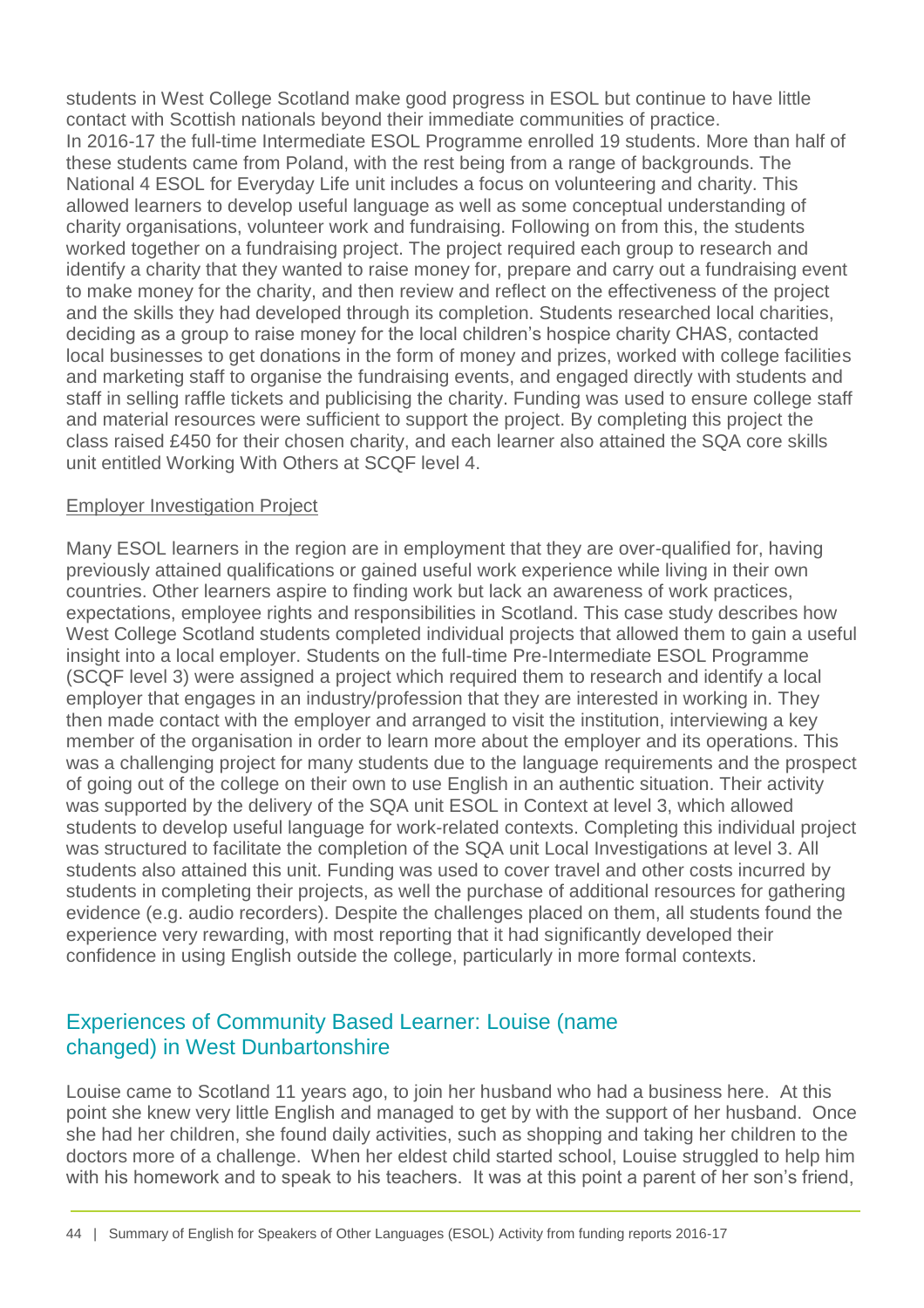got information about local ESOL classes within the community. She then got in contact with Working4U Learning, where she met the Development Worker for initial guidance and was invited along to the appropriate group.

Louise started the Alexandria group in 2014, where she worked hard in the class and did extra work out with such as reading with her son and watching television programmes in English. The following year, she attended and completed an SQA communications at SCQF Level 3. Getting the qualification gave Louise more confidence with her English and she has progressed well in the class, so much so, she has applied and been accepted for the part time Intermediate course at West College Scotland.

Throughout the years, Louise has improved her vocabulary and grammar, to the point she is now speaking in sentences and not giving one word answers. This has given her a lot more confidence to speak English, which has helped her integrate more into the community. Louise also feels confident enough to help her children with their school work and is now able to read and understand letters from school and complete the forms that are attached. She says she has also gained the confidence to do other every day activities including going to the doctor's. Louise will be starting part time ESOL classes at West College Scotland in October and her main goal is to go onto university to study business.

#### <span id="page-44-0"></span>ESOL learning in the Western Isles

#### Learning Shop - Lewis and Harris

In July 2016 two related Syrian families were resettled within the local community as part of the local authority's commitment to the Syrian Vulnerable Person Resettlement programme. English language acquisition was seen as a fundamental priority and classes to impart 'Survival ESOL' began within the first month of the families' arrival. One of the group, a young man, from the outset seemed key to the families' internal equilibrium and external communication. During early contact he good-humouredly referred to himself as "the screw" - the person who holds everything together. This young learner, over the course of his first year here in Scotland, has made enormous progress both in language and social terms. He has been fully supported in his commitment to his English language learning and his purpose in integrating socially. He has done this whilst maintaining his strong familial and cultural bonds. The learner was keen to reengage with sport after what he felt was a long period of inactivity. Initially, efforts were made to link the skills and interests of those wishing to volunteer with those within the resettled families, allowing common interest in social contact to develop English language conversation skills in informal settings. This allowed the learner to attend gym sessions and run a number of 5k and 10k races. However, he really wished to play football and through partnership with local coaches, the learner began attending local team training sessions. In the classroom this was supported with related footballing vocabulary, local names and vernacular. This led to the establishing of acquaintanceships within the training group and the learner is now a fully established member of a local team. His commitment to his English learning both within and out with the classroom setting led to a volunteer placement in a busy local café. This progression opportunity exposed the learner to different accents, dialects and variations of intonation in common speech, deepening his English language understanding and ability to communicate out with a classroom setting. This learner is developing his confidence in his language use and is due to begin a full-time supported employment opportunity which is due to begin within the next month.

Cothrom - Uist and Barra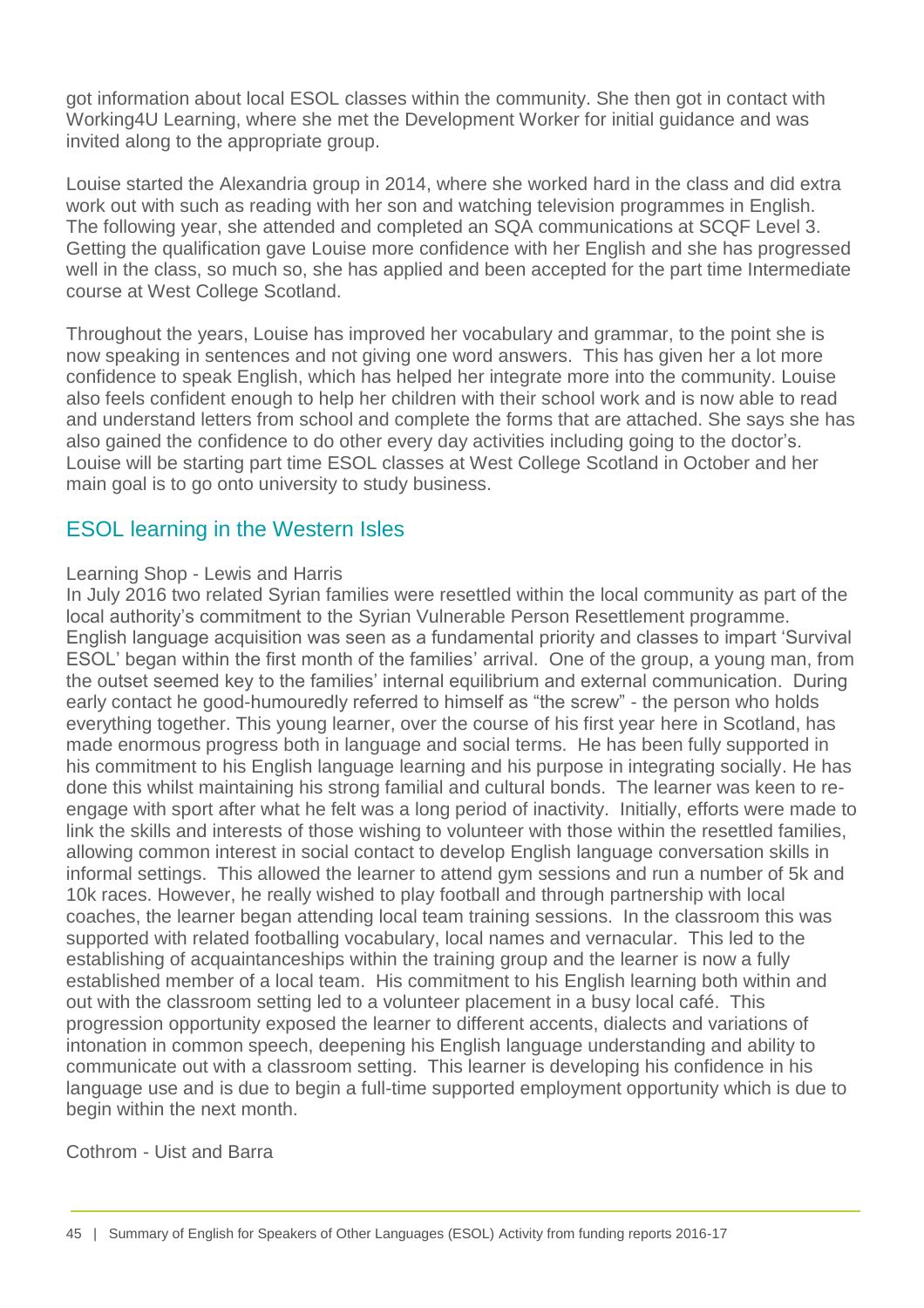A local family contacted Cothrom for language support for their new au pair, S\*\*\*, whose first language was French. After an initial meeting with both S\*\*\* and her employer it was clear that although both her written and reading English skills were of a good level, her spoken language skills were low.

It was agreed that S\*\*\* would come along to the Learning Centre and meet the Tutor for some 1-1 tuition to start with. She began coming along twice a week to improve her conversational skills. She wanted to learn about a number of specific subjects such as tenses and how and when to use them; how to say and understand large numbers in terms of population of a country and distances; and to practise the different ways of telling the time using both digital and analogue. She spent time conversing with the tutor and speaking to other learners and staff in the building both in a class setting and socially at breaks. Through these conversations we realised that she enjoyed art and painting and this led her to join a local community group in furniture upcycling.

This allowed her to gain new skills in painting techniques, decoupage etc. while meeting other people and improving her conversation skills in English. S\*\*\* thoroughly enjoyed this experience and both her spoken language and self-confidence were greatly improved. Her learning experience was enhanced as she was doing something practical that she enjoyed and had an interest in. Throughout the class S<sup>\*\*\*</sup> had to listen to the tutor and work as a team to discuss what had to be done and how they would achieve this. She also had to ask questions if she was unsure of a task or asking where things were. This extended her English vocabulary and gave her more confidence in speaking to others. S\*\*\* was supported to translate her CV from French to English and updated it with her Uist experiences. She has since applied for work in Spain and moved there last month.

#### <span id="page-45-0"></span>ESOL literacy learning in East Dunbartonshire

X moved to East Dunbartonshire from The Gambia in September 2015. He moved here to live with his wife who is Scottish and his son joined them a while afterwards.

X had not studied English before. X's father died when he was young and consequently there was not enough money for X to go to school and gain literacy skills. In The Gambia, X gained a mechanic apprenticeship before working as a mechanic. X is currently working in a fast food restaurant here.

When X first moved here he found various things difficult such as the weather, "... it is cold my country is not", the Scottish accent and, "…found it difficult because you needed to read and write".

X's goals are to improve his ESOL literacy skills so that he can email and get a job as a mechanic here. X said, "Everything here you need to read and write". There were some barriers to learning ESOL for X: he works during the day but was offered an evening ESOL literacy group, X moved house and the group time was slightly altered to suit X's bus times. X's main barriers to education out with ESOL learning are literacy skills but these are improving. X said, "On my way. Improved. Can read a bit now". X has been given information about Skills Development Scotland and will seek SDS's advice regarding pursuing a career in mechanics when he is ready.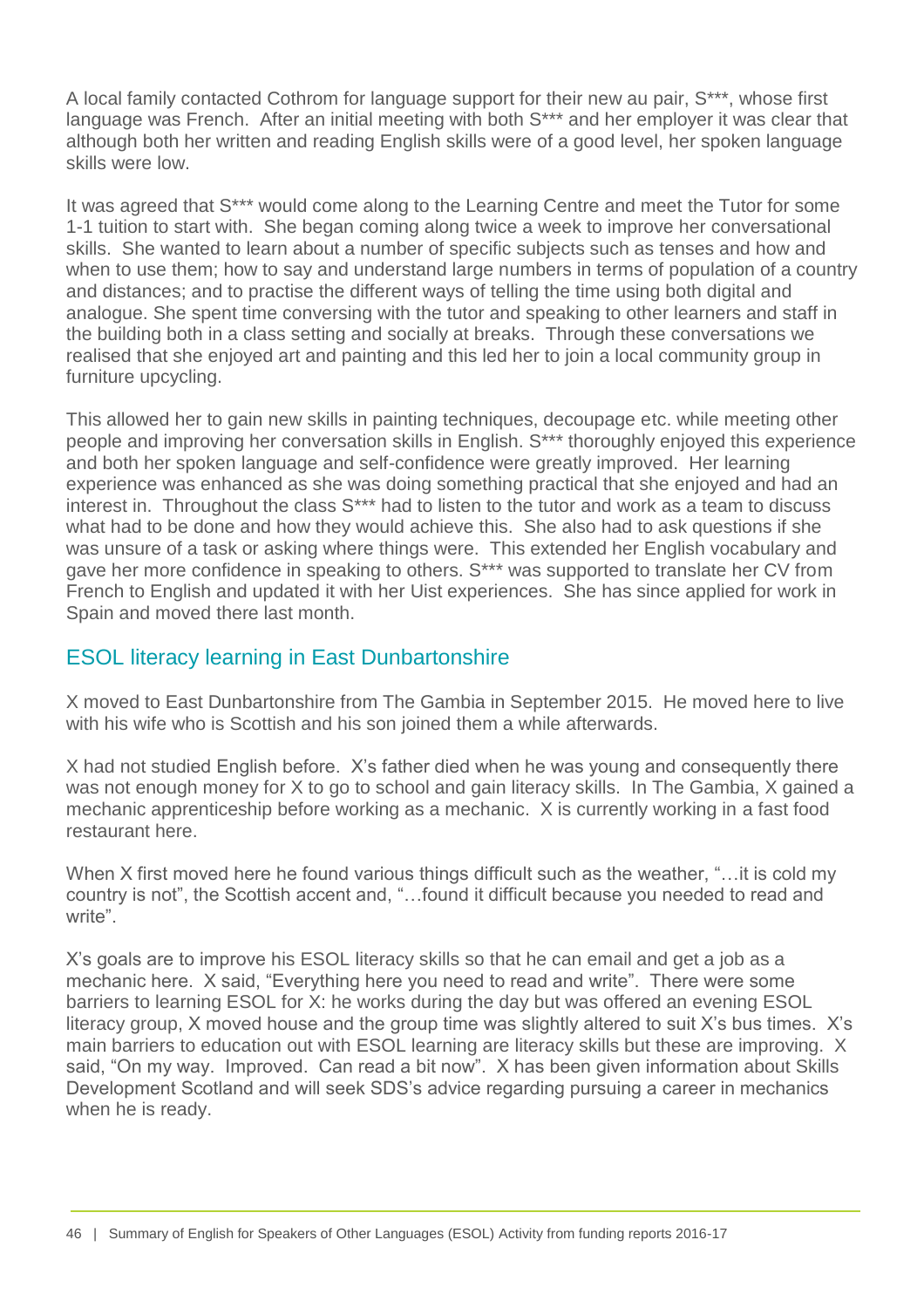Integration out with the service occurs as learners are given information and supported to attend events in the local community and further learning opportunities including employability, vocational and social options.

X said that he has learnt many English skills since attending the ESOL literacy group. "I learn English. I have been reading books. I have been answering questions on the books. I spoke at the celebration of learning, wrote my first story about my life".

X said that learning English has improved his confidence as he can now chat with friends and co-workers and can write some things for his wife such as cards. X feels more independent as he can write items at work, read signs and can write notes. Learning English has had an impact on his working life as, "It helps me read the name of items at work. I don't have to ask for help reading them". Learning English has had an impact on his family life as, "I want to do the same as my son who is learning to write at school". Learning English has had an impact on X's community life as, "I feel more confident. I can now chat with friends and co-workers". Learning English has had an impact on X's personal life, "… because I feel good about learning to read and write not just working". X said he, "…felt happier when I started the literacy classes. I feel it is good. I am happy with my family". "Things are going very well for me. I want to carry on working with the classes".

#### <span id="page-46-0"></span>Learner experience in West Lothian

"I arrived in Scotland from China (myself, my wife and my son).

I questioned myself: How to learn English and to work in Scotland. With the need to work quickly, applied for a job on internet. Soon I started working at the factory and to week I left. Week later I started working at the Macdonald's Restaurant until now.

My first weeks in Scotland I made appointment at the Partnership Council in Bathgate to ask them how to study English language. During the meeting with them, I did an English test and I started to study ESOL level II. At that time, I did not know the meaning of ESOL. During the classes the lecturer concerned me to meet with Student Adviser at West Lothian College. At home I searched about ESOL and West Lothian College with google translation support. Later I went to West Lothian College to participate in open day. During the open day I met with ESOL people and I made appointment. After that, I made level test and started to study ESOL level III. Currently I am studying ESOL full time level 4/5 at College. ESOL became parts of my life and my family. My integration into the community is being gratifying. Little by little I felt that ESOL is going to give my life back. After this level, I would like to continue studying what would allow me to enter the skilled labour market. One day, I will return to University."